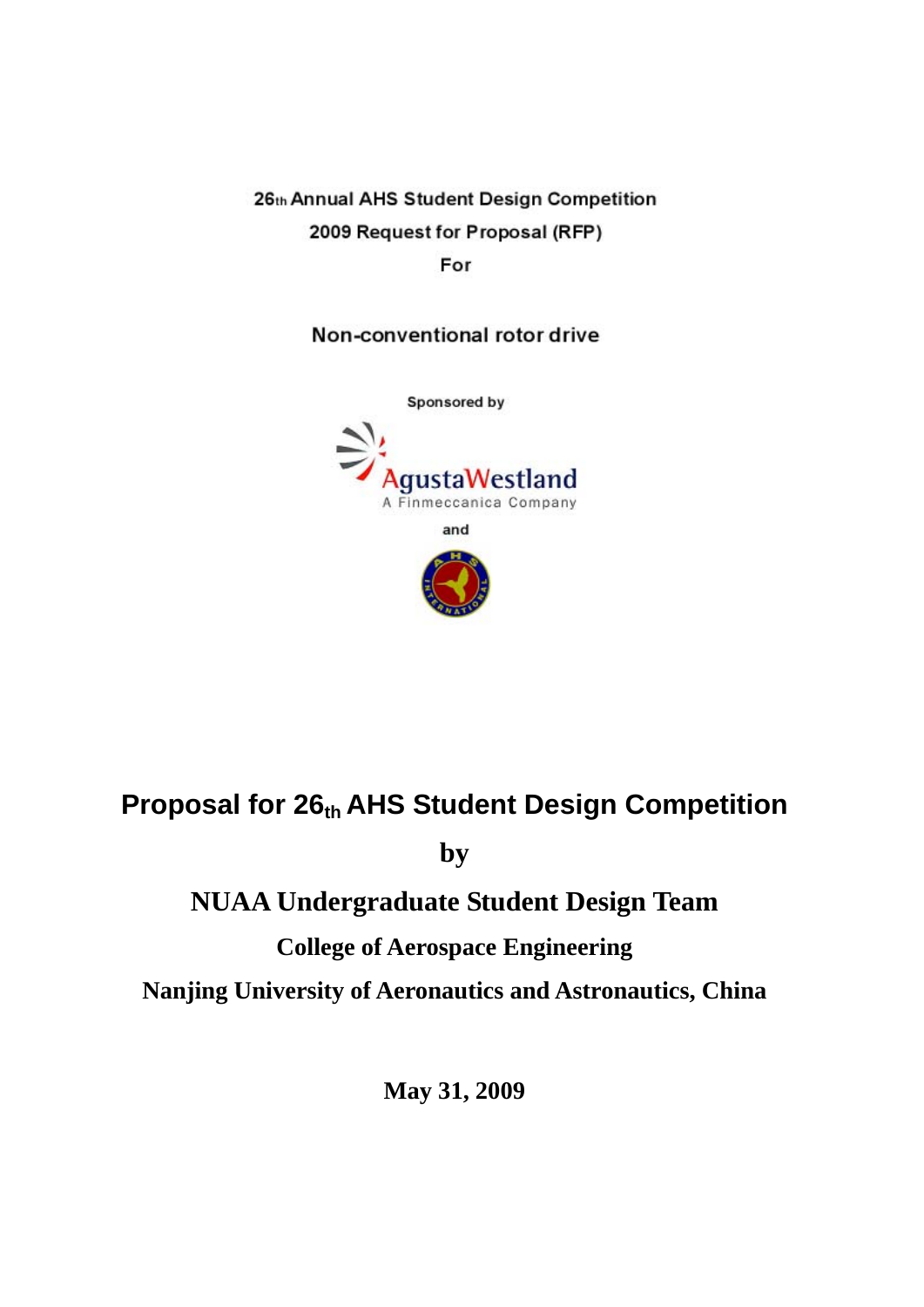# **NUAA Undergraduate Student Design Team**

| Fei Qin(秦飞)      | Undergraduate student | Fei Qin     |
|------------------|-----------------------|-------------|
| Xiao Chen(陈晓)    | Undergraduate student | Xiao Chen   |
| Shuai He(何帅)     | Undergraduate student | Shuai Lle   |
|                  | Undergraduate student | Piquar Shan |
| Siyuan Yang(杨思远) | Undergraduate student | Siyuan Yang |
| Yixin Han(韩意新)   | Undergraduate student | Yixin han   |
|                  |                       | $\sqrt{2}$  |

Dr. Pinqi Xia(夏品奇) Faculty advisor

Pingylia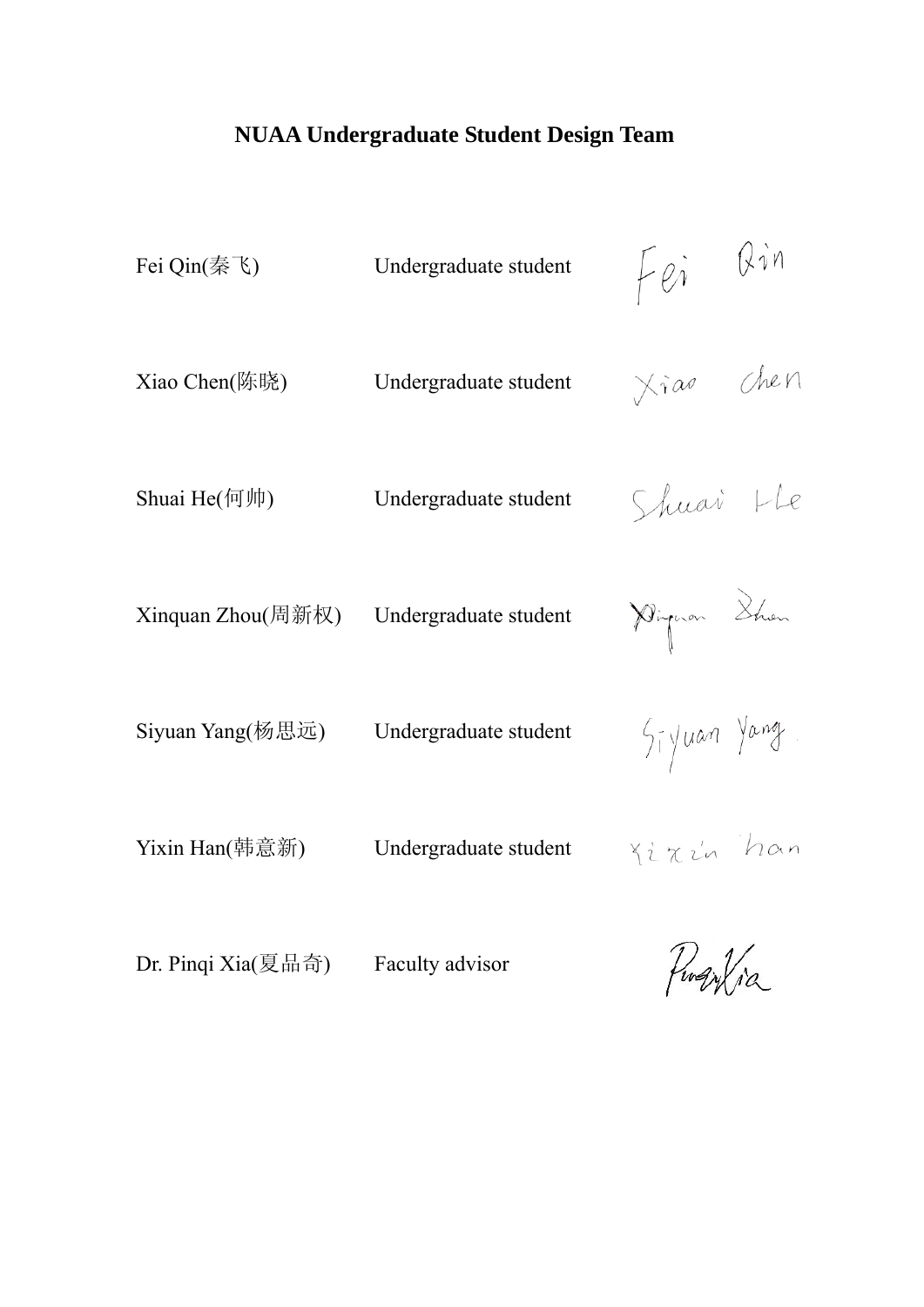# **Contents**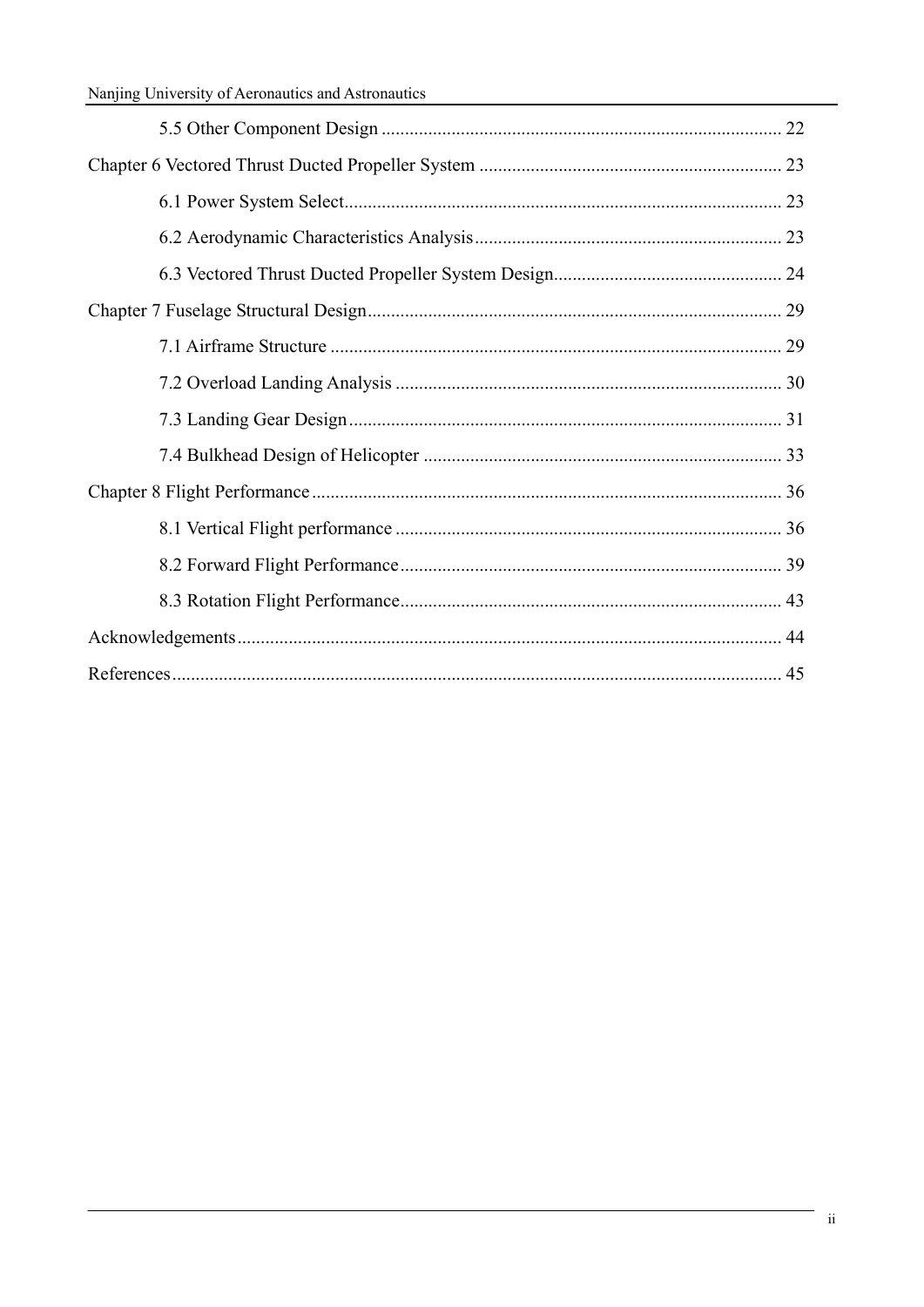# **List of Figures**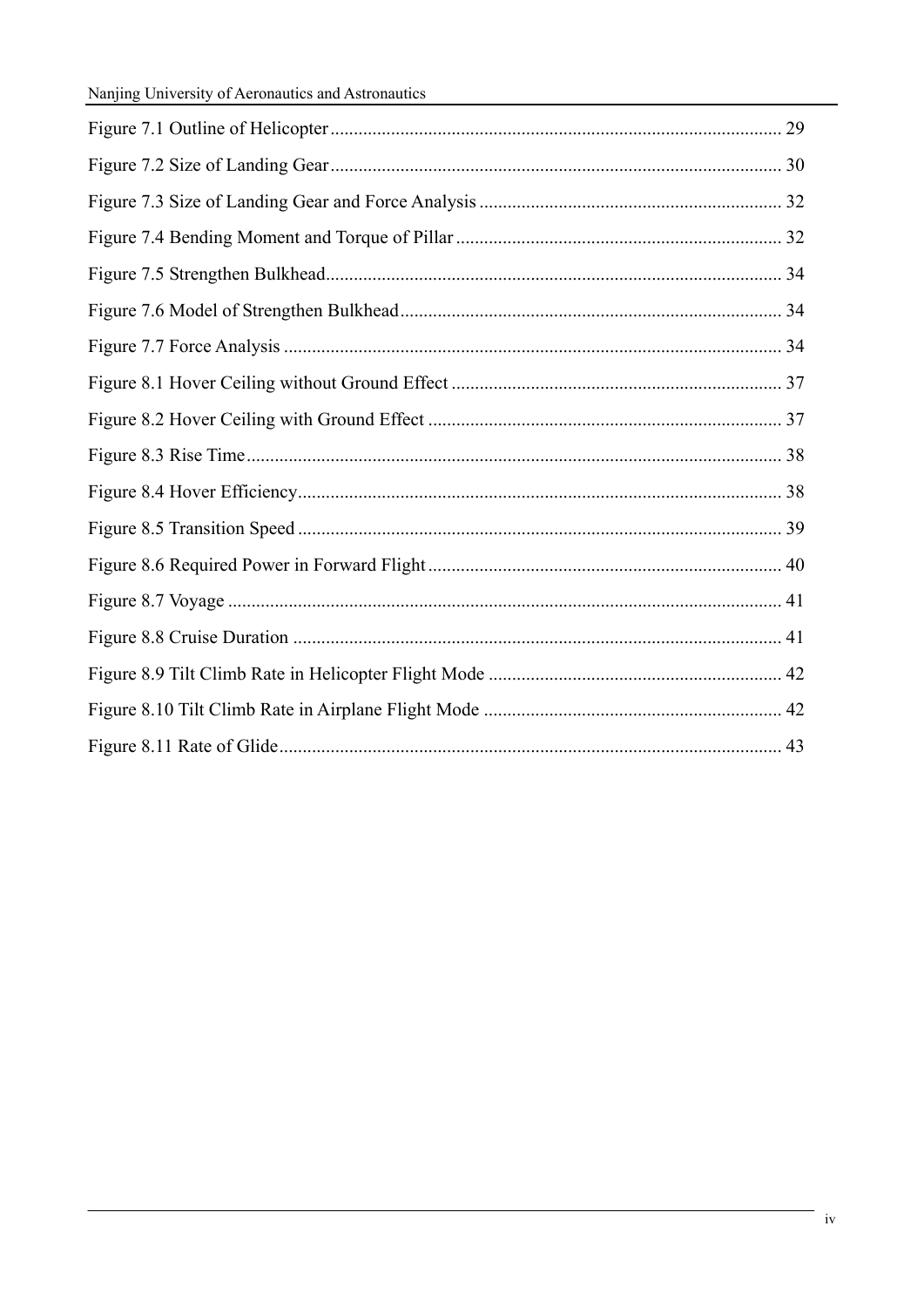# **List of Tables**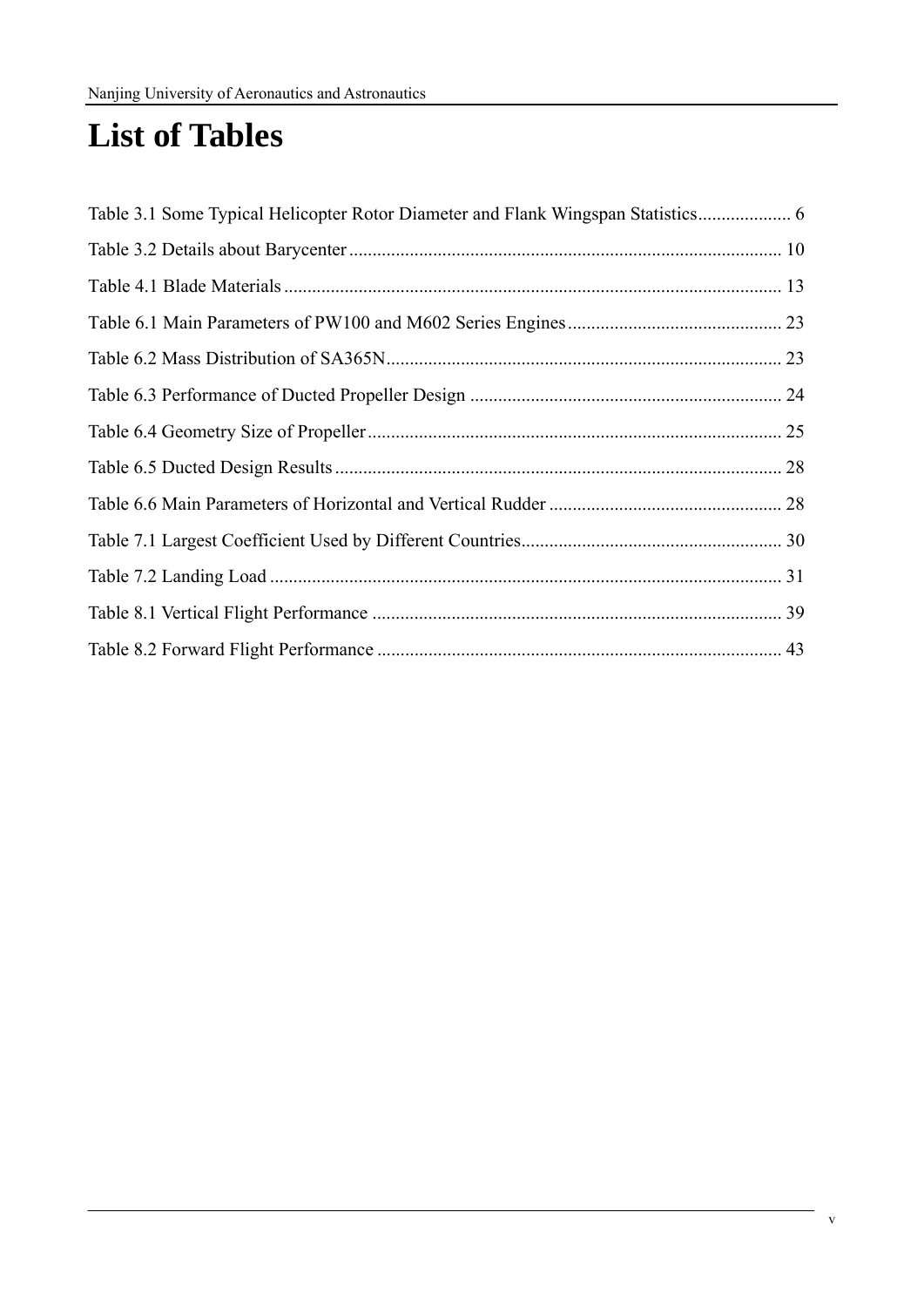# **Symbols**

| $a_{1s}$          | Longitudinal Flap Angle                  |
|-------------------|------------------------------------------|
| $b_{1s}$          | Lateral Flap Angle                       |
| $\boldsymbol{b}$  | Main Blade Chord Length                  |
| $\mathfrak{C}_T$  | Lift Coefficient                         |
| $C_{y7}$          | <b>Blade Lift Coefficient</b>            |
| $C_{x7}$          | <b>Blade Drag Coefficient</b>            |
| $\widetilde{C}_x$ | <b>Section Parasite Coefficient</b>      |
| $C_e$             | <b>Fuel Consumption</b>                  |
| $\boldsymbol{G}$  | Gross Weight                             |
| $G_u$             | Payload                                  |
| $\overline{G}_f$  | <b>Relative Fuel Weight</b>              |
| $\overline{G}$    | Weight Efficiency                        |
| $\boldsymbol{J}$  | <b>Empirical Factor of Induced Power</b> |
| $\boldsymbol{k}$  | Number of Blades                         |
| $K_{\tau}$        | <b>Lift Modifying Coefficient</b>        |
| $m_{k}$           | <b>Required Power Coefficient</b>        |
| $m_{ki}$          | <b>Induced Power Coefficient</b>         |
| $m_{kx}$          | Profile Power Coefficient                |
| $m_{\rm kfs}$     | Parasite Power Coefficient               |
| $\boldsymbol{M}$  | Mach Number                              |
| $M_{k}$           | Rotor Torque                             |
| $N_{r}$           | <b>Required Power</b>                    |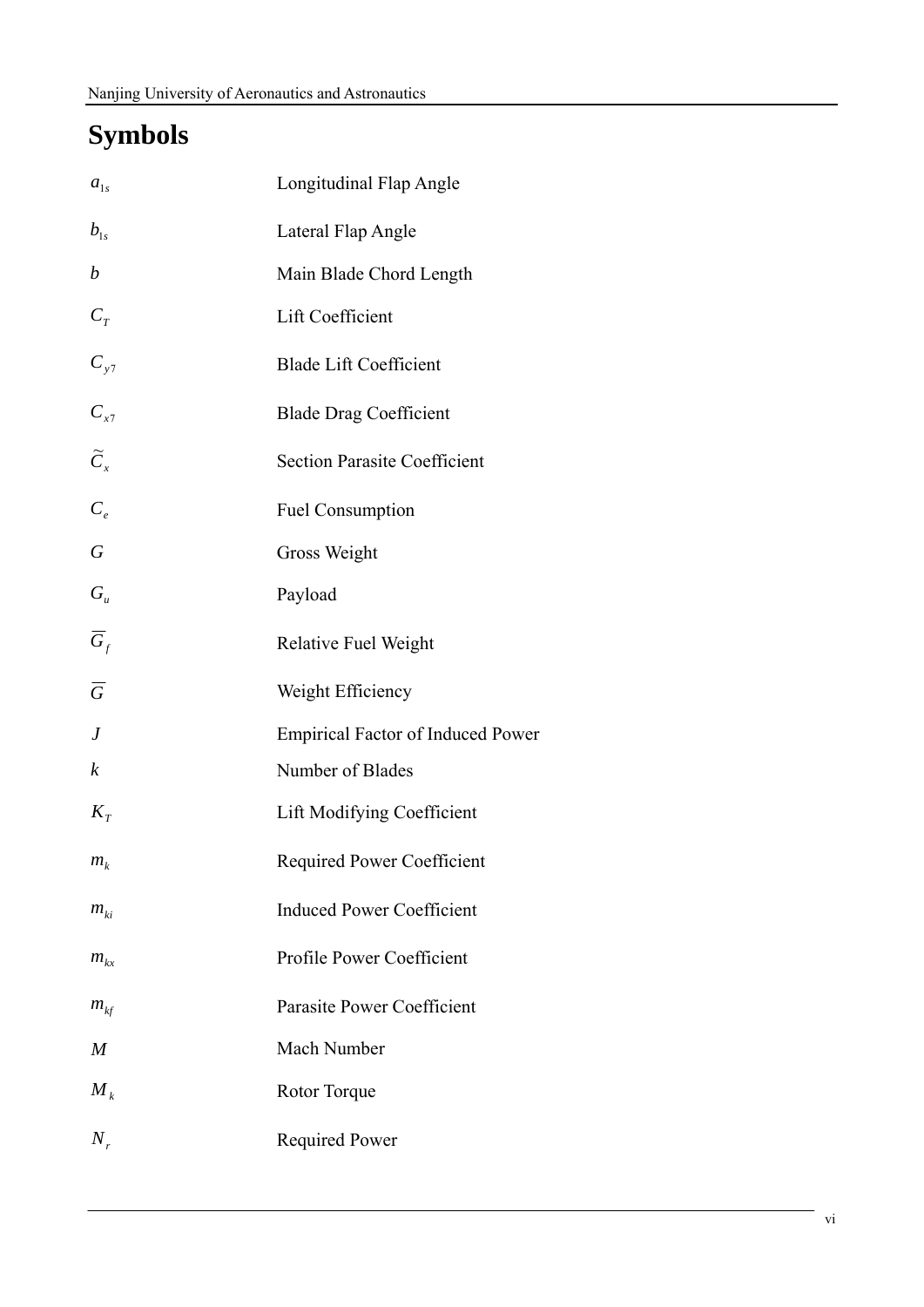| $N_{\scriptscriptstyle\rho}$ | <b>Efficient Power</b>          |
|------------------------------|---------------------------------|
| $N_{\scriptscriptstyle t}$   | <b>Takeoff Power</b>            |
| $\boldsymbol{p}$             | Disk Load                       |
| $p_b$                        | <b>Blade Loading</b>            |
| $\boldsymbol{R}$             | Disk Radius                     |
| $V_{y}$                      | Rate of Ascent                  |
| $\overline{v}_1$             | <b>Induced Velocity</b>         |
| $\bar{V}_0$                  | <b>Forward Flight Velocity</b>  |
| $\alpha$                     | Angle of Attack                 |
| $\alpha_{f}$                 | <b>Body Pitch Attitude</b>      |
| $\beta$                      | Sideslip Angle                  |
|                              |                                 |
| $\Omega$                     | <b>Rotor Rotational Speed</b>   |
| $\Omega R$                   | <b>Blade Tip Speed</b>          |
| $\sigma$                     | <b>Rotor Disk Solidity</b>      |
| $\lambda_{0}$                | <b>Rotor Inflow Ratio</b>       |
| $\mu$                        | Rotor Advance Ratio             |
| $\sum C_{x}S$                | <b>Body Parasite Area</b>       |
| $\rho$                       | Air Density                     |
| ${\mathcal Y}_b$             | <b>Blade Lock Number</b>        |
| $\delta$                     | Rotor Shaft Rake Angle          |
| $\theta_{2}$                 | Longitudinal Cyclic Pitch Angle |
| $\varphi$                    | <b>Collective Pitch</b>         |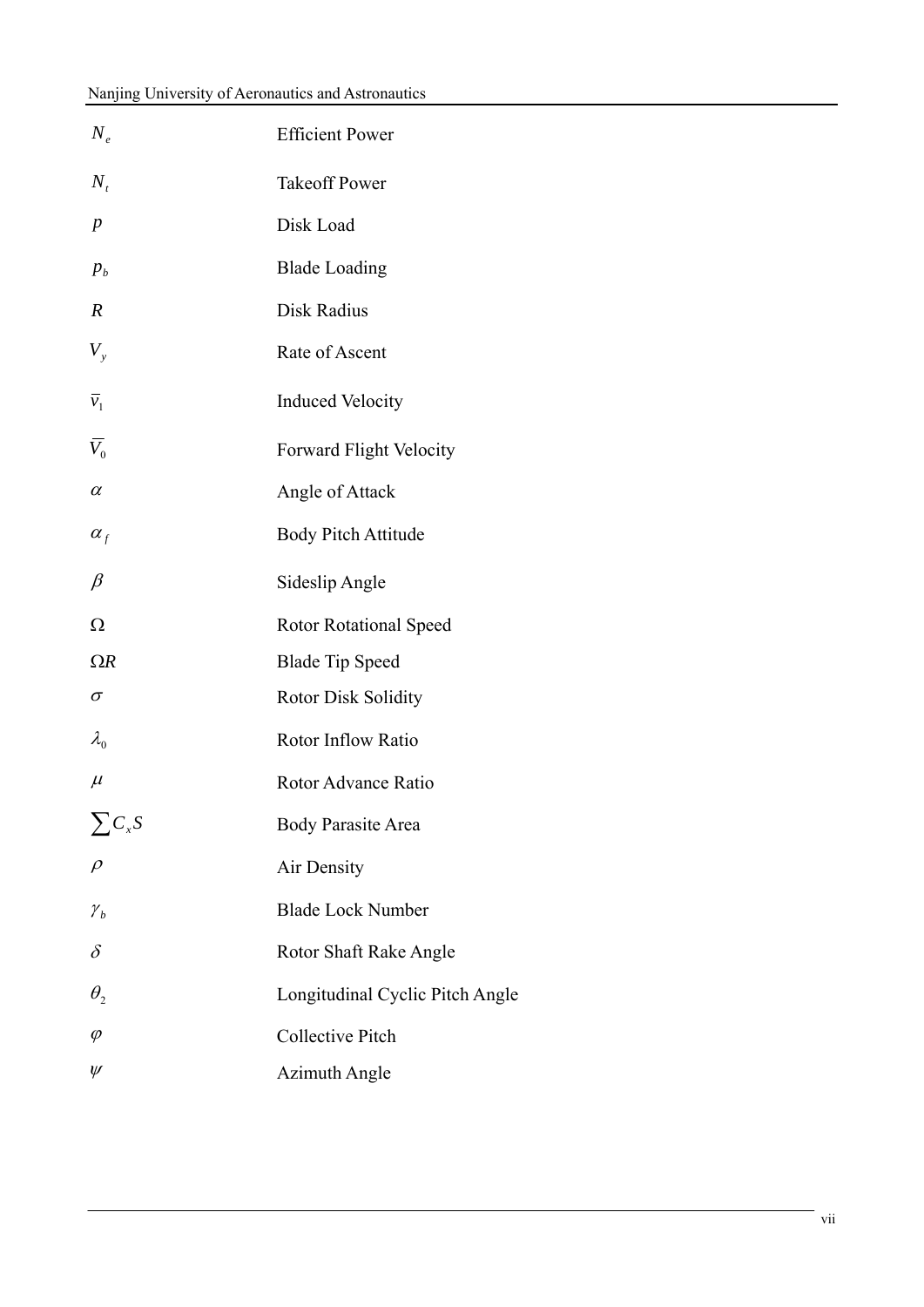# **Executive Summary**

This proposal is submitted to the AHS International for the 26 *th* Annual AHS Student Design Competition by the undergraduate design team in the College of Aerospace Engineering, Nanjing University of Aeronautics and Astronautics. The designed rotorcraft is a new kind of advanced VTOL concept helicopter, containing a stopped rotor, blade tip rocket jet and vectored thrust ducted propeller, and with no tail rotor and no gearbox. During the design process, every student of the team gained enormous knowledge and experience, as well as enhancing our ability to cooperate as a team. The new helicopter was designed to reach the objectives of improvements on range, speed, and payload under the operational conditions. As a completely new type of helicopter, it has its originality and a detailed design and analysis including the concept design, aerodynamics design, flight performance analysis, rotor design, blade tip rocket jet design, vectored thrust ducted propeller design, fuselage design, and landing system design. Because blade tip rocket jet is used, there is no need to use the traditional anti-torque system. Profiting from the new rotor drive system, the weight of helicopter is reduced to improve the weight efficiency and vibration reduction. Flight direction of the helicopter is controlled by the vectored thrust ducted propeller. By using vectored thrust ducted propeller, the flight speed is increased a lot. The flank wings are also used to low the rotor load in forward flight. Particularly in maneuver, the wings will increase the largest flight overload of helicopter. Furthermore, the streamlined fuselage and retractile undercarriage are adopted to reduce the body drag.

The main parameters of the new helicopter were determined as MTOW=4000kg, weight efficiency  $\overline{G}$  =0.536, rotor diameter D=12m, disk load p=346.8  $N/m^2$ , number of blades k=4, blade tip speed  $\Omega$ R=220m/s, rotor rotational speed  $\Omega$ =350rpm, solidity σ=0.19. The flight performance were calculated as the maximum speed 396km/h, cruise speed 350km/h, maximum range 1417.5km, hover ceiling with ground effect 3429km, and 2936km with no ground effect. Comparing with the performance of the reference helicopter SA365N, the weight efficiency 0.495, maximum speed 306km/h, cruise speed 260km/h, maximum range 882km, hover ceiling with ground effect 2050km, and 1050km with no ground effect, the new designed helicopter has a greater improvement on range, speed and payload, and has the advantage of compact structure, low noise and vibration reduction. The new helicopter can address many kings of missions such as reconnaissance, paramilitary, utility transport, VIP transport, fire fighting, succor and so on at a high cruise speed and long range. The blade tip rocket jet drive system is an ideal conception for the future helicopter.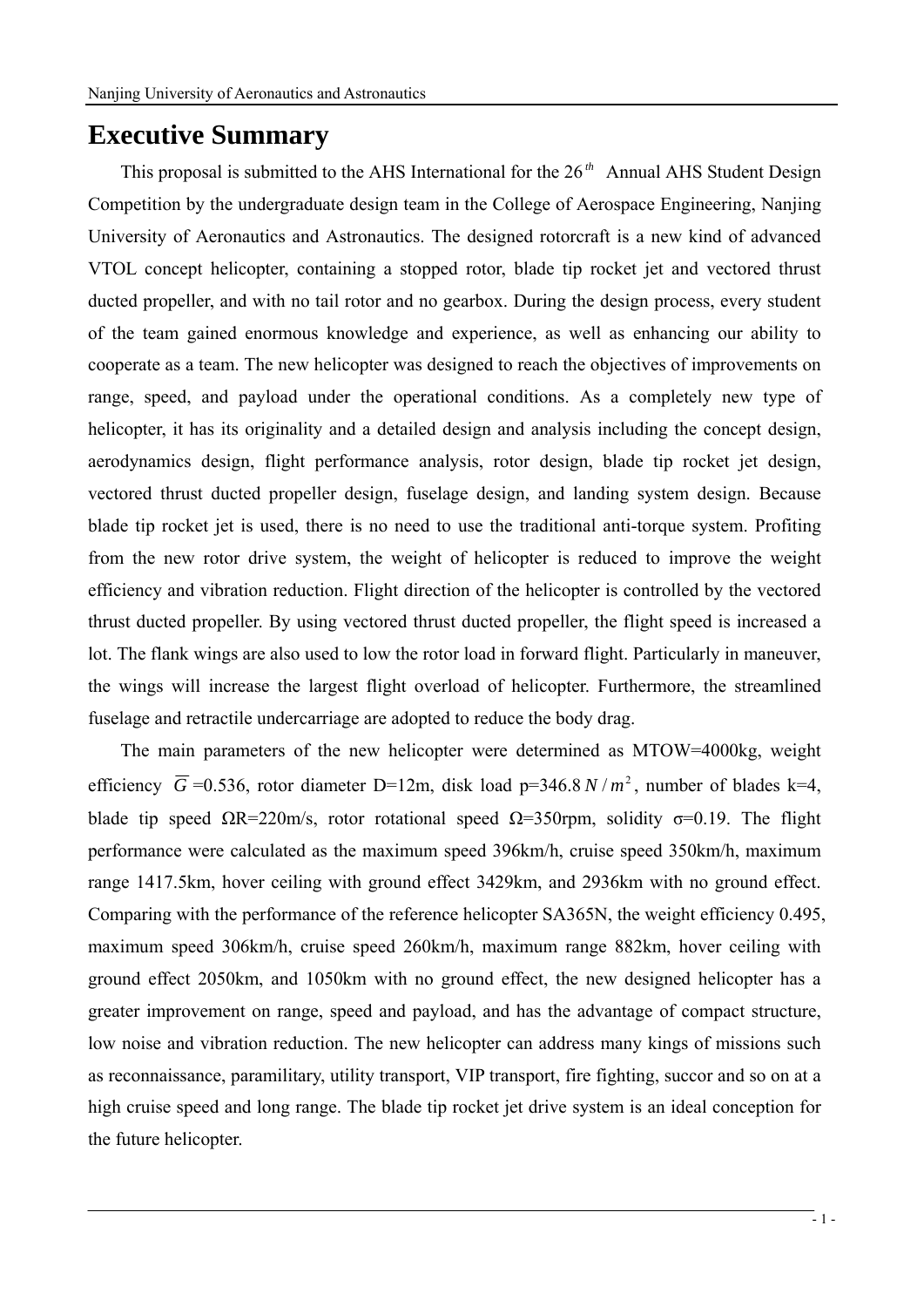# **Chapter 1 Introduction**

#### **1.1 Mission Description and Design Objectives**

The RFP for the 26 Annual AHS Student Design Competition sponsored by the American Helicopter Society and Agusta Westland specifies that a non-conventional change to the rotor/drive system of a helicopter is to be designed for an existing and in-service airframe which has a maximum takeoff weight between 3500 and 5500 Kg. It is also clearly stated that all new concepts are to be imaginative yet remain practical. Students must evaluate technology readiness levels for the various technologies to be employed in their design as well as justify the trade-offs of such technologies. By using state-of-the-art technologies, a new rotor/drive system has been designed including attention to all necessary subsystems.

Very few rotor/drive designs are currently in service with the acceptance of the industry. Students are not to merely switch from one such in service design to another but rather design an entirely new system by which to achieve the particular traits that are exhibited by a helicopter. These traits are not to be ignored with a redesign of the rotor/drive system either as the helicopter must maintain hover and VTOL capabilities. Additionally, the designs employed by students must show an increase in range, speed performance of the rotorcraft.

The student team has worked to construct a design which fulfills and exceeds all requirements set forth in the RFP. The team decided to focus improvements on range and speed, and performance of range, speed and load has seen an increase with a change in rotor/drive systems as defined herein.

The new rotorcraft has excellent performance with its range 1417.5km, the maximum hover ceiling 2936m and the maximum forward speed 396km/h. Through its innovative design, the rotorcraft is greatly advanced in its speed, range and vibration, comparing with the reference helicopters, SA365N.

#### **1.2 Design Features**

Many innovative concept designs were incorporated in the rotorcraft design to improve its performance on the range, speed and load.

- (1) A blade tip rocket jet drive system, which can get rid of gearbox and anti-torque system, the configuration is simplified, so more load can be taken, comparing with the traditional tail rotor system.
- (2) Flank wings, which can low the rotor loading in high flight speed.
- (3) A stopped rotor, which can reduce the noise and increase the speed.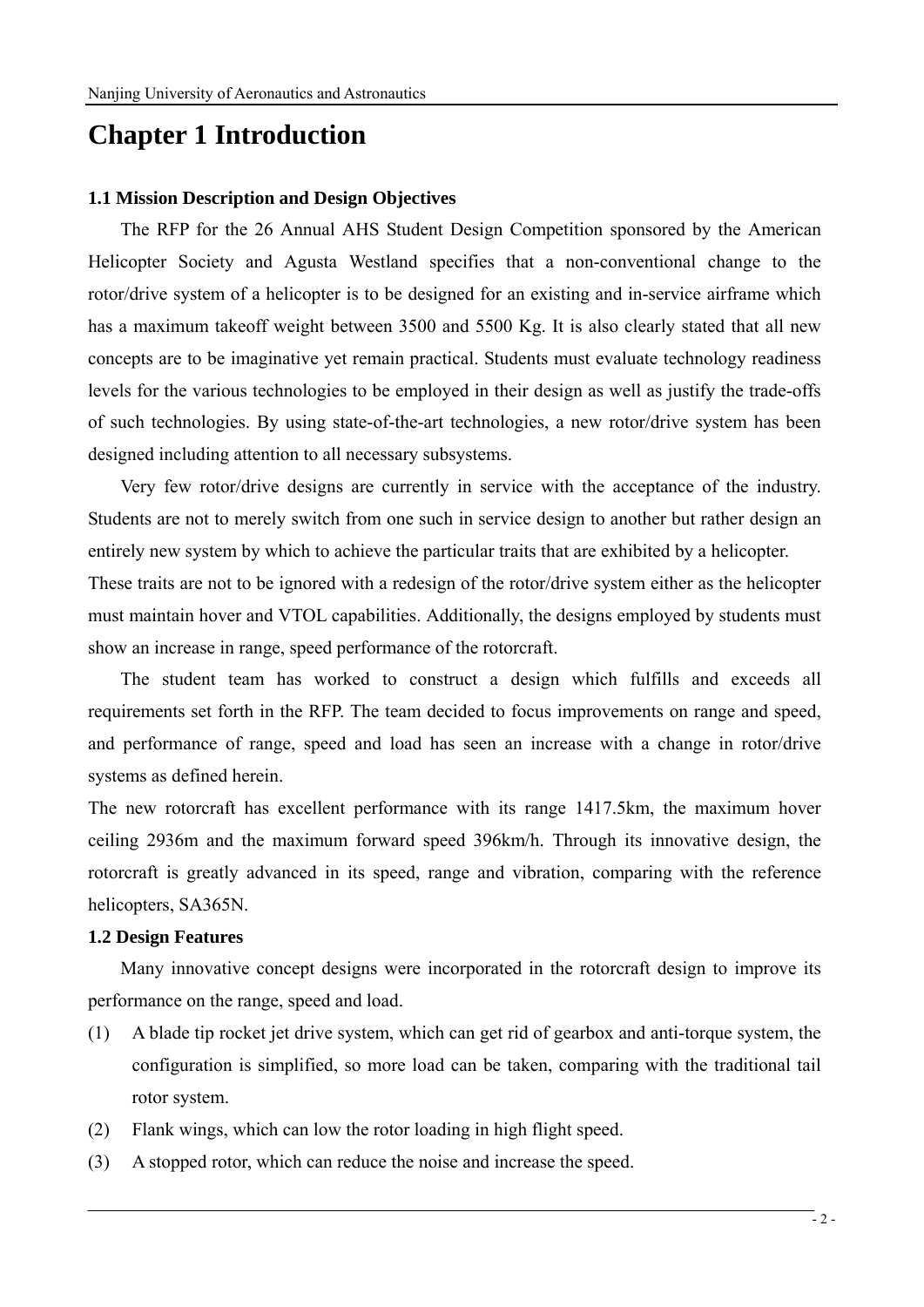- (4) A streamlined fuselage and retractile undercarriage, which can reduce parasite power.
- (5) A vectored thrust ducted propeller produce the forces to supply the yaw and pitching moments for the rotorcraft and control the flight directions.

The 3D view of the new helicopter is shown in Figure 1.1. The detailed design of the new rotorcraft has been described in the chapters. In Chapter 2, the main parameters of the helicopter including gross weight, disk load, blade tip speed, solidity, number of blades and engine power are determined. The concept design ideas of the helicopter are described and the designed configuration is plotted in Chapter 3. The rotor system design including the choice of the rotor aerodynamics shape, structural design of rotor blades, the design of bearingless rotor is given in Chapter 4. In Chapter 5, rotor propulsion system design including engine selection, determination of solid rocket engine parameters, engine component design, the specific analysis. Vectored thrust ducted propeller system Design is given in Chapter 6, including power system selection, aerodynamic characteristics analysis, propeller design, the ducted body design. The structure design including airframe structure design, overload landing analysis, the landing gear design, bulkhead design, is given in Chapter 7. The flight performances including required power, vertical flight performance, climb performance, range, flight time, maximum forward flight speed and minimum rotational sliding speed are described in Chapter 8.



Figure 1.1 3D View of the New Helicopter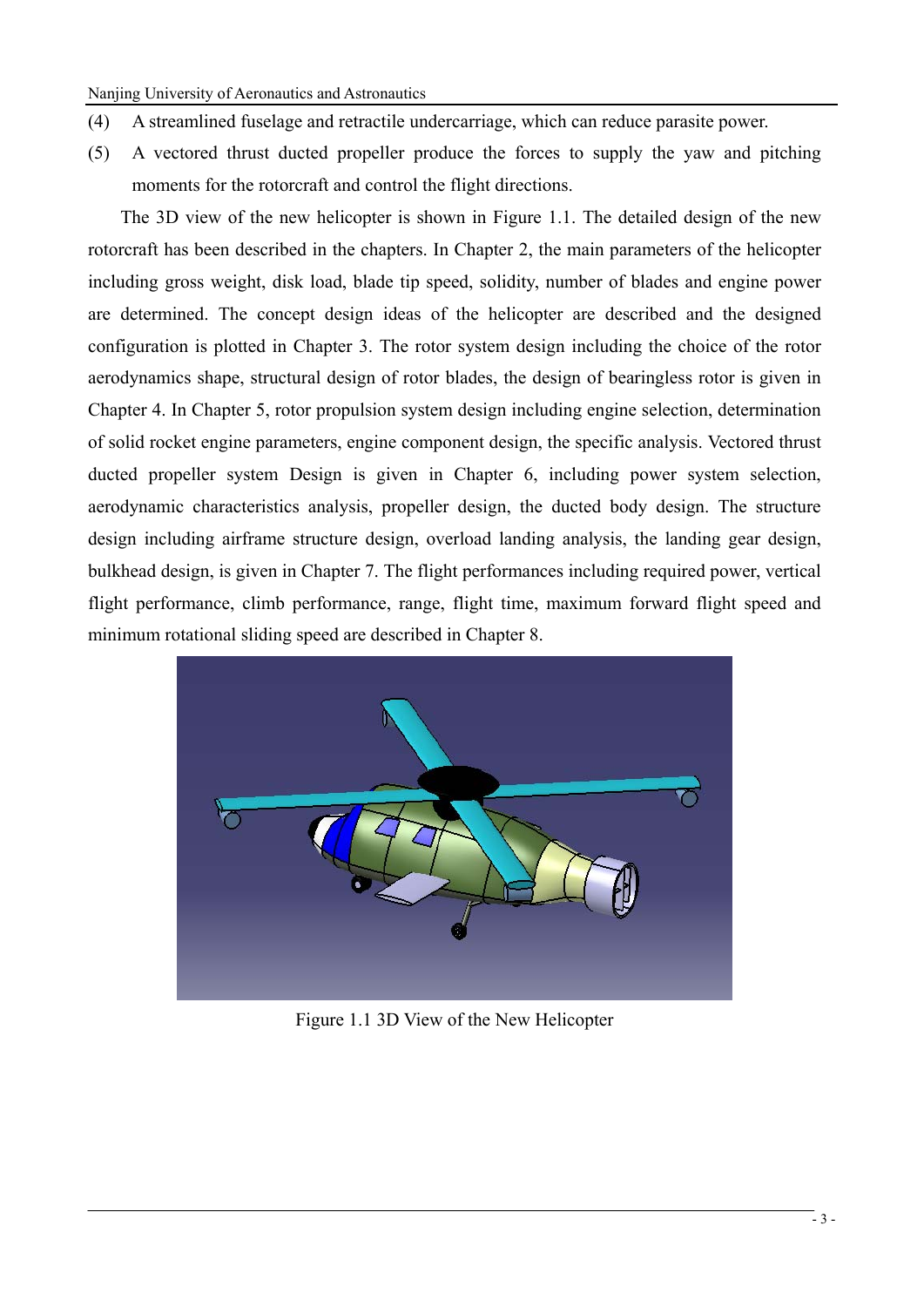# **Chapter 2 Determination of Main Parameters**

#### **2.1 Estimation of Gross Weight**

The gross weight of the new helicopter was estimated by the statistic data of other similar helicopters, mainly determined by SA365N. The empty weight of SA365N is 1945kg, the maximum take-off weight (MTOW) is 3850kg. So the weight efficiency is 0.495, determined by the formula  $\overline{G} = (G - G_{em})/G$ . The rotorcraft's empty weight is provisionally estimated as 1854.6kg, the MTOW is 4000kg and the weight efficiency is 0.536. Compared with SA365N, the weight efficiency is increased a little.

#### **2.2 Estimation of Disk Load**

The requirement for estimating disk load is to ensure that  $G<sub>u</sub>$  has the largest property in gross weight under the certain condition of performance. Disk load is determined by referring to the similar helicopter SA365N. The diameter of disk should be corresponding to the blade tip speed. Then disk load was determined as  $p = G/(\pi R^2) = 346.8N/m^2$ 

#### **2.3 Number of Blades**

The advantages of large k are to reduce the vibration of the blade and the helicopter, as well as improve the performance during flight. On the other hand, the disadvantages of large number k are to make the rotor hub more complicated, to increase the parasite power and the maintenance of the rotor. Small number k means a simple rotor hub, light body, low cost and the little disturbance of blade tip vortex.

According to the empirical formula  $C_L \times 2k = (C_T / \sigma) \times 2k$ , its result should be around 0.42. Referring to SA365N, 4 blades were selected, which means  $k=4$ ,  $C_T \approx 11.7 \times 10^{-3}$ , then  $C_L \times 2k \approx 0.49$ , which is in a normal range.

#### **2.4 Blade Tip Speed and Solidity**

When determining blade speed  $\Omega R$ , some points should be considered: (1) the rotor must store enough kinetic energy to achieve the auto rotational landing; (2) the stalling speed of the blade tip; (3) the acoustic boundary. Referring to the empirical calculation, BTS was estimated as  $\Omega R = V_{\text{max}} / \mu_{\text{max}} = V_{\text{max}} / 0.3$ . Considering that the helicopter's rotor will stop rotating when the speed achieves 280km/h (According to calculation, it'll take 104 seconds to reach this speed.), so the helicopter flight mode is under 240km/h.  $V_{\text{max}}$  is estimated as 240km/h., and  $\Omega R$  is 220 m/s. After estimating BTS, blade chord is estimated as b=0.9m by considering the air-flow separation and enough lift to carry the helicopter. Then the solidity is calculated as  $\sigma = kb / \pi R = 0.19$ , and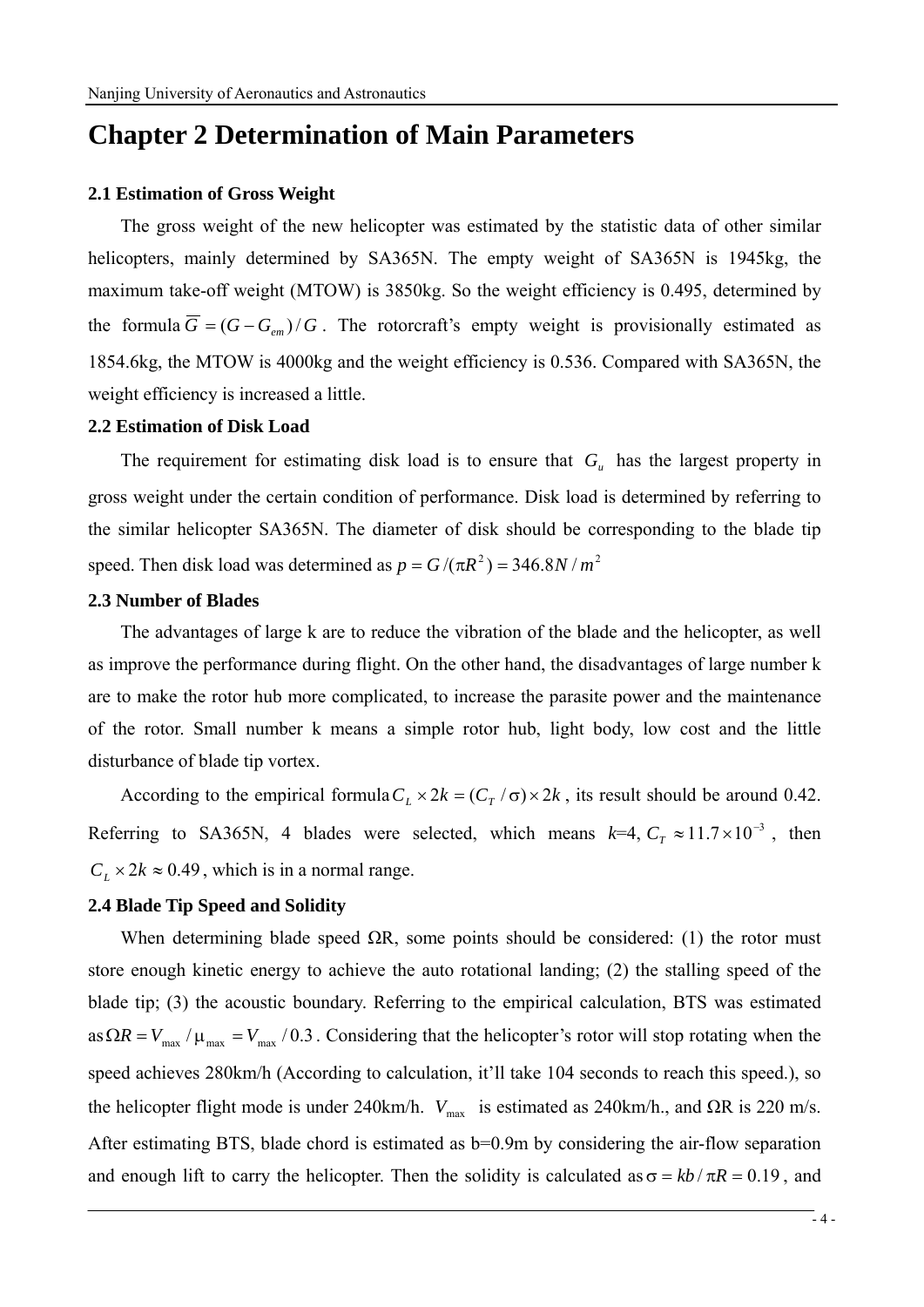blade loading is calculated as  $p_b = p/\sigma = 1825N/m^2$ . The radius of the disk was determined as *R*=6*m*, then the rotor rotational speed is determined as  $\Omega = 350$ *rpm*.

#### **2.5 Estimation of Engine Power**

(1) Blade Tip Rocket Jet Power

When considering hover, every part of the rotor power was calculated, including  $m_{kx}$  and  $m_{ki}$ , then the required rotor power was  $N_r = 737$ *kw*. According to the statistic data, power transfer coefficient of each part is

$$
\left\{\n\begin{aligned}\n\zeta_{drive} &= 0.94 \sim 0.96 \\
\zeta_{\text{radiate}} &= 0.95 \sim 0.97 \\
\zeta_{\text{tail}} &= 0.92 \sim 0.95 \\
\zeta_{\text{others}} &= 0.99\n\end{aligned}\n\right.\n\left.\n\begin{aligned}\n\zeta &= 0.80 \sim 0.88 \\
\zeta &= 0.80 \end{aligned}\n\right.
$$

For blade tip rocket jet is used, there is no loss of drive and tail, estimating  $\zeta$  as 0.94, so the efficient power of the rocket jet should be  $N_e = N_r / \varsigma = 784kw$ , and the take off power is  $N_t = N_e / (90\%) = 784$ *kw* $/(90\%) = 871$ *kw*.

(2) Turbopropeller Power

Following the process as below, the turbopropeller power was calculated. (a) Flank wings'  $\text{lift } L_1 = a_{\infty 1} \alpha_1 \frac{1}{2} \rho V^2 b_1 l$  $\alpha_1 = a_{\infty 1} \alpha_1 \frac{1}{2} \rho V^2 b_l l$ ; (b) Flank wings' drag  $D_1 = C_{x1} \frac{1}{2} \rho V^2 b_l l$  $D_1 = C_{x1} \frac{1}{2} \rho V^2 b_1 l$ ; (c) Rotor's lift  $L_2 = G - L_1$ ; (d) Blade's angle of attack  $\alpha_2 = L_2 / [\frac{1}{2} \rho (\frac{\sqrt{2}}{2} V)^2 bR]$ ; (e) Rotor's drag is D<sub>2</sub> which should be calculated in different conditions.  $D_2 = 0$  if the speed is less than 280km/h, otherwise,  $D_2 = C_x \frac{1}{2} \rho \left(\frac{\sqrt{2}}{2}V\right)^2 \frac{\sqrt{2}}{2} bR$ ; (f) Airframe's drag  $D_3 = \left(\sum C_x S\right) \frac{1}{2} \rho V^2$ ; (g) The total drag of the rotorcraft  $D = D_1 + D_2 + D_3$ ; (h) Turbopropeller's required power  $N = DV$ . Finally, the turbopropeller's cruise power is 1009kw, and maximum required power is 1431kw.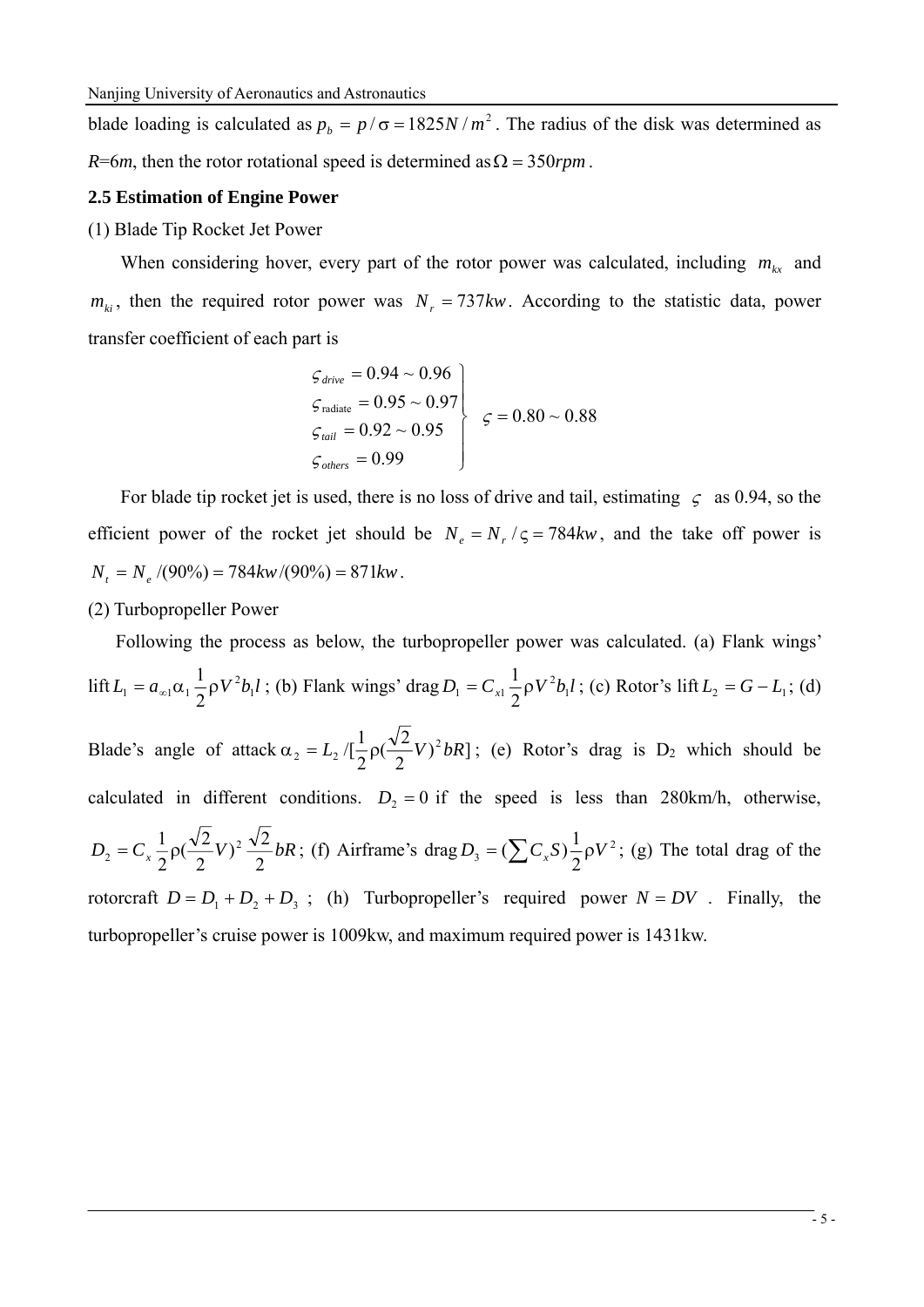# **Chapter 3 Configuration Design**

### **3.1 Collocation of Rotor**

Because the rotorcraft flies in two flight modes, helicopter flight mode and airplane flight mode, the anteversion angle of the rotor shaft is zero.

### **3.2 Arrangement and Main Parameter of Flank Wings**

The flank wings will low the rotor load in forward flight. Particularly in maneuver, the wings will increase the largest helicopter flight overload. However, in hover and vertical climb, the flank wings will produce a downward aerodynamic resistance, and increase the helicopter weight. In forward flight, the flank wings' induced resistance will also increase the required power. In autorotation flight, because the flank wings' angle of attack increases, lift increases, resulting in decreased tension of rotor, which brings a negative effect on the autorotation characteristics. So the choice of wing's type, size, aspect ratio, flat shape, angle and other parameters should be considered synthetically to minimize adverse effects to meet the dynamic, aerodynamic performance and flight qualities requirements.

The flank wings should be arranged in reward of the whole helicopter's barycenter, so the wings could play the role of stability to increase the static longitudinal stability of the entire helicopter. Some typical helicopter Statistics are listed in Table 3.1. The curve about typical helicopter rotor diameter and flank wingspan is shown in Figure 3.1.

| Type of helicopter | rotor diameter/m | flank wings wingspan/m |
|--------------------|------------------|------------------------|
| <b>EC665</b>       | 13               | 4.52                   |
| AH-64              | 14.63            | 5.23                   |
| $S-72X1$           | 17.59            | 13.75                  |
| <b>Bell-209</b>    | 14.63            | 3.28                   |
| <b>Bell-409</b>    | 15.54            | 5.24                   |
| $\text{CSH-2}$     | 15.58            | 6.34                   |
| $Ka-50$            | 14.5             | 7.34                   |
| $Mi-6$             | 35.00            | 15.30                  |
| $Mi-24$            | 17.30            | 6.66                   |
| $OH-1$             | 11.5             | 3                      |
| A129               | 11.9             | 3.20                   |

Table 3.1 Some Typical Helicopter Rotor Diameter and Flank Wingspan Statistics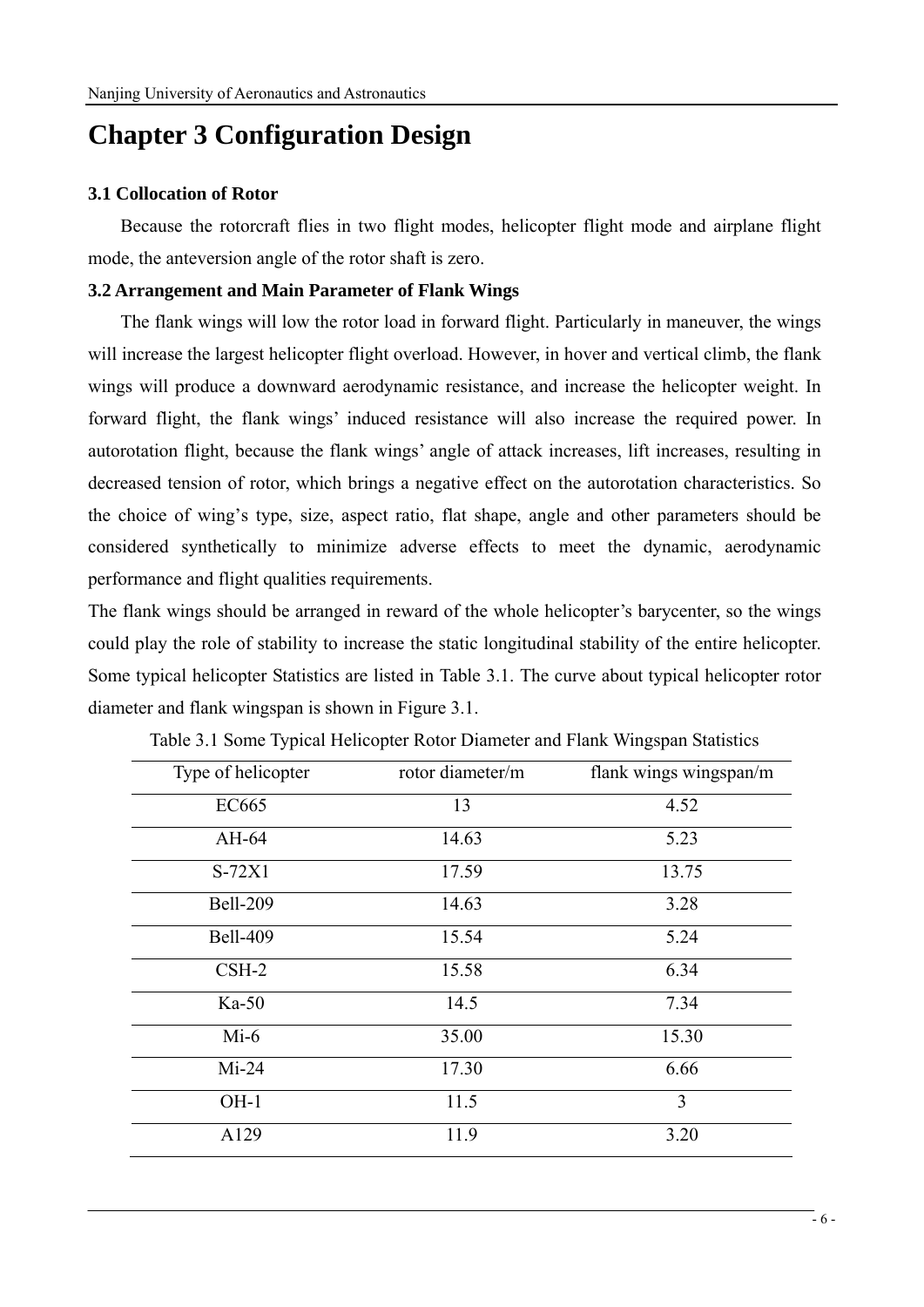

Figure 3.1 Rotor Diameter VS Flank Wingspan

The diameter of the new helicopter is 12m, according to the above curve, flank wings wingspan is estimated as 4m. Taking into account good lift characteristics of flank wings, OA213 airfoil is selected, and chord length is 1.25m.

## **3.3 Layout of Turbopropeller**

Considering the weight of turbopropeller, it should be located as close as possible to the rotor shaft. Otherwise, it is adverse for barycenter balancing. Finally, the distance between turbopropeller and rotor axis was determined as 2.2m.

According to the above analysis, the configuration of the helicopter was determined initially. The multi-directional view of the helicopter is shown in Figure 3.2.



Figure 3.2 Multi-directional View of the New Helicopter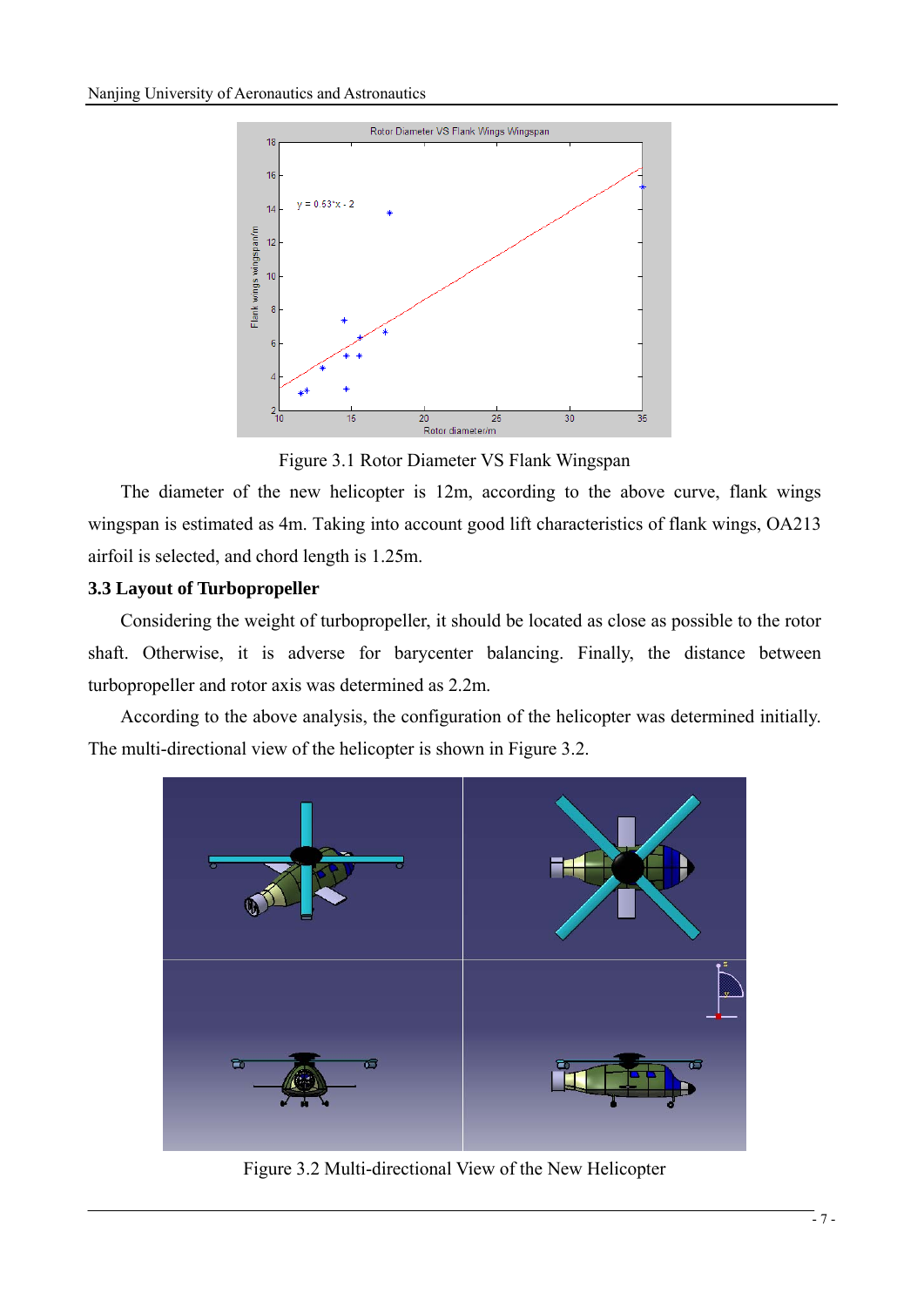### **3.4 General Arrangement**

General arrangement mainly determines the overall layout of components and equipment. The final size chart is Figure 3.3 and arrangement for helicopter is shown in Figure 3.4.



Figure 3.3 Size Chart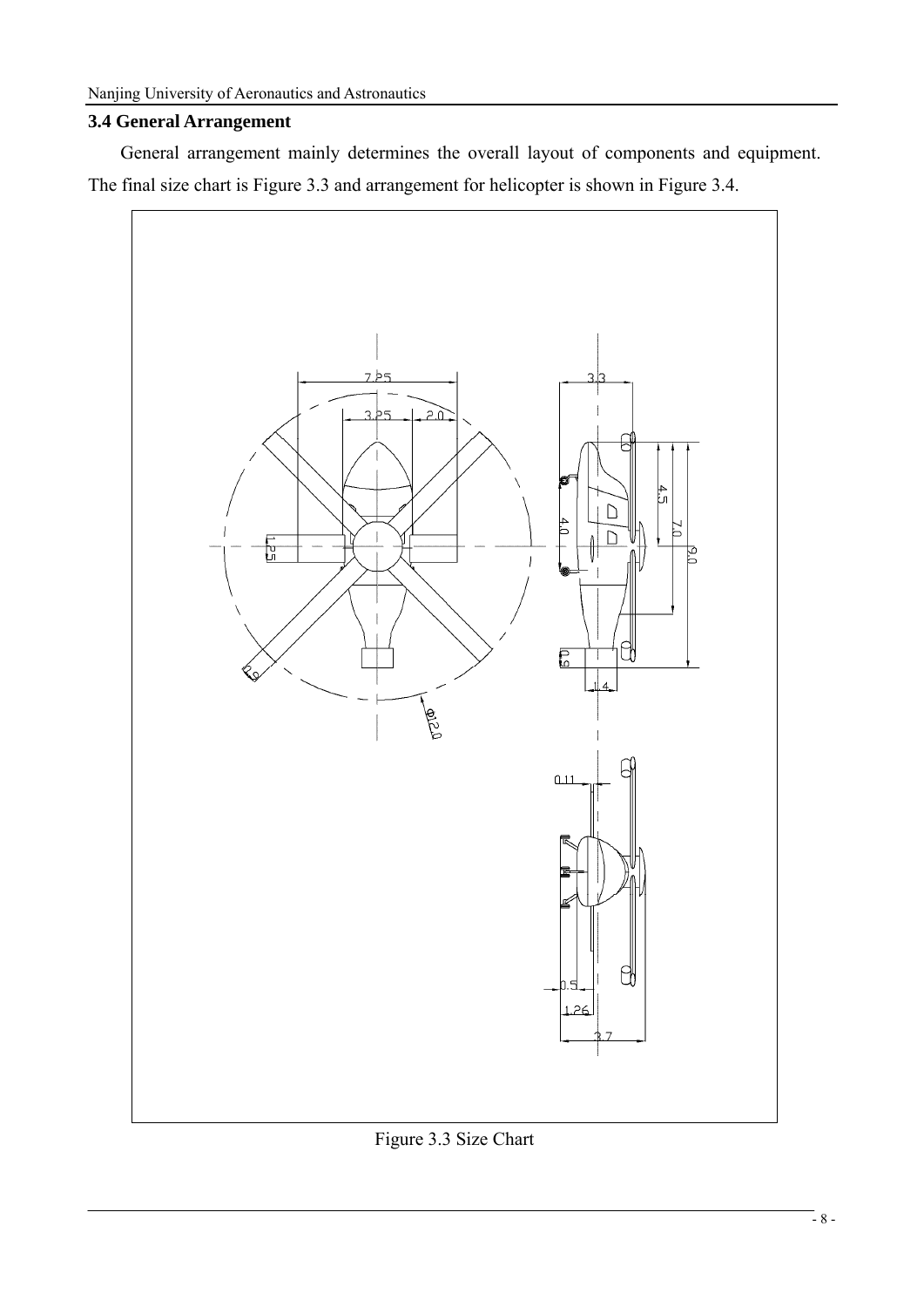

Figure 3.4 Arrangement for Helicopter

## **3.5 Determination of Barycenter**

The location range of barycenter is limited by some factors. In a variety of flight conditions, the helicopter could keep balance by normal control, the volume of rotor blades waving would not exceed the design limitation, and the fatigue strength of blade, hub, and rotor shaft should not exceed design constrains. According to general arrangement of the helicopter, the location of barycenter is determined as in Figure 3.5 and in Table 3.2.



Figure 3.5 Location of Barycenter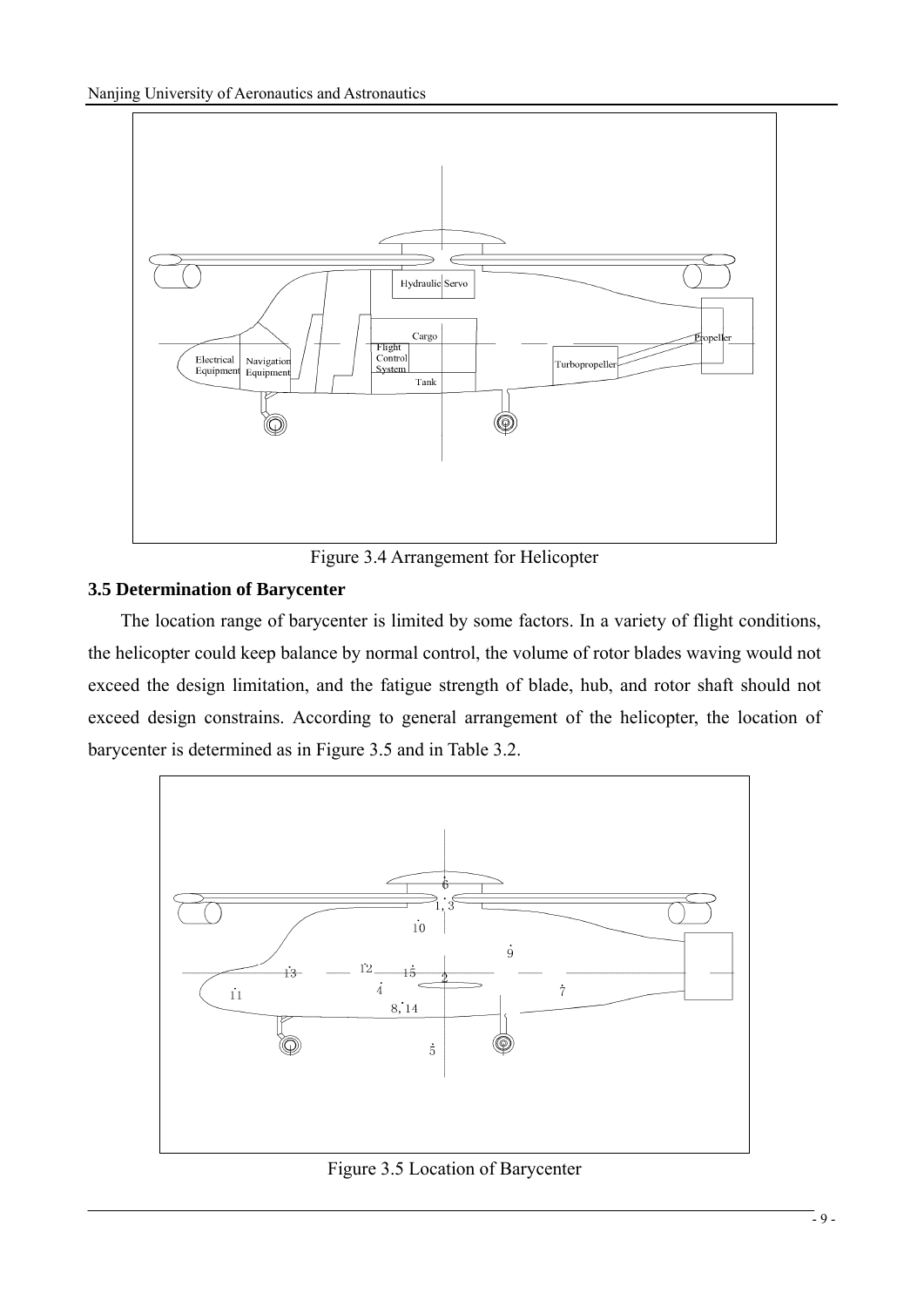### Nanjing University of Aeronautics and Astronautics

| Name                       | SA365N/kg | Number         | Name                       | New           | X/m              | Y/m              |
|----------------------------|-----------|----------------|----------------------------|---------------|------------------|------------------|
|                            |           |                |                            | Helicopter/kg |                  |                  |
| Rotor System               | 248.5     | $\mathbf{1}$   | Rotor System               | 338           | $\boldsymbol{0}$ | 1.55             |
| Fuselage                   | 517       | $\overline{2}$ | Fuselage                   | 400           | $\boldsymbol{0}$ | $\boldsymbol{0}$ |
| Horizontal and Vertical    | 21        | 3              | Tip-Rocket Engine          | 21.15*4       | $\boldsymbol{0}$ | 1.55             |
| stabilizer                 |           |                |                            |               |                  |                  |
| Flight Control System      | 56        | $\overline{4}$ | Flight Control System      | 55            | $-1.2$           | $-0.2$           |
| Undercarriage              | 133       | 5              | Undercarriage              | 130           | $-0.23$          | $-1.25$          |
| Fairing                    | 49.5      | 6              | Fairing                    | 50            | $\boldsymbol{0}$ | 1.76             |
| Engine                     | 278       | $\tau$         | Turbopropeller             | 480           | 2.2              | $-0.24$          |
| <b>Transmission Parts</b>  | 287.5     |                | <b>Transmission Parts</b>  |               |                  |                  |
| Fuel System                | 63        | 8              | Fuel System                | 50            | $-0.8$           | $-0.6$           |
| Static oil                 | 2.5       | 9              | Static oil                 | 2             | 1.23             | 0.6              |
| Hydraulic Servo            | 42        | 10             | Hydraulic Servo            | 40            | $-0.5$           | 1.1              |
| <b>Electrical System</b>   | 104       | 11             | <b>Electrical System</b>   | 100           | $-3.92$          | $-0.31$          |
| <b>Internal Decoration</b> | 118       | 12             | <b>Internal Decoration</b> | 100           | $-1.5$           | 0.21             |
| Auxiliary driving and      | 25        | 13             | Auxiliary driving and      | 25            | $-2.91$          | 0.13             |
| navigation equipment       |           |                | navigation equipment       |               |                  |                  |
| Fuel                       | 1026      | 14             | Fuel                       | 1260          | $-0.8$           | $-0.6$           |
| Payload                    | 879       |                | Payload                    | 890           | $-0.6$           | 0.16             |
| <b>Empty Weight</b>        | 1945      |                | <b>Empty Weight</b>        | 1854.6        | 0.16             | 0.25             |
| <b>Total Weight</b>        | 3850      |                | <b>Total Weight</b>        | 4000          | $-0.31$          | 0.04             |

### Table 3.2 Details about Barycenter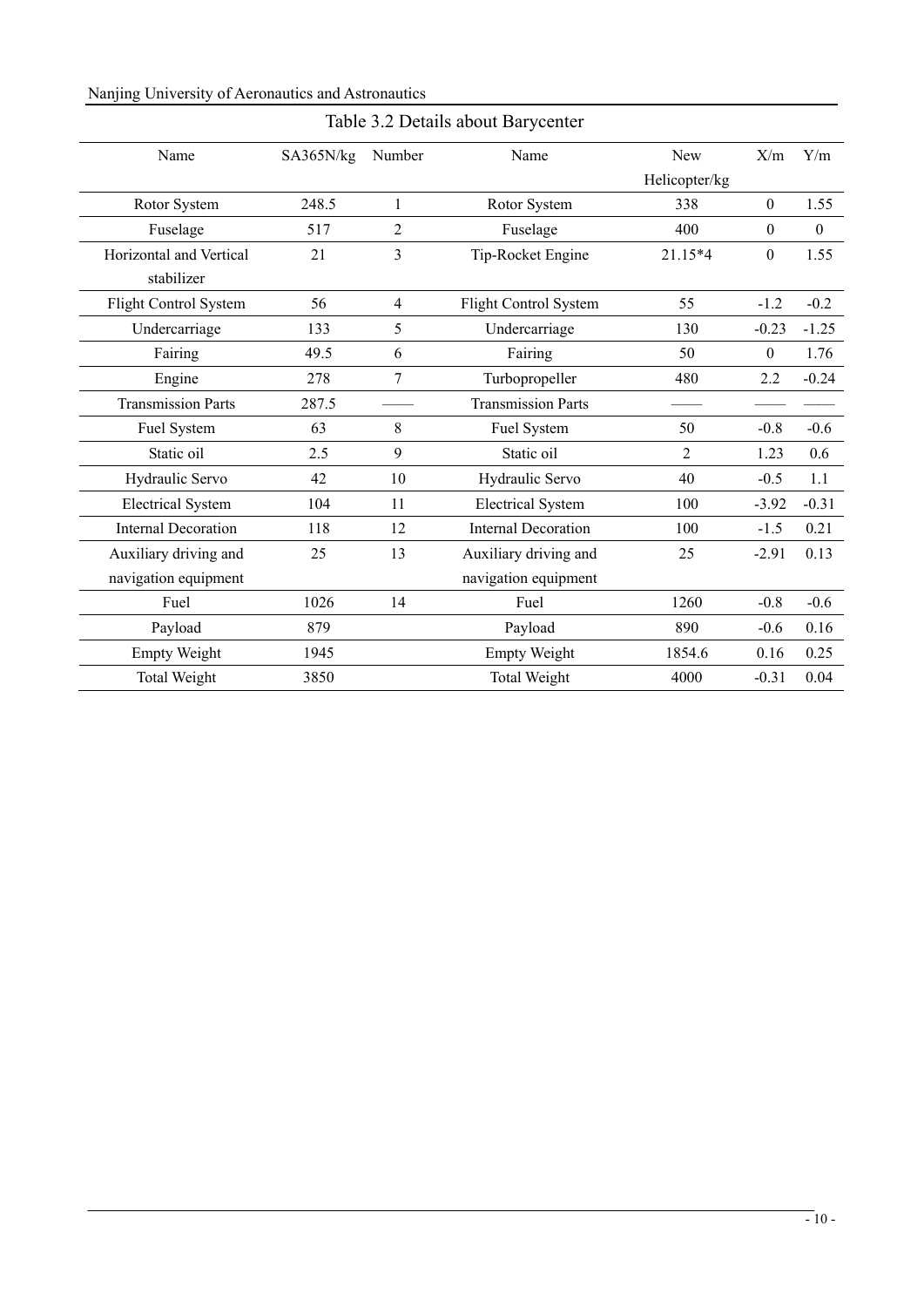# **Chapter 4 Rotor System Design**

### **4.1 Rotor Aerodynamics Shape**

 The Rotor system is a key system of helicopter, which provides lift force and thrust force for the helicopter. The performance of the helicopter depends directly on rotor. So the rotor system should be designed with a high lift capacity, consuming less power, and there is no excessive vibration or load in all cases.

## (1) Airfoil

When the flight speed of helicopter reaches 280Km/h, the rotor will be fixed to stop rotating, and it keeps on flying in the airplane flight mode. So the Elliptical airfoil was used as shown in Figure 4.1. Its leading edge and trailing edge are completely symmetrical. The thickness/width ratio is  $b/a = 15\%$ . The lift curve, drag curve and polar curve of the Elliptical airfoil are shown in Figure 4.2, Figure 4.3 and Figure 4.4, respectively.



Figure 4.2 Lift Curve of Elliptical Airfoil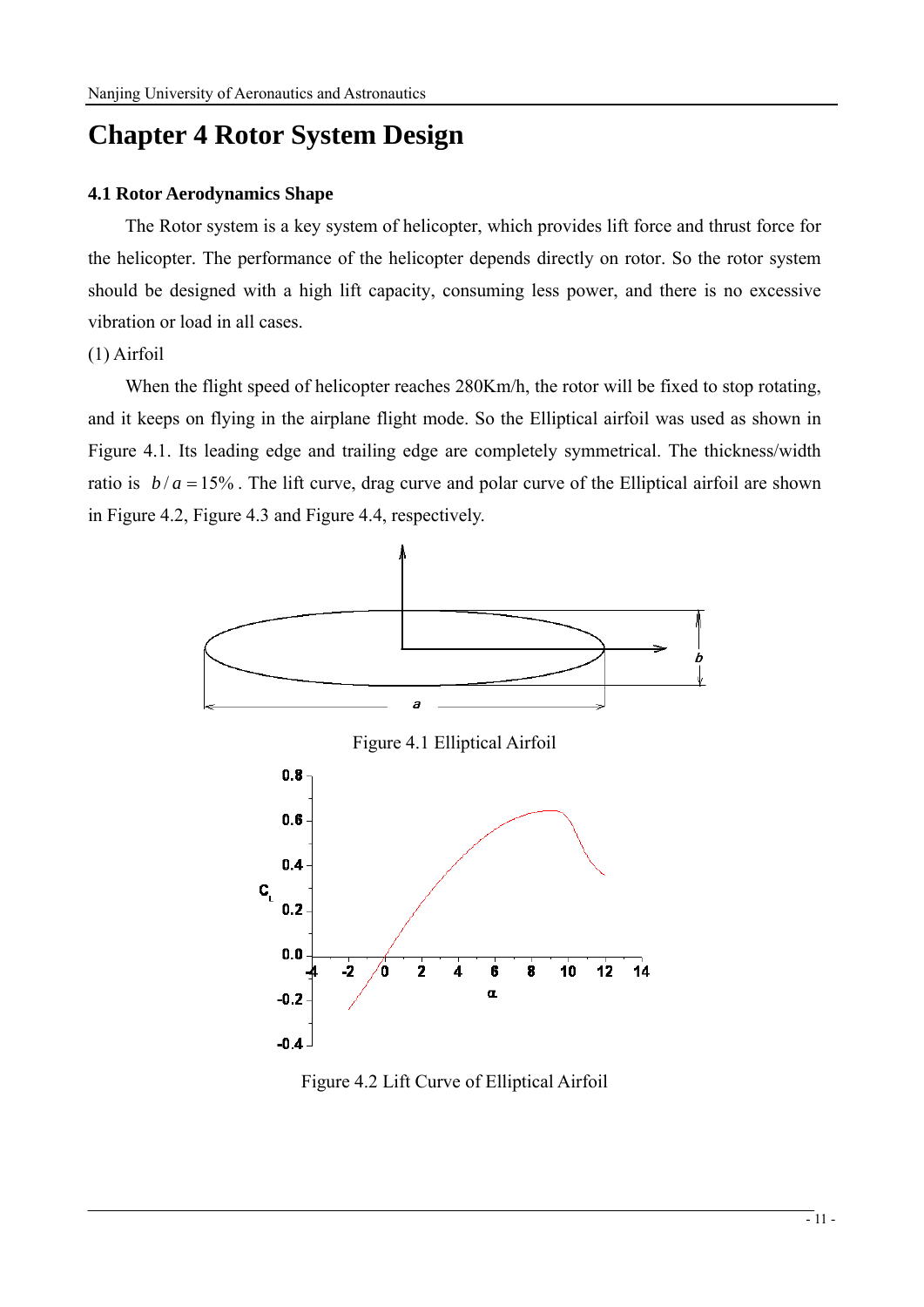

(2) Aerodynamic loads of Blade

Figure 4.3 Drag Curve of Elliptical Airfoil Figure 4.4 Polar Curve of Elliptical Airfoil

It is very important to calculate the structural strength of blades in the static stage, the blades which were checked and verified to meet the request can be eligible. Before it, the load calculation should be done first. But load calculation is very complicated, the load changes with time. To simplify the calculation of the load, one condition was considered as the helicopter flies at the speed of 280km/h, and the induced velocity was distributed evenly. This assumption does not bring large errors.

- (a) Induced velocity in hover:  $\overline{v}_{10} = \sqrt{\frac{3.88}{2}}$   $\sqrt{\Omega}R = 0.054$ 2  $\bar{p}_{10} = \sqrt{\frac{9.8G}{2\pi R^2 \rho}} / \Omega R =$  $\pi$ K  $^ \rho$ υ
- (b) Flap angle:  $\beta = 0.0319 0.1166 \cos \psi 0.0142 \sin \psi$
- (c) Induced velocity of forward flight:  $\overline{v_1} = \frac{v_{10}}{\sqrt{v_1}} = 0.00824$  $\overline{\mathsf{V}}_{\scriptscriptstyle{0}}$ 2  $\overline{U}_1 = \frac{U_{10}}{\overline{V_1}} =$
- (d) Relative air speed:  $W_x = 36.7r + 77.8 \sin \psi$ ,  $W_y = -2.73 \cos 2\psi 0.55 \sin 2\psi$
- (e) Aerodynamic load:  $\frac{dT}{dr} = \frac{1}{2} \rho_0 C_{l\alpha} (\varphi W_x^2 W_x W_y) b$

+ 129 sin  $\psi$  sin 2 $\psi$  $= 529r^2 + 2244r\sin\psi + 2379\sin^2\psi + 300r\cos 2\psi + 60r\sin 2\psi + 636\sin\psi\cos 2\psi$ *dr dT*

(f) The maximum aerodynamic load in a cycle for calculating the static strength is

$$
\frac{dT}{dr} = 529r^2 + 1950r + 1762\tag{4.1}
$$

#### **4.2 Structural Design of Rotor Blades**

(1) Structural Arrangement of Blade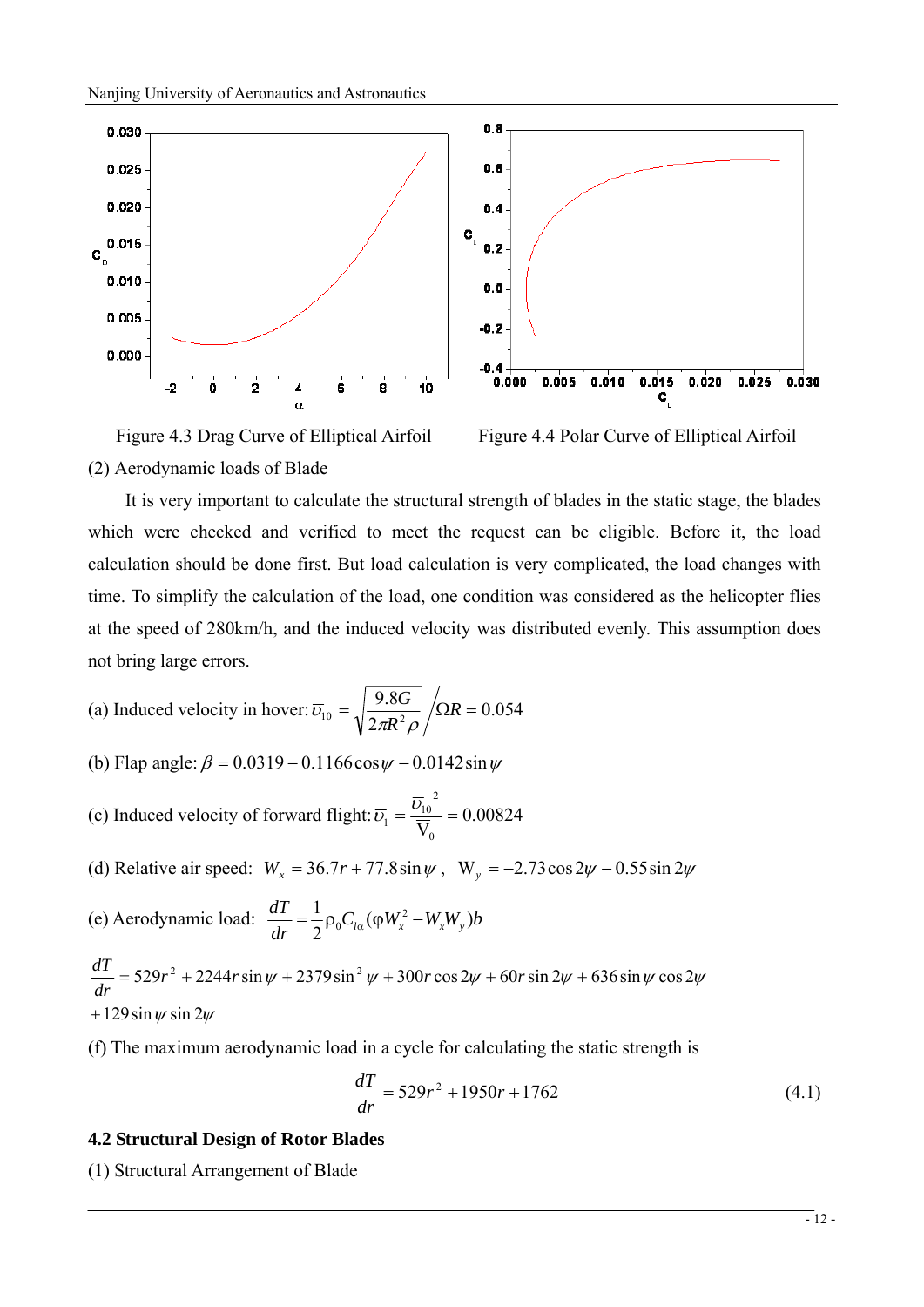One of the main tasks in the preliminary design stage is to select suitable structural form of blade, which determines the basic structure, dynamics and some other design features. In this design, the helicopter will fly in the type of airplane, so there is a hollow beam in the middle of the blade and foam filler on both sides of the hollow beam. At the same time, the center of gravity and the stiffness center are both located in their geometric center. The main dimensions don not change along the radial direction. Figure 4.5 shows the cross section of blade. The geometric parameters are  $b = 0.9m$ ,  $b<sub>I</sub> = 0.3m$ ,  $e = 5mm$ .



Figure 4.5 Cross Section of Blade

(2) Blade Materials

Here is the ply design of the skin, the layers present from the outmost surface inward are: E glass fiber prepreg cloth 2, high strength carbon fibers prepreg cloth and E glass fiber prepreg cloth 1. The performances of these materials are showed in Table 4.1.

| Parts  | Materials                                    | Ply<br>Direction<br>/0 | Density<br>$\frac{1}{2}$ (g/cm <sup>3</sup> ) | Elastic<br>Modulus /<br>GPa | Shear<br>Modulus /<br>GPa | Tensile<br>Strength<br>/MPa |
|--------|----------------------------------------------|------------------------|-----------------------------------------------|-----------------------------|---------------------------|-----------------------------|
| Beam   | high strength glass prepreg<br>zone          | $\theta$               | $1.95 - 2.10$                                 | $54\pm5\%$                  | $\approx 4.0$             | >1350                       |
| Skin   | high strength carbon fibers<br>prepreg cloth | ±45                    | 1.45-1.55                                     | $\approx$ 12.5              | $\approx$ 25.0            | $\geq$ 150                  |
| Skin   | E glass fiber<br>prepreg cloth 1             | $\pm 45$               | $1.60 - 1.65$                                 | $\approx$ 13.0              | $\approx$ 13.0            | >160                        |
| Skin   | E glass fiber<br>prepreg cloth 2             | $\theta$               | $1.60 - 1.65$                                 | $\approx$ 18.0              | $\approx 3.0$             | $\geq 300$                  |
| Filler | Foam                                         |                        | 0.05                                          | 0.02                        | 0.03                      |                             |

|  |  |  | Table 4.1 Blade Materials |
|--|--|--|---------------------------|
|--|--|--|---------------------------|

#### (3) Dynamic Properties

The dynamic properties of the blade such as frequencies, mode shape and resonance map were calculated. The first two flap frequencies are  $\omega_{\beta 1} = 1.83 \Omega$  and  $\omega_{\beta 2} = 7.39 \Omega$ . The first four mode shape of non-rotating blade and the resonance map in flap plane of blade are shown in Figure 4.6 and Figure 4.7, respectively.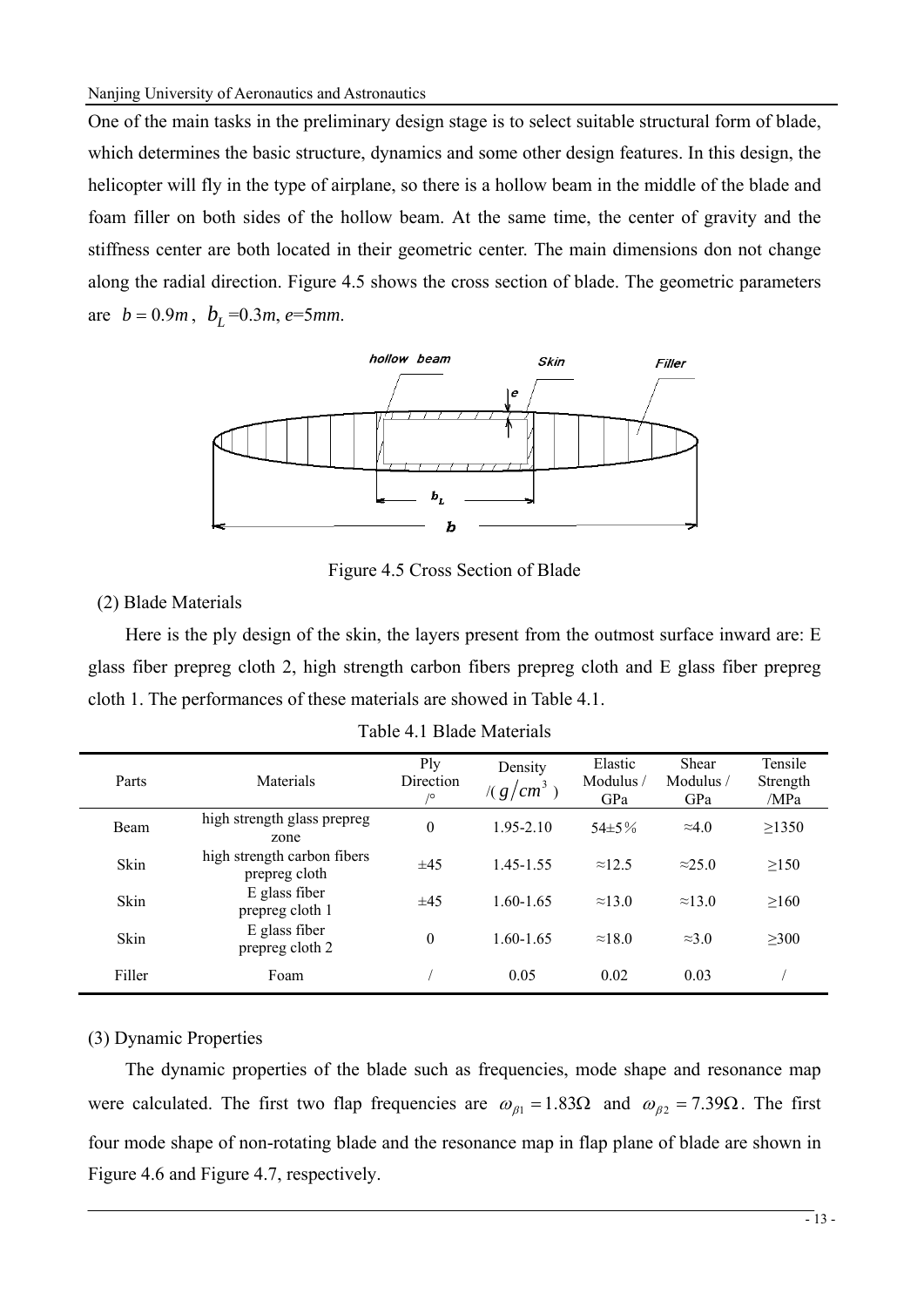

Figure 4.6 First Four Mode Shape of Non-rotating Blade



Figure 4.7 Resonance Map in Flap Plane of Blade

#### (4) Strength of Blade

There are moment, shear force, centrifugal force and torque in the flap and lag of each cross section of rotor blades. The stress produced by shear force and torque has a little effect on the static strength of the blades. Only centrifugal force, flap moment and lag moment were considered.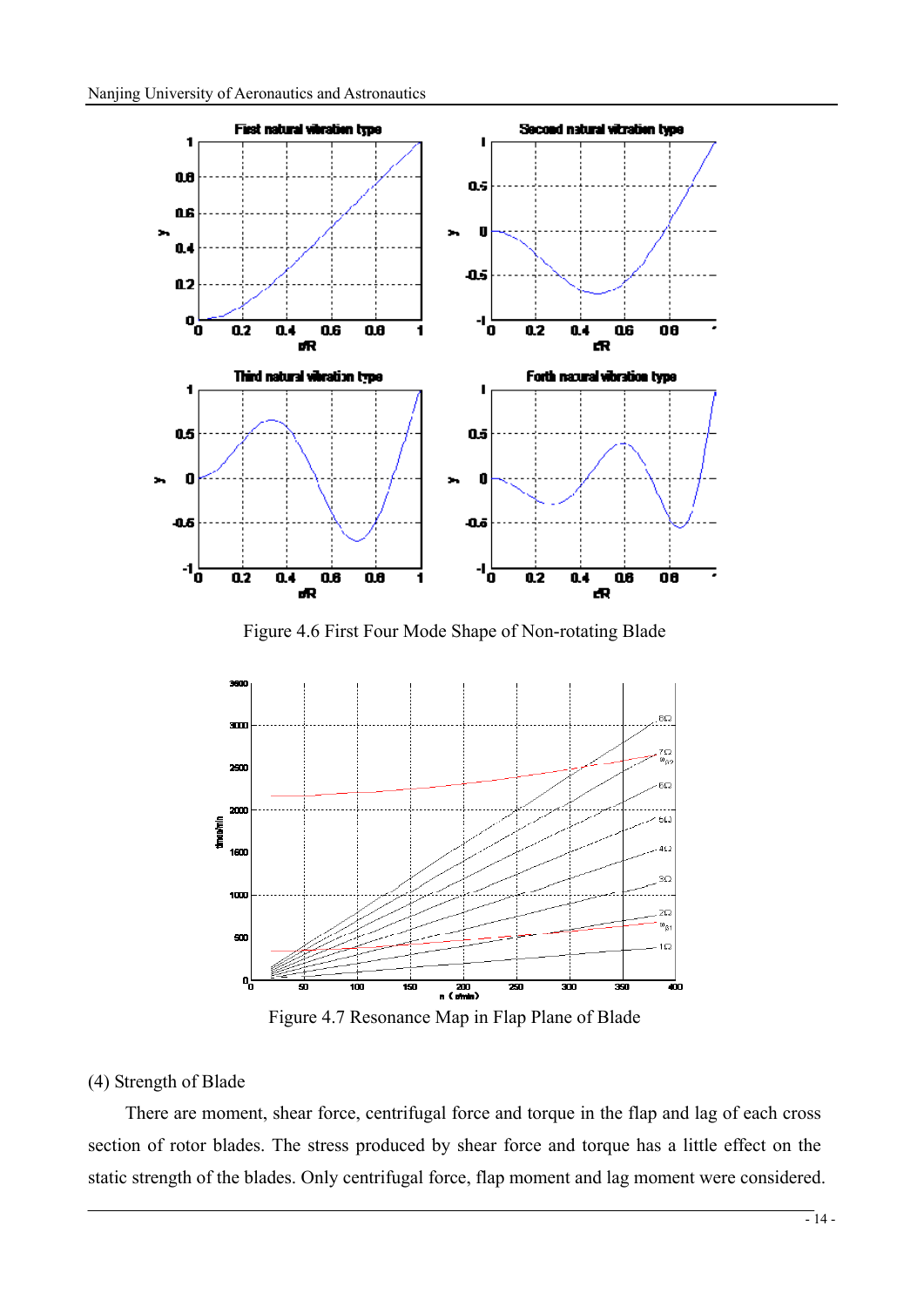As an initial approximate calculation, the maximum aerodynamic load in a period at the maximum forward speed was selected for calculating the static strength, and the centrifugal force was in normal speed.

Rotor blade can be seen as a slender beam, the dangerous section should be based on load and the cross sectional stiffness. Here, the strength of the main hollow beam was calculated. Because the lag stress was less, it was ignored. Then the approximate formula was used as

$$
\varepsilon = \frac{F}{\overline{EA}} + \frac{M_y z}{\overline{EI_y}}
$$
(4.2)

After analysis and estimates, the blade root is the most dangerous section. So the strength of the blade root was calculated. The flap moment produced by aerodynamic force in arbitrary sections is

$$
M_{y} = \int_{r}^{R} \int_{r}^{R} \frac{dT}{dr} dr dr \tag{4.3}
$$

Substituting equation (4.1) into equation (4.3), the flap moment is  $M_v = 5 \times 10^5 N \cdot m$ . After calculation, the parameters were obtained as  $z = 0.0675m$ ,  $I_y = 2.84 \times 10^{-5}m^4$  and  $A = 0.0043m<sup>2</sup>$ . The centrifugal force in the blade root produced by the blade and blade tip jet was  $F = 4.3439 \times 10^5 N$ . According to Table4.1, the elastic modulus and tensile strength of the hollow beam were  $E = 54GPa$  and  $\sigma_b \ge 1350Mpa$ . After calculation, the maximum stress of the blade was obtained as  $\sigma_{\text{max}} = 1289.8 MPa < \sigma_b$ . It can be seen that the blades can meet the strength requirements.

#### **4.3 Bearingless Rotor**

(1) Hub Design of Bearingless Rotor

Using the bearingless rotor can simplify the hub structure, reduce the hub weight, and improve the performance of helicopter, as well as easy-repairing. The cross structure of bearingless rotor hub is shown in Figure 4.8. There are two cross flexural beams connecting the blades.

#### (2) Rotor Brake

When the speed of helicopter reaches  $280Km/h$ , the rotor would be fixed to stop rotating, and it keeps on flying in airplane flight mode. The rotor and small wings provide lift while the propeller in the tail of helicopter provides thrust force for forward flight. So a brake is needed to design. Referring to the brake system of SA365N helicopter, a brake was designed to be shown in Figure 4.9 and Figure 4.10.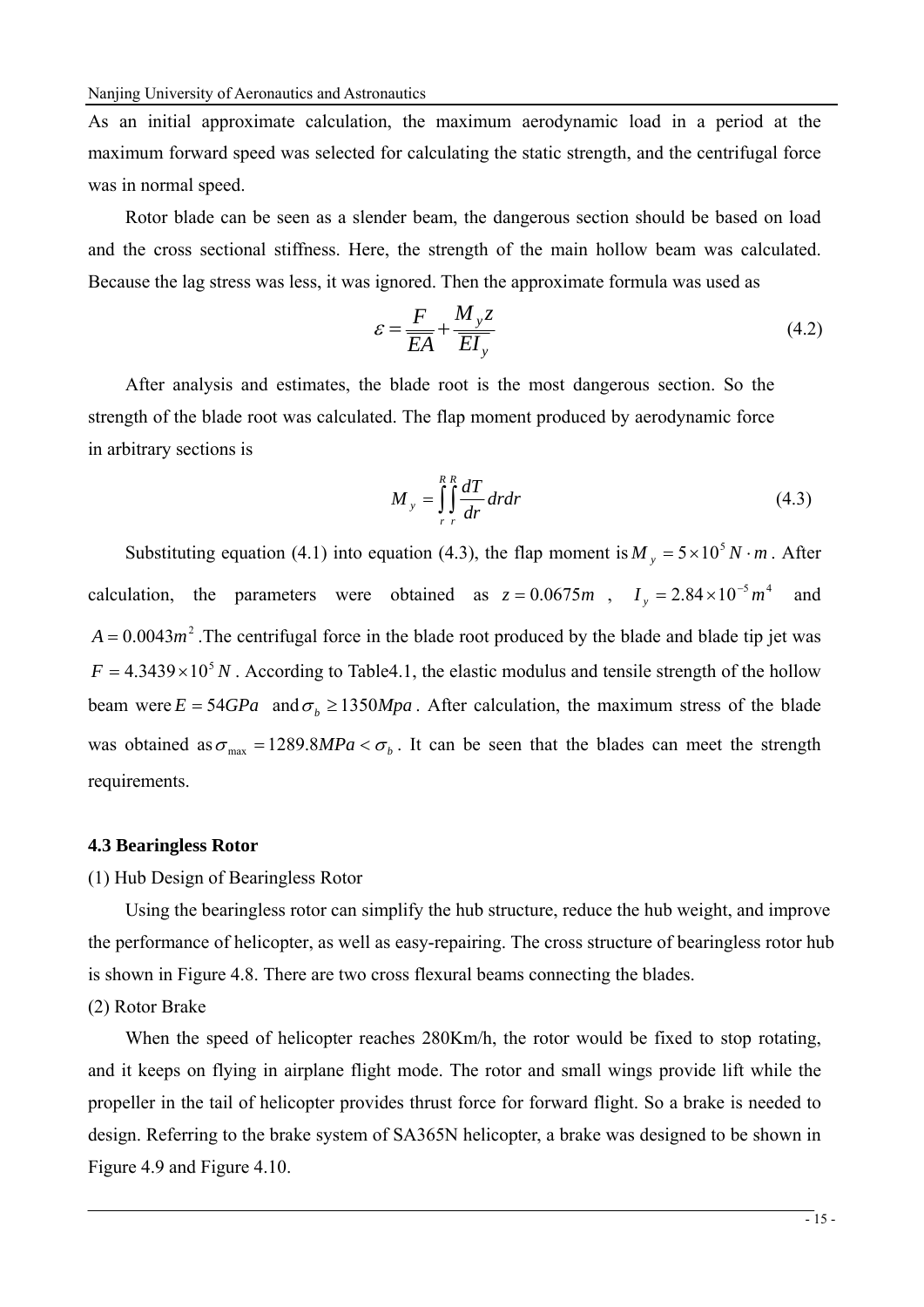#### Nanjing University of Aeronautics and Astronautics

It can be seen from Figure 4.10 that manipulating the handle 7, the friction plate 2 will stop the friction disc 1 to rotate. At the same time, the small gear stops rotating. In the design, the brake will be placed at the phase angle  $\psi = 45^\circ$ , while the disc in the rotor shaft with a small part of gear will be placed underneath a blade. When braking, the small gear stops rotating and the rotor shaft continues to rotate until the blade reaches the phase angle  $\psi = 45^\circ$ . Thus 4 blades are fixed at the phase angle  $\psi = 45^\circ, 135^\circ, 225^\circ, 315^\circ$ , then the helicopter will fly in airplane flight mode.



Figure 4.8 Bearingless Rotor Hub Figure 4.9 Rotor Brake



Figure 4.10 Rotor Brake of "Dolphin" Helicopter

(3) Manipulation requirements

The trailing edges of retreating blades must turn to be the leading edges of wings when the rotor is fixed, so that the left and right blades can produce the same lift force for airplane flight mode.

Specific manipulation is as follows: (a) make the collective pitch of all blades equal to zero; (b) controlling the cycle pitch; (c) pulling the cyclic pitch control stick back to upraise both of the leading edges of the advancing blades and the trailing edges of the retreating blades.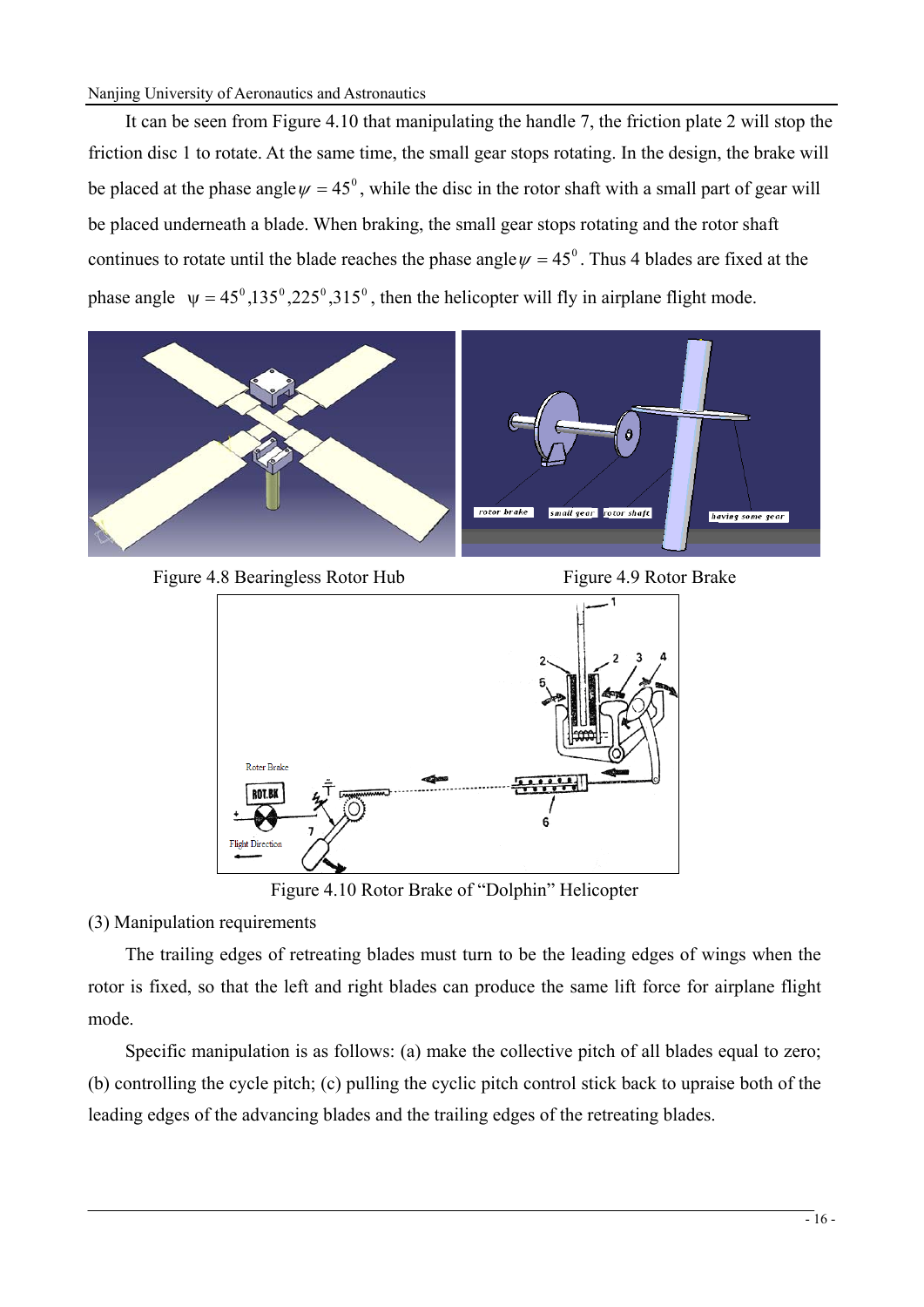# **Chapter 5 Blade Tip Jet System**

#### **5.1 Solid Rocket Engine**

The solid rocket engine was used to the blade tip jet system. Obviously, solid rocket engine has got a simple structure as there are no such turbine and compressor equipment in this kind of engine. Therefore, it seems lighter than others and can work effectively in the tough situation of strong centrifugal force. Also, it has got a high thrust-weight ratio. What is the most important is that fuel might not have to be conduced from body to blade tip in that solid propellant is in the combustion chambers.

Solid rocket engine itself has got some disadvantages. Currently, solid rocket engine can not last for a very long time. It is not very convenient to control variation of thrust or repeated start. Some new methods were adopted to solve these problems.

#### **5.2 Parameters of Solid Rocket Engine**

#### (1) Engine Thrust

According to required power of helicopter rotor, the thrust of each blade tip was calculated. As it mentioned before, we know that maximum power of rotor for helicopter to hover is  $N_{\text{max}} = 850KW$ . Also, when helicopter is in flight forward with a high speed, the rotor will be stopped rotating. At this moment, rotor power will reach its minimum  $N_{\text{min}} = 350KW$ . Hence, the variation of engine thrust can be determined by empirical formula, velocity of blade tip  $\Omega R = 220m/s$  and numbers of blade  $k = 4$ . Therefore, the maximum and minimum thrusts of each blade tip are  $F_{\text{max}} = N_{\text{max}} / (k\Omega R) = 966N$  and  $F_{\text{min}} = N_{\text{min}} / (k\Omega R) = 398N$ . Apparently, the engine should provide thrust more than 966N and could vary from 398N to 966N.

#### (2) Engine Specific Impulse

The type of propellant serves as the most significant factor which can influence the engine specific impulse. Also, the size of combustion chambers, functioning procedures of engine and height where engine stays are all related with engine specific impulse. For calculating convenience, the average engine specific impulse was assumed as  $I_m = 160000Ns/kg$ .

#### (3) Engine Working Pressure

Engine working pressure is the very combustion chambers pressure. It can be determined by following factors.

(a) To ensure that propellant could combust sufficiently,  $P_{eq \text{min}} \ge P_{er(-T_c)}$ . Usually, its critical pressure varies from 4 to 6 *Mpa* when the double-based propellant engines were used. On the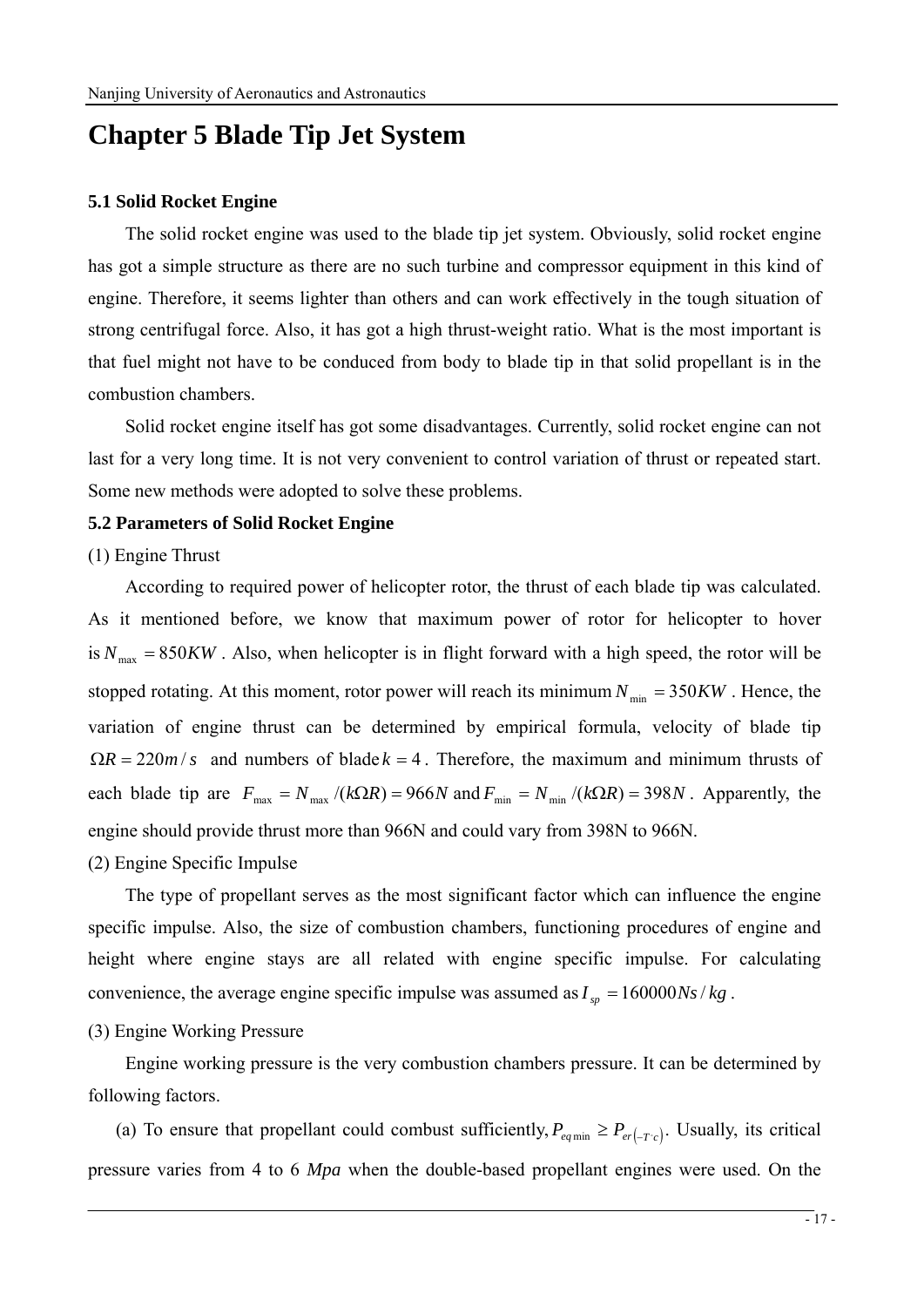Nanjing University of Aeronautics and Astronautics

other hand, it will vary from 2 to 3 *Mpa* as compound propellant engines. We decide to use double-based engines and determine its critical pressure as 4 *Mpa*.

(b) To enhance weight specific impulse as high as possible. Because specific impulse enhances little with pressure increasing the double-based engines were adopted, it makes weight of engine low down little with pressure increasing. Therefore, the lighter the weight of engine is, the closer the critical pressure and optimal working pressure will be. We determine that engine working pressure  $P = 4 \times 10^6 Pa$ .

According to empirical formula, the maximum working pressure is  $P_{\text{max}} = 6 \times 10^6 Pa$ .

(4) Engine Nozzle Expansion Ratio

Normally, the first level nozzle expansion ratio of solid rocket engine varies from 7 to 10. Here we use the nozzle with an expansion ratio  $\varepsilon_A = 8$ .

## **5.3 Engine Component Design**

The required power and engine thrust will decline with increasing of helicopter flight forward speed. Thereby, engine should not only provide big enough thrust in order to lift up the helicopter, but also thrust can be varied randomly. Even sometimes helicopter needs to work with hover status for a long time, which will cast a challenge to engine to stop and restart repeatedly. However, it is not a big case for a solid rocket engine to provide this big enough thrust. Therefore, our design focuses on how it could vary its thrust and start repeatedly.

(1) VTAE

A new type solid engine—VTAE (Variable throat area engine) was adopted as shown in Figure 5.1. The design of VTAE was aimed to solve the problems of thrust variation and repeated start of solid engine.



Figure 5.1 Variable Throat Area Engine

As shown in Figure 5.1, the pintle was assembled in the supporting sets of combustion chambers and drive it move toward and backward by hydraulic system to vary throat area.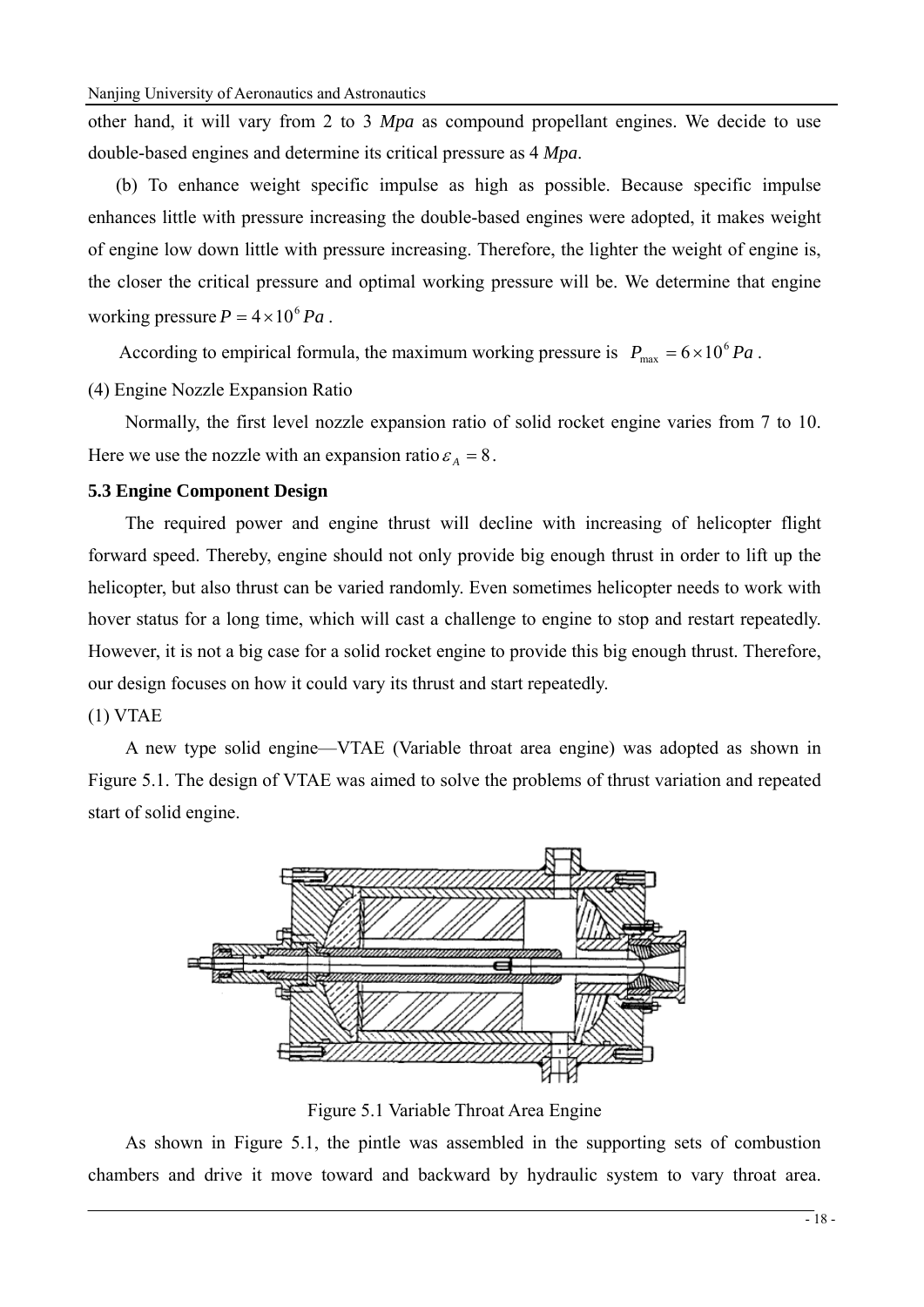According to balance pressure formula  $P_c = \left[ \rho_p caA_p / A_t \right]_{i=n}^{1}$  and thrust formula  $F = C_F P_c A_t$ . The engine thrust was merely varied by regulating throat area  $A_t$ . When thrust increases to maximum, the throat area becomes minimum. Simply, when thrust decreases to minimum, the throat area becomes maximum. Additionally, as mentioned before, engine will stop working as engine minimum working pressure is lower than critical pressure, which can just meet the requirement of repeated stop. Theoretically, the propellant of high burning rate pressure index should be choosen ( $n=0.7\sim0.9$ ) in order for large range of thrust variation.  $n=0.7$  was choosen.

- (2) Engine Combustion Chamber
- (a) Engine combustion chamber size

The steel was used as shell materials with metal cylinder structure. This kind of structure is very simple and mature in manufacture. Also there are not many joints, which could be better fit in complicated aerodynamic situation and centrifugal force. Typically to solid engines, diameter of engine is combustion diameter. According to optimal structure weight, engine diameter may be decided by next steps. The combustion chamber was simplified to a cylinder with plats of both of two sides. At the tail of combustion chamber, there is a ventilation, whose area is  $A<sub>n</sub>$ . The Engine structure weight is

$$
m_c = \frac{\rho P_{\text{max}} \rho_m}{\sigma} \left( \frac{2\pi R^2 V_p}{\pi R^2 - A_p} + 2\pi R^3 - A_p R \right)
$$
(5.1)

where,  $m_c$  is the function of *R*. So there must be optimal diameter which makes combustion chambers lightest. Derivate equation to R could obtained

$$
(6\pi R^2 - A_p)(\pi R^2 - A_p)^2 = 4\pi R A_p V_p \tag{5.2}
$$

By equation (5.2), the optimal diameter *R* can be obtained through  $V_p$  and  $A_p$ . blade tip maximum thrust *F*=966 *N*, engine working duration *T*=40 *min*, engine propellant specific impulse  $I_{sp}$  =160000 *Ns/kg*, propellant density  $\rho_p = 1.7 \times 10^3 kg/m^3$ . Assuming that engine will work with full power about 40 minutes, then weight of propellant  $M_p = FT / I_{sp} = 14.50Kg$ , volume of propellant  $V_p = M_p / \rho_p = 8.52 \times 10^{-3} m^3$ . The area of ventilation  $A_p$  can be approximately equal to nozzle throat area. Because engine thrust varies from 398*N* to 966*N* and throat area reaches maximum when thrust decreases to minimum. Therefore, the area of ventilation must be a little bigger than throat area of minimum thrust.  $A_p = 70 \times 10^{-4} m^2$  was selected as the initial area of ventilation. Thrust coefficient is  $C_F = 0.0153$ . So when engine thrust reaches its minimum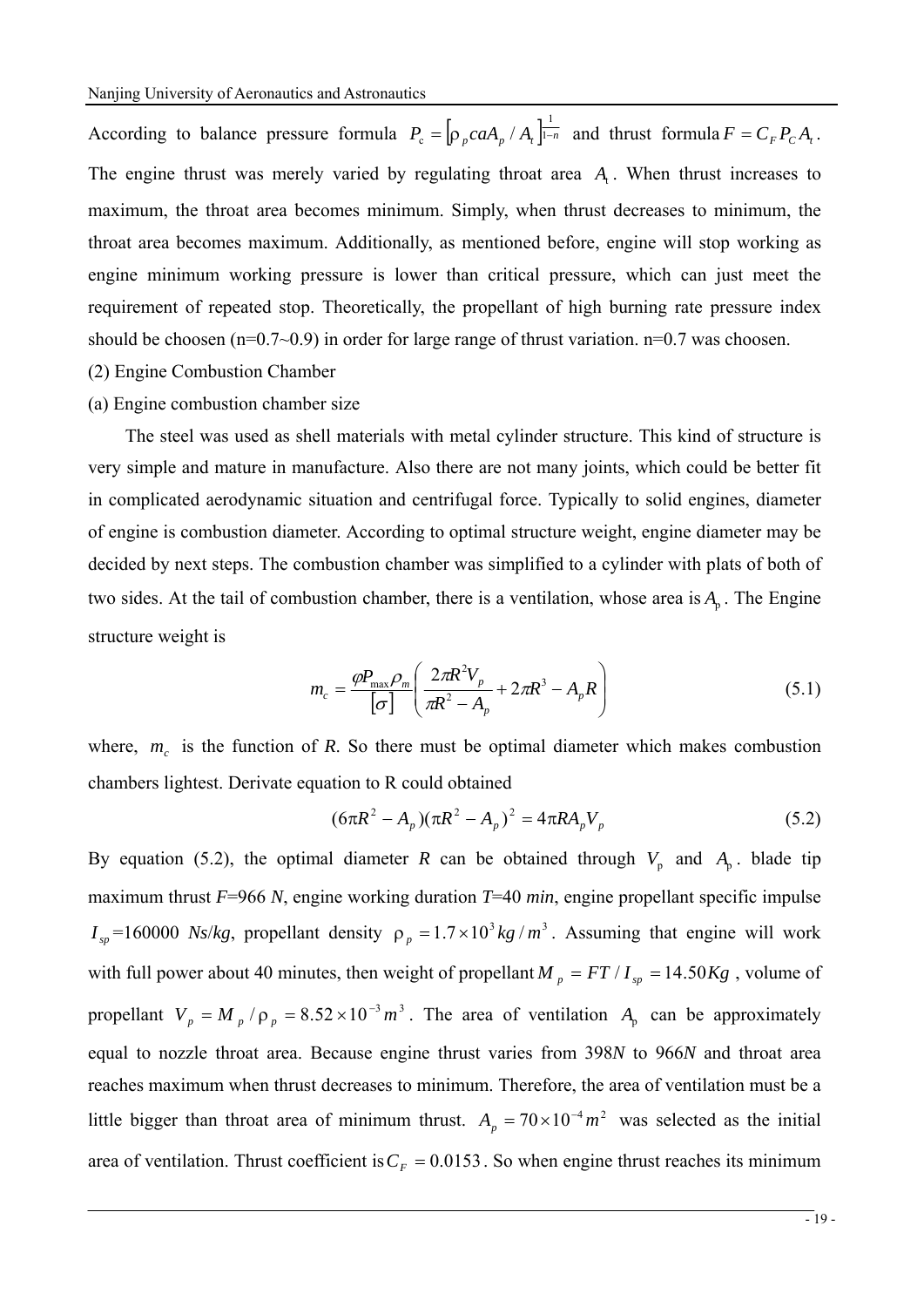value  $F_{\min} = 398N$ , throat area is  $A_t = 65 \times 10^{-4} m^2$ . Hence, the optimal radius value was  $R = 0.09m$  with which the weight of combustion chamber is the lightest. The optimal length-radius ratio is  $\lambda = L/R = V_p /[(\pi R^2 - A_p)]R = 5.14$ . Apparently, the length of combustion chamber is  $L = 0.462m$ .

(b) Thickness of combustion chamber shell

According to empirical formula, the minimum thickness of cylinder is  $\delta_{\min} = \varphi p_{\max} D / 2 \xi |\sigma|$ . If the steel or aluminum is used as shell materials, the formula can be simplified as follows  $\delta_{\min} = \varphi p_{\max} D_i / (2.3 \xi [\sigma] - \varphi p_{\max})$ . Considering the pressure variation from deviation of throat size,  $\varphi = 1.1$ ,  $\xi = 0.9$ , then  $\delta_{\min} = 8.9 \times 10^{-4} m$ . Taking the safe coefficient *n*=1.2, then it can be got  $\delta_t = 4mm$ .

(c) Engine shell weight

As mentioned before, the engine size is determined by optimal structure weight. After calculated the appropriate size, the combustion chamber weight  $m<sub>c</sub>$  can be calculated by equation

$$
(5.1) \t mc = 2.18kg.
$$

#### (3) Nozzle

#### (a) Nozzle size

The size of nozzle as shown in Figure 5.2 might be calculated after expansion ratio being determined. Here  $\varepsilon_A = 8$ . The outlet area of nozzle  $A_e$  can be estimated by the awareness of throat area and expansion ratio  $A<sub>e</sub> = 8A<sub>t</sub> = 5.6 \times 10^{-2} m^2$ . Then radius of nozzle outlet is  $R_e = \sqrt{A_e/\pi} = 0.133m$ . Expansion angle  $\alpha = 15^\circ$ , Through the simple geometric formula  $sin\alpha = (R_e - R_t)/L$ , the length of nozzle is  $L = 0.33m$ . Typically, the thickness of nozzle shell can be determined by the same way with combustion chamber. The alloy steel - 40MnB was taken as nozzle materials, its  $\sigma$  = 981*Mpa*. Therefore, the minimum thickness is  $\bar{\delta}_{nmin} = 8.67 \times 10^{-4} m$ .



Figure 5.2 Nozzle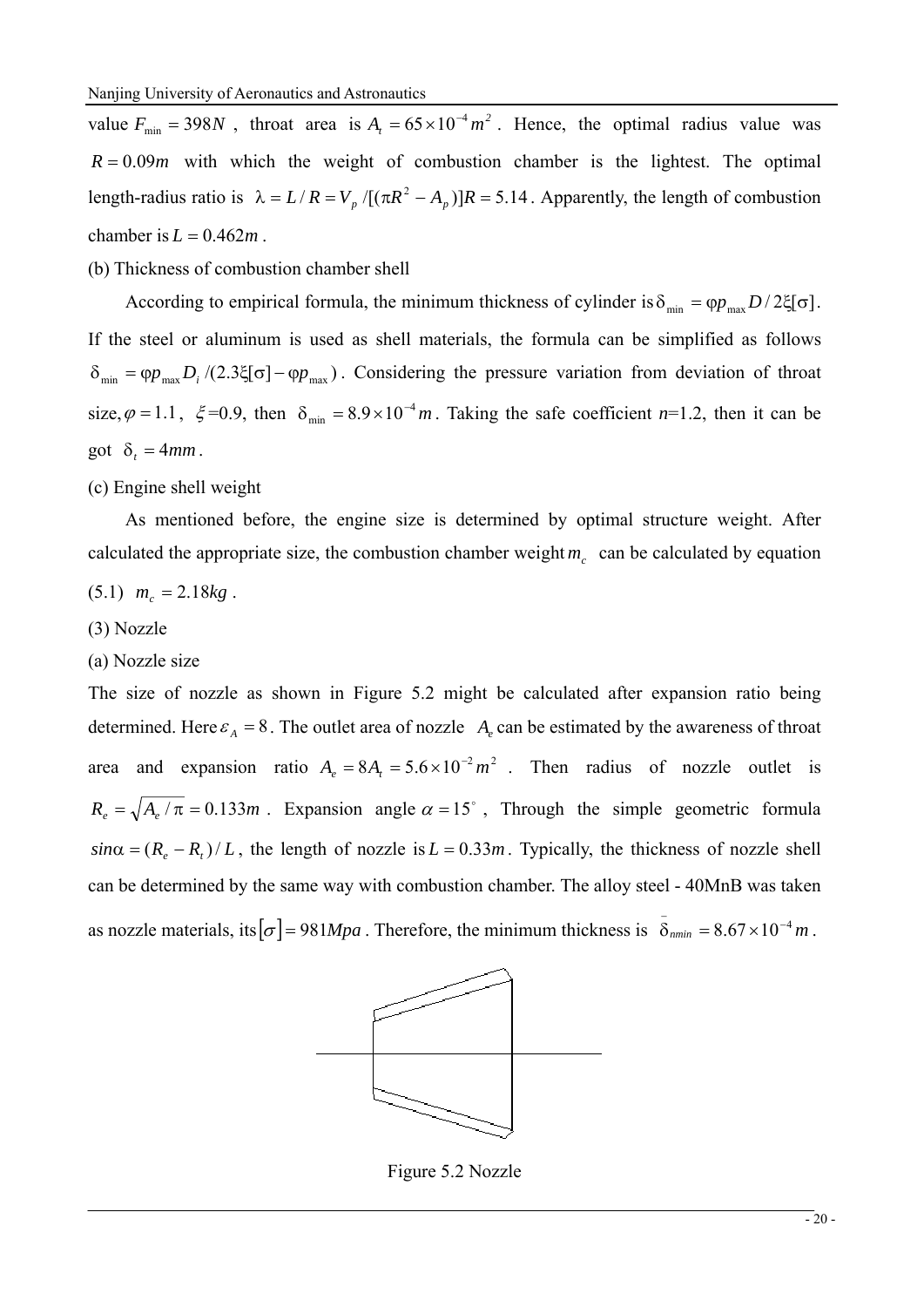#### (b) Weight of nozzle

The weight of nozzle seems reasonable to be determined by principle of maximum weight specific impulse. On the under-expanded status, the weight of nozzle will grow with increasing of nozzle expansion ratio. There must be an optimal expansion ratio which makes nozzle lightest as total impulse is fixed. The weight of nozzle could be calculated by the following empirical

formula. 
$$
m_n = \frac{1}{\sin \alpha} A_t (\varepsilon_A - 1) \bar{\delta}_n \rho_n = 1.47 kg
$$
.

#### **5.4 Specific Analysis**

(1) Engine Thrust Variation Analysis

The engine thrust is  $F = C_F P_c A_t$  in which  $P_c = [\rho_p ca A_p / A_t]^{1-n}$ 1  $[\rho_{n}$  caA<sub>n</sub> / A<sub>t</sub> ]<sup>1-n</sup>. Assuming throat area after variation is  $A_{t1}$ ,  $A_{t1} = \varepsilon A_t$  in which  $\varepsilon$  is throat area coefficient. Then  $F_1 = F\varepsilon^{n-1}$ 1  $F_1 = F \varepsilon^{n-1}$ ,  $P_{c1} = P_c \varepsilon^{n-1}$ 1  $P_{c1} = P_c \varepsilon^{n-1}$ . If  $n=0.7$ , the engine thrust variation with throat area variation is showed in Figure 5.3. When throat area decreases to  $A_t = 44 \times 10^{-4} m^2$ , engine thrust can reach the maximum as the rotor need *F*=966*N*. Apparently, engine thrust is 398*N* when throat area is equal to  $65 \times 10^{-4}$  *m*. From Figure 5.3, the variation of throat area is relatively smooth in the process of thrust variation, which indicates that engine thrust variation manageability performances well.



Figure 5.3 Thrust VS Throat Area

#### (2) Repeated Stop and Restart

As a matter of fact, as throat area is bigger than  $70 \times 10^{-4} m^2$ , engine will stop working because combustion chamber pressure is lower than critical pressure. This can perfectly meet the requirement of repeated stop. The engine can restart when repeated ignition is adopted. Therefore, this repeated stop and restart issue will be solved.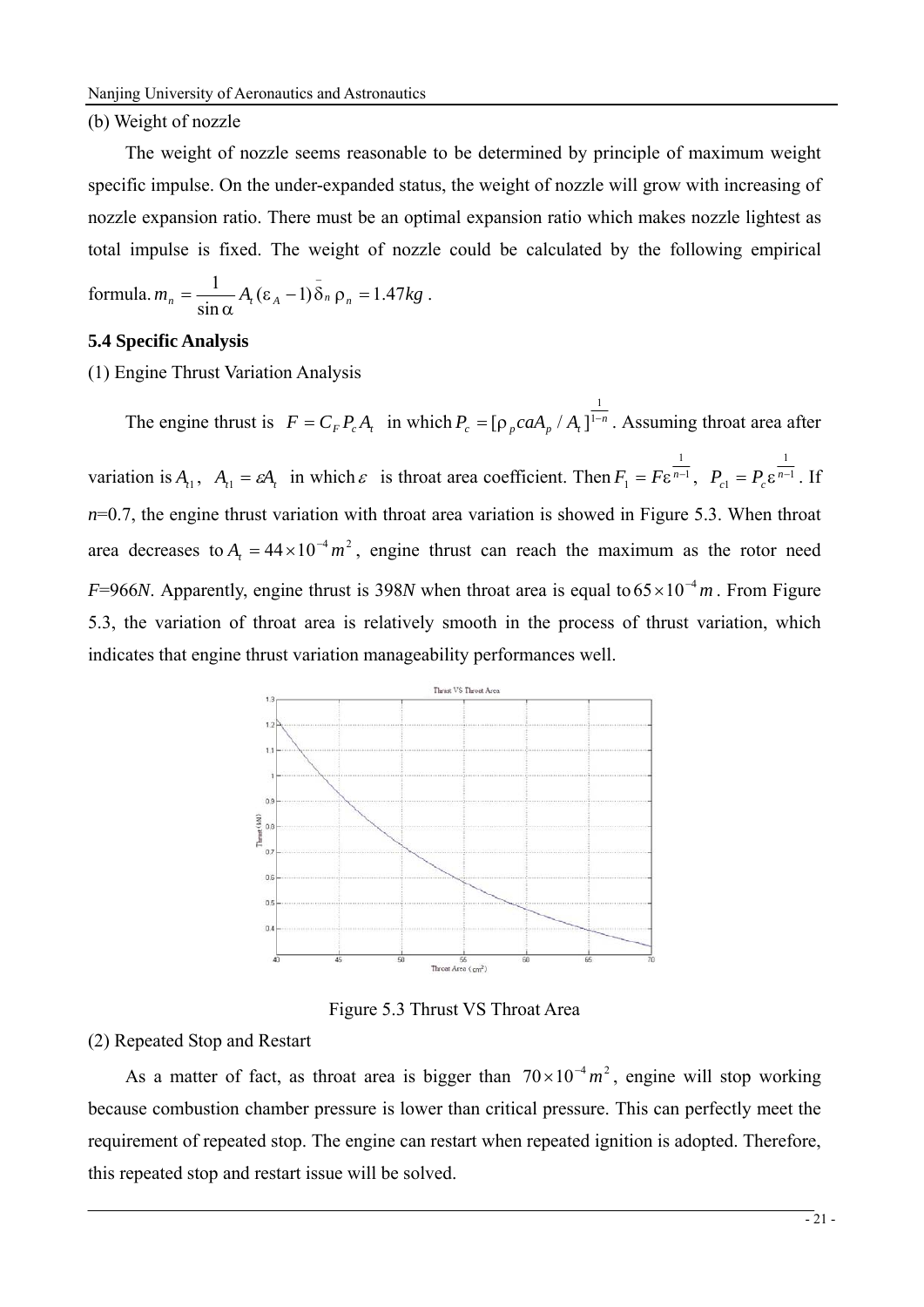#### (3) Process of Throat Area Variation

A hydraulic propulsion shown in Figure 5.4 may pull or push cone block to change throat area. When the cone block moves forward, throat area becomes small and then engine thrust rises. Oppositely, when the cone block moves backward, engine thrust falls.



Figure 5.4 Variable Throat Area Engine Structure Sketch

## **5.5 Other Component Design**

Besides the design of combustion chamber and nozzle, there are other many components to be designed and given parameters, for example, ignition system, thrust vector control device and so on. But they do not play a significant part in this design. What is more, they can not affect final engine weight very much. Therefore, some estimation for them was given in order to calculate final engine structure weight. The weight of combustion chamber and nozzle are separately  $m_c = 2.18kg$  and  $m_n = 1.47kg$ . Other parts weight should be controlled to lighter than 2kg. Therefore, weight of engine structure is  $m_m = 5.65kg$ . Plus weight of propellant, total weight of engine is approximately *m*=21.15*kg*.

Finally, the blade tip jet is shown in Figure 5.5.



Figure 5.5 Blade Tip Jet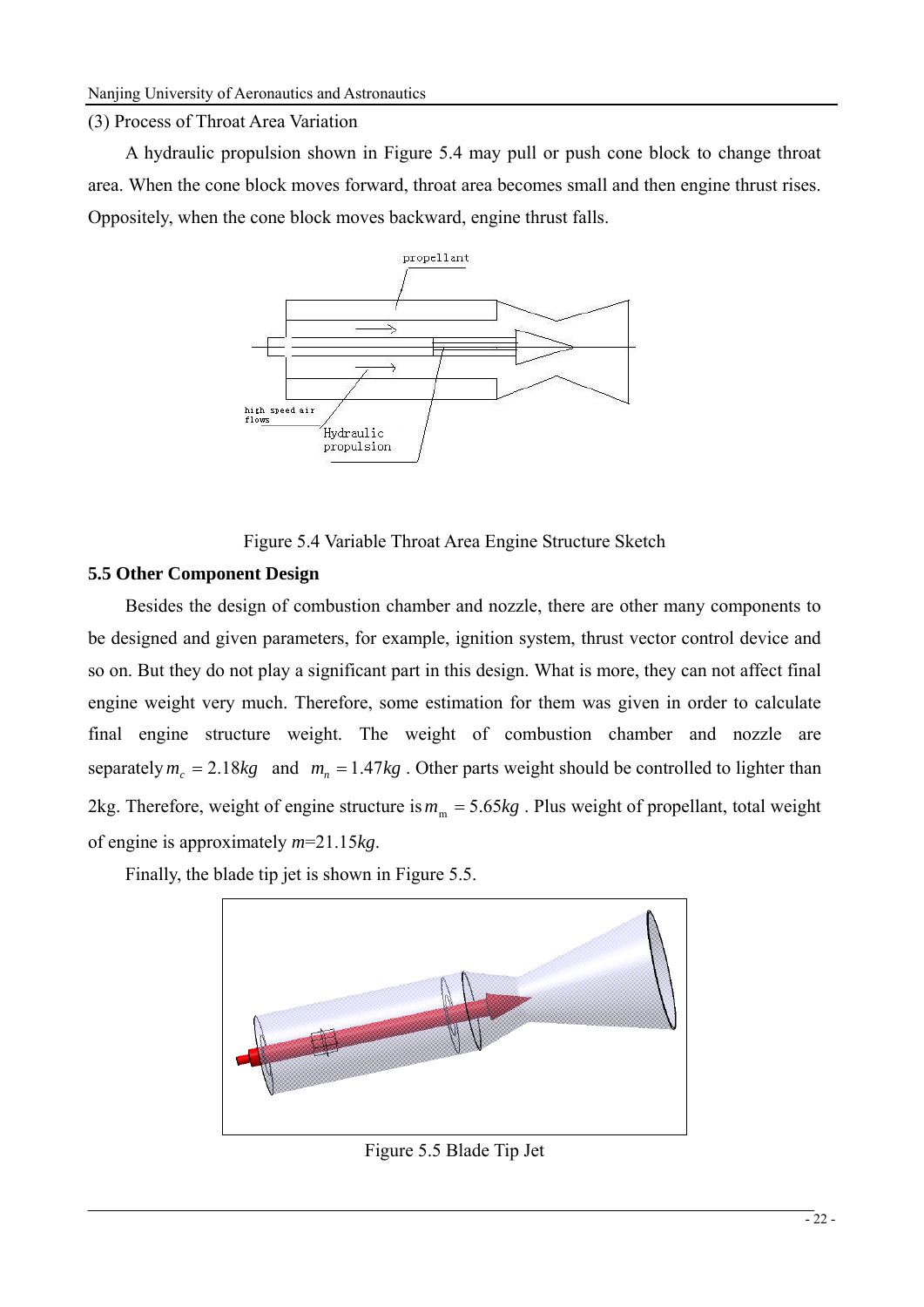# **Chapter 6 Vectored Thrust Ducted Propeller System**

#### **6.1 Power System Select**

Pratt & Whitney Canada PW100 series engines and the Czech company Walter M602 series engines are free dual-rotor turbine turboprop engine, the main parameters of comparison are as follows:

|               | Maximum      | Take-off   | Take-off Fuel | Width | Height | Length | Weight |
|---------------|--------------|------------|---------------|-------|--------|--------|--------|
|               | cruise power | power (kW) | Efficiency    | (mm)  | (mm)   | (mm)   | (kg)   |
|               | (kW)         |            | [kg/(kWh)]    |       |        |        |        |
| PW 123        | 1514         | 1864       | 0.286         | 660   | 838    | 2134   | 450    |
| PW 124        | 1557         | 1557       | 0.285         | 660   | 838    | 2134   | 450    |
| <b>PW 125</b> | 1514         | 1864       | 0.283         | 660   | 838    | 2134   | 450    |
| PW 126        | 1553         | 1985       | 0.283         | 660   | 838    | 2134   | 450    |
| PW 127        | 1589         | 2051       | 0.280         | 660   | 838    | 2134   | 481    |
| M602A         | 1200         | 1360       | 0.350         | 753   | 872    | 2869   | 570    |
| M602B         | 1400         | 1500       | 0.303         | 753   | 852    | 2285   | 490    |

Table 6.1 Main Parameters of PW100 and M602 Series Engines

By comparing, the performance of PW100 series turboprop engines far exceeds the performance of the M602 series turboprop engines, and in the PW100 series , the PW127 in the take-off power and maximum cruise power is greater than the PW123 - PW126, and the take-off Fuel Efficiency is less than the PW123 - PW126. The only shortage is that the PW127 is heavier than PW123 - PW126 engine, such as 30kg, but taking into account compound helicopter's large forward flight speed, the PW127 is still more to meet the requirements, so the PW127, Canada's Pratt & Whitney was selected. The mass distribution of SA365N is shown in table 6.2.

Table 6.2 Mass Distribution of SA365N

| Airframe | Rotor system | Landing Gear | Engine | Drive system |
|----------|--------------|--------------|--------|--------------|
| 517kg    | 248.5kg      | 133kg        | 278kg  | 287.5kg      |

It can be seen that the engine and drive system for the total mass of 565.5kg.The Compound helicopter doesn't have turbo-shaft engine and drive system, It will reduce the weight of 565.5kg,but the weight of the engine for the vectored thrust ducted propeller system is 481kg .Because the tail beam is shorten and the tilted tail beam is canceled. Compared with the reference helicopter, the new designed helicopter will have lower weight.

#### **6.2 Aerodynamic Characteristics Analysis**

Because the propeller is besieged by the duct, the propeller and the duct form a coupling system, the ducted propeller works under the collecting flow effect of the duct. Ducted propeller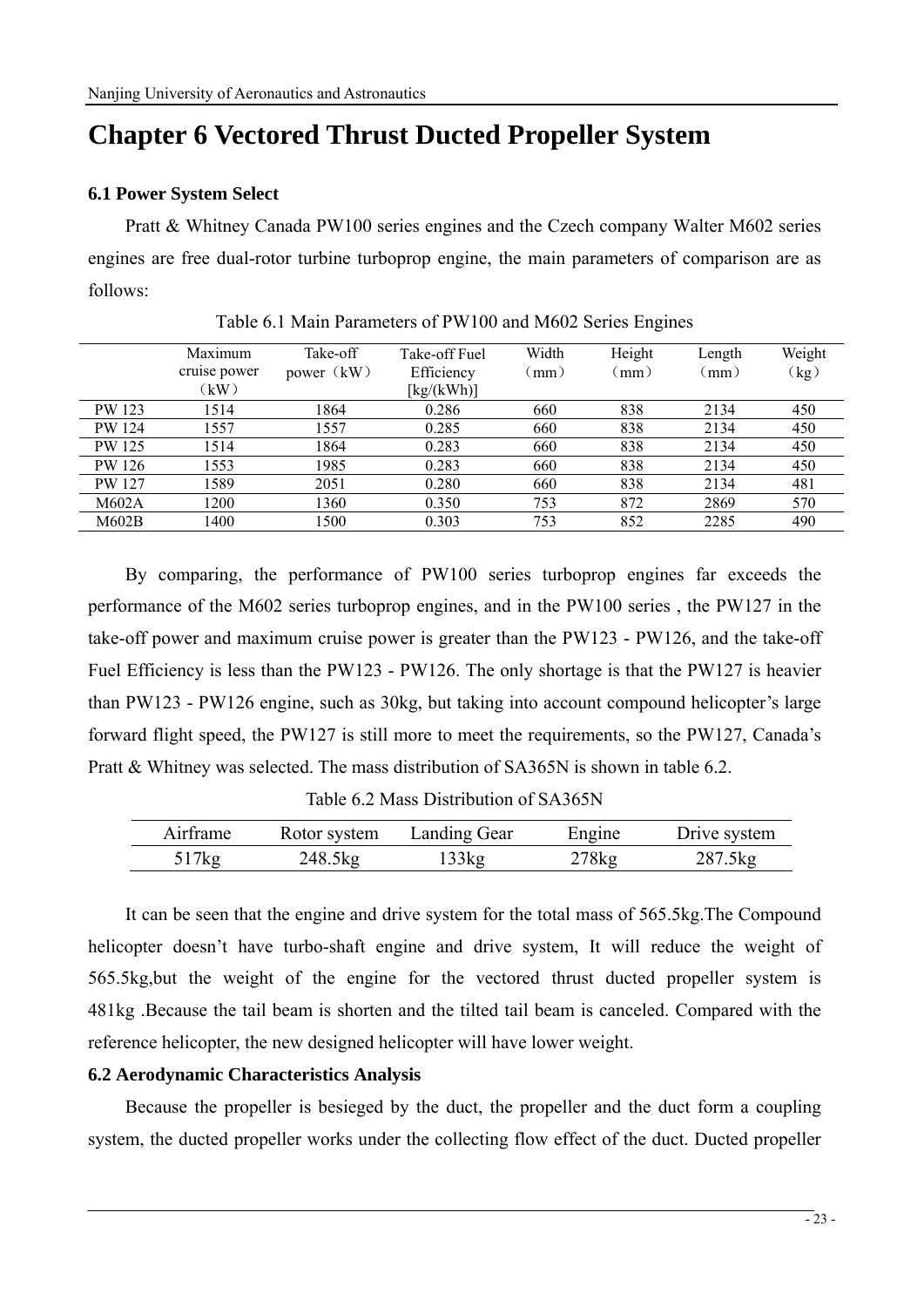installed in the combinations of propeller and duct with the same working conditions compared to the isolated propeller, there are some particularities as follows:

(1) Under the condition of no tip flow, the gap between the tip and the inner wall of duct body must be smaller(less than 1% of the chord length, is generally level-mm). Due to the existence of inner wall and the duct body has a certain length, the tip vortex of the occurrence and development is blocked, so the ducted propeller no longer have tip vortex with loss of energy and loss of lift.

(2) Changes in wake geometry of the propeller due to the protective effect of the ducted, Airflow through the propeller is a more uniform flow, and as a result of the inner body wall adsorption, the wake will no longer contract. if there is a suitable expansion angle in the ducted design, and even its wake will have some expansion.

(3) Ducted is the lifting body, it generates propulsion, ducted body is formed by the airfoil, and the equivalent for the ring wing. Well-designed shape ducted body, using a special configuration of the leading edge, air flow in the ducted body, it will have a forward direction force.

In the same rotational speed, the thrust of ducted propeller system is greater than the thrust of the propeller in isolation. And with the rotation speed, ducted propeller system, the relative isolation of the propeller thrust increment also increased, up to isolate the incremental thrust about 42%. When the horizontal and vertical control surface do not tilt, the rudder face will not have airflow obstruction effect on the vectored thrust ducted propeller system.

At different speed, when the level control surface fixed by the different angles and the absolute value of the angle of the vertical control surface increases, the thrust of vectored thrust ducted propeller system decreases, because of the vertical rudder surface's deflection, the airflow of the system is blocked, and thrust reduces. In addition, as the rotational speed increased, the blockage of the vertical rudder surface become more obvious .The deflection of the level control surface has a small airflow obstruction effect on the vectored thrust ducted propeller system.

### **6.3 Vectored Thrust Ducted Propeller System Design**

(1) Propeller Design

| Table 6.3 Performance of Ducted Propeller Design |            |  |  |
|--------------------------------------------------|------------|--|--|
| Design Power                                     | 300kW      |  |  |
| <b>Rotation Speed</b>                            | $1200$ rpm |  |  |
| <b>Blade Radius</b>                              | 0.75m      |  |  |
| <b>Blades Number</b>                             | 5          |  |  |
| <b>Advance Ratio</b>                             | 3.52       |  |  |
| Power Coefficient                                | 4.03       |  |  |
| <b>Thrust Coefficient</b>                        | 2.57       |  |  |
|                                                  |            |  |  |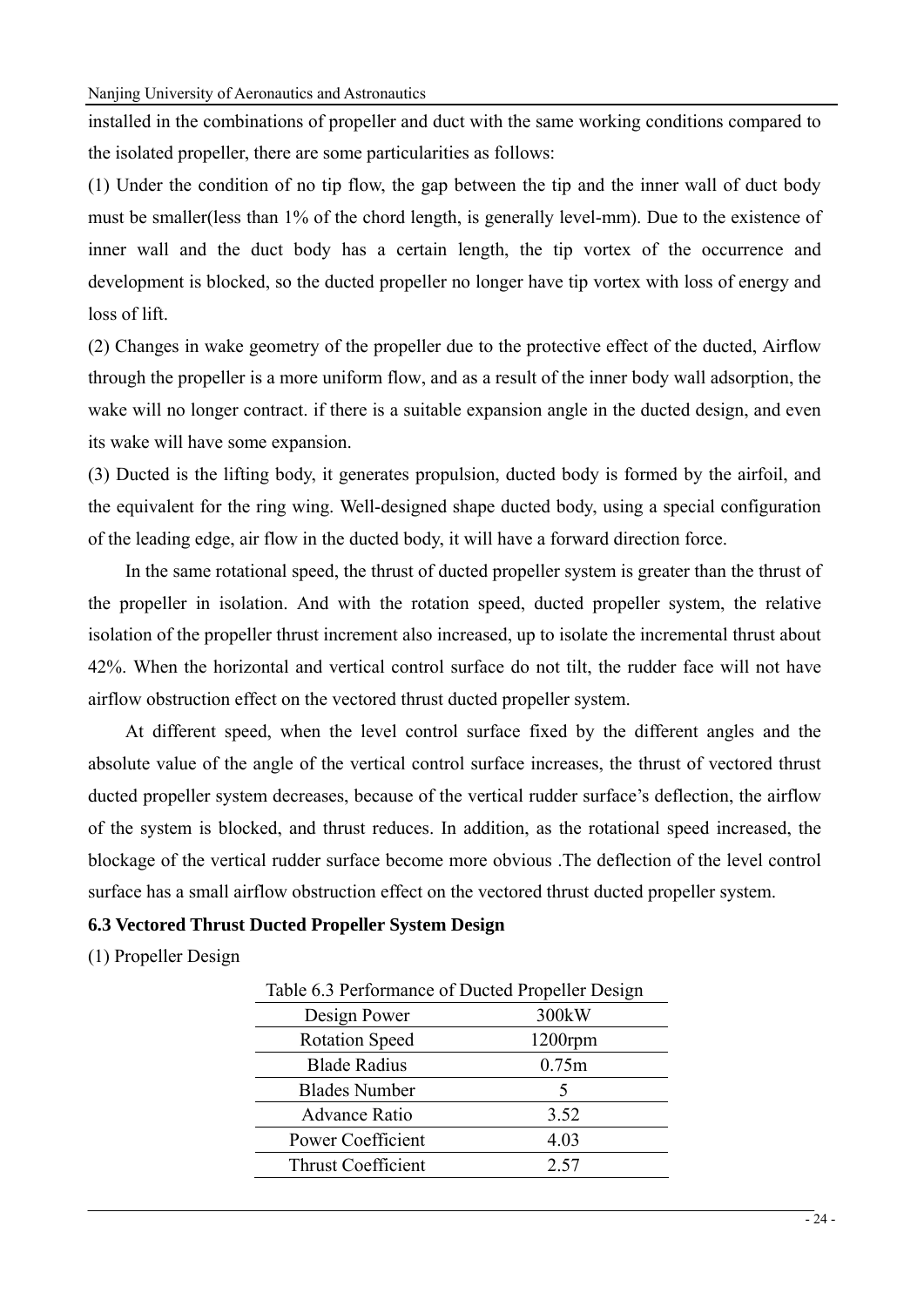Nanjing University of Aeronautics and Astronautics

| Design Thrust                        | 650kg             |
|--------------------------------------|-------------------|
| Efficiency                           | 0.692             |
|                                      |                   |
| Table 6.4 Geometry Size of Propeller |                   |
| Airfoil                              | Clark-Y           |
| <b>Blades</b> number                 | 5                 |
| Chord                                | 15mm              |
| Negative twist                       | $25^{\circ}$      |
| Axial location                       | 150 <sub>mm</sub> |
| Diameter                             | 1 5m              |

# (2) Ducted Body Design

(a) Analysis of ducted thrust



Figure 6.1 Vertical Ducted Propeller Sketch

For a vertical ducted propeller, the equation of ducted thrust can be obtained by the energy equation,

$$
\frac{T}{HP} = \frac{1100}{V_j} \tag{6.1}
$$

Where, the constant 1100 was derived from Imperial units. The unit of thrust is lb, unit of speed is ft / s, the power unit is horsepower, and thrust can be expressed as:

$$
T = \rho A_e \left(\frac{1100}{T/HP}\right)^2 \tag{6.2}
$$

By the Bernoulli equation, the pressure equation can be obtained,

$$
P_0 + \Delta P_r = P_j + \frac{1}{2} \rho V_j^2 \tag{6.3}
$$

Due to 
$$
P_0 = P_j
$$
, 
$$
\Delta P_r = \frac{1}{2} \rho \left( \frac{1100}{T/HP} \right)^2
$$
 (6.4)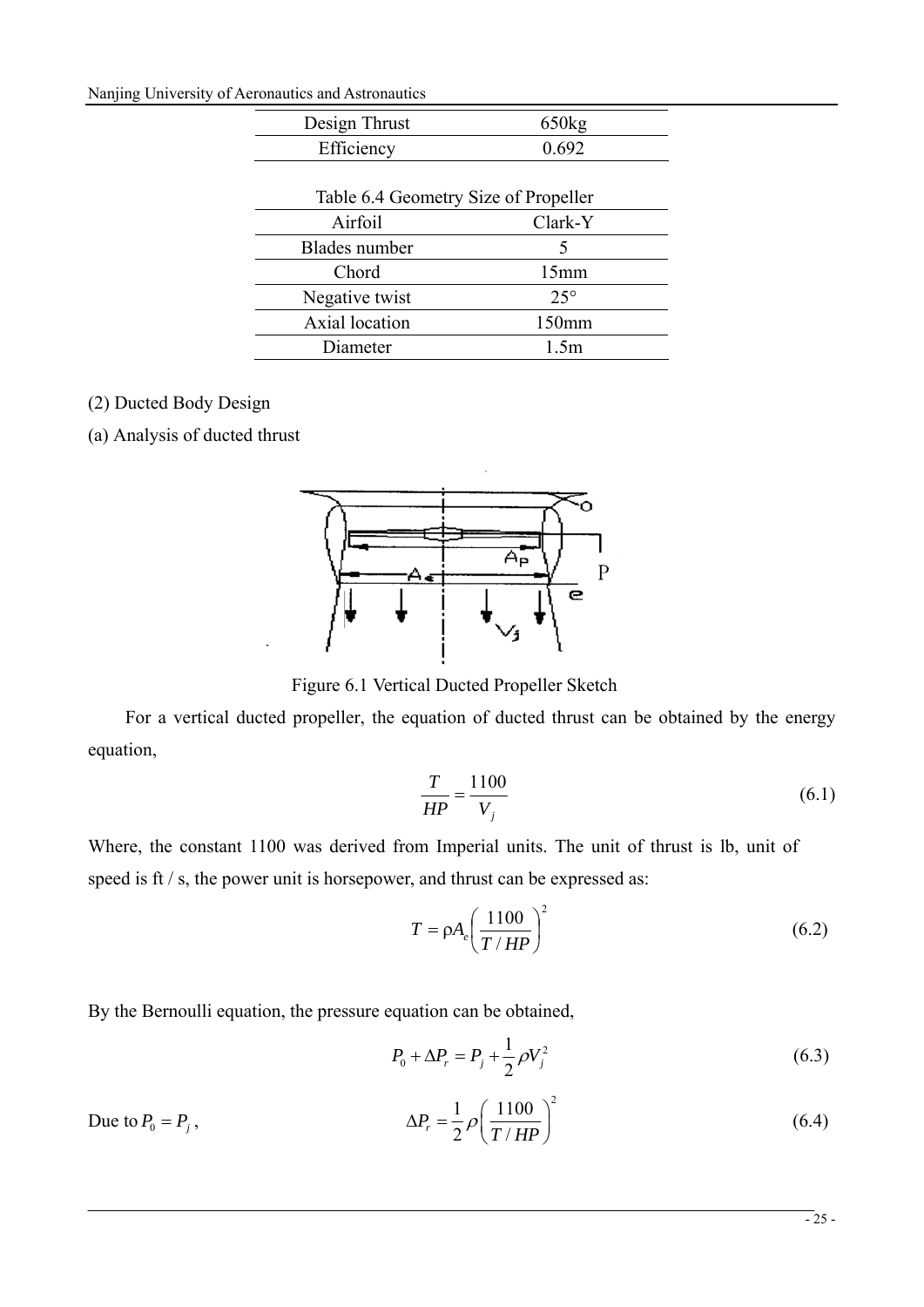The propeller thrust is  $F_r = \Delta P_r A_p = \frac{1}{2} \rho \left( \frac{T_{\text{P}}}{T / H P} \right) A_p$ 2 / 1100 2  $\frac{1}{2} \rho \left( \frac{1100}{\pi / \text{m}} \right)$ ⎠  $\left(\frac{1100}{\pi + 100}\right)$ ⎝  $=\Delta P_r A_n = \frac{1}{2} \rho \left( \frac{1100}{1.50 \text{ m}} \right)^2 A_n$ . For the entire ducted propeller system, the momentum equation is

$$
F_{\text{duct}} + F_r = mV_j = \rho A_e V_j^2 \tag{6.5}
$$

$$
F_{\text{duct}} = \rho A_e V_j^2 = \frac{1}{2} \rho A_p V_j^2 \tag{6.6}
$$

By equation (6.5) and (6.6), the following equation is obtained

$$
\frac{F_{\text{duct}}}{T} = 1 - 0.5 \frac{A_p}{A_e} \tag{6.7}
$$

The Figure 6.2 gives the curves compared with the experimental curve. For the sake of convenience, the area ratio in the figure is the ratio of ducted exit area and propeller disk area. As can be seen from the figure the curves are in the same trend when the ratio between 1.0-1.25. The formula and experimental curves prove that the area ratio is an important parameter which can improve the ducted thrust. Because the ducted has the ability to absorb, even the ducted is in the vertical position, propeller still has some pre-axial initial velocity, and the propeller which has a small initial velocity in this article is in a Horizontal position, as a result of the pumping capacity, it also has the same pre-axial initial velocity, the experimental data in the figure also has a important significance for our design in which initial velocity is not high. According to the analysis above, increasing the ducted exit area suitably is conducive to improving the ducted thrust.



Figure 6.2 Calculational VS Experimental Results

#### (b) Airfoil select and length design of the ducted

In the ducted design, in order to ensure the area ratio, we should choose the airfoil which has a large relative coordinates under the surface, such as CLARK YM-18, NACA 2418, NACA 2421,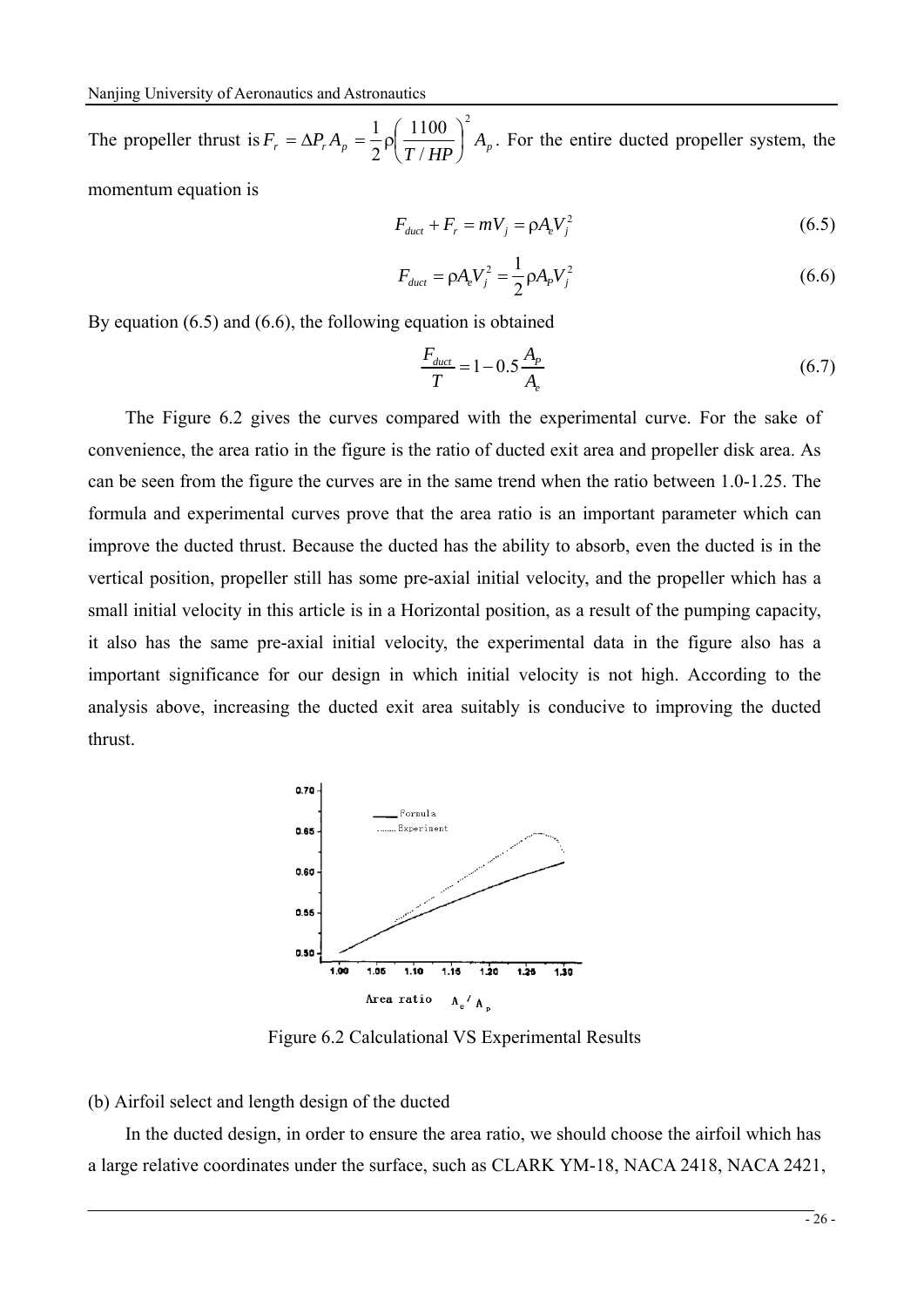NACA 2424, NACA 23021 and so on. In addition, the radius of ducted lip and the expansion angle have a greater impact on the performance of the ducted. The airfoil was selected according to flat lumen, bend, round head, large thickness and with the expansion.

Airfoil CLARK YM-18 was selected. CLARK YM-18 for the maximum thickness is 17.98 percent the chord length, 30.2 percent in the position of the chord length; maximum curvature for the 3.55% chord length, 40.2 percent in the position of the chord length, airfoil leading edge radius of 2.9% value of the chord length, the thickness of the rear airfoil chord length of 0.1800 percent.



Figure 6.3 CLARK YM-18 Airfoil

Then according to the area ratio and the known airfoil data, the ducted length can be identified by the following formula,

$$
\frac{C_{\text{duct}}(y_e - y_{\min})}{100(R + \delta)} = \sqrt{\frac{A_e}{A_g}}
$$
(6.8)

Where, *R* represents blade radius,  $\delta$  represents the gap between propeller tip and the ducted,  $y_e$ represents relative coordinates of ducted outlet diameter,  $y_{min}$  represents relative coordinates of the smallest diameter of ducted cross-section, we can get these two values from the data of the airfoil.  $A_{\rho}$  /  $A_{\sigma}$  represents the ratio of the ducted effective exit area and geometric area.

In addition, ducted itself in this system is to eliminate the wake contraction of the slipstream through the ducted. The ducted propeller can get more air to improve its aerodynamic efficiency. The existing experimental results show that: when the ducted is shorten, the ducted propeller thrust will decline. As Shown in Figure 6.4, C/D is between 0.8 to1.0, the thrust ratio has been close to 1.

The tip gap also has a big effect on the performance of the ducted propeller as shown in Figure 6.5. The value of the gap size was analyzed. The follow figure is the relationship of thrust ratio and the tip value. And in the figure  $\delta$  represents the ratio of the distance between propeller tip and ducted inner wall and the radius of the ducted. It can be seen from Figure 6.5, with increasing distance between propeller tip and ducted inner wall, the thrust of ducted propeller system will be reduced. So in the actual design of the project, we should pay more attention to the gap value, and the gap value should be reduced as much as possible.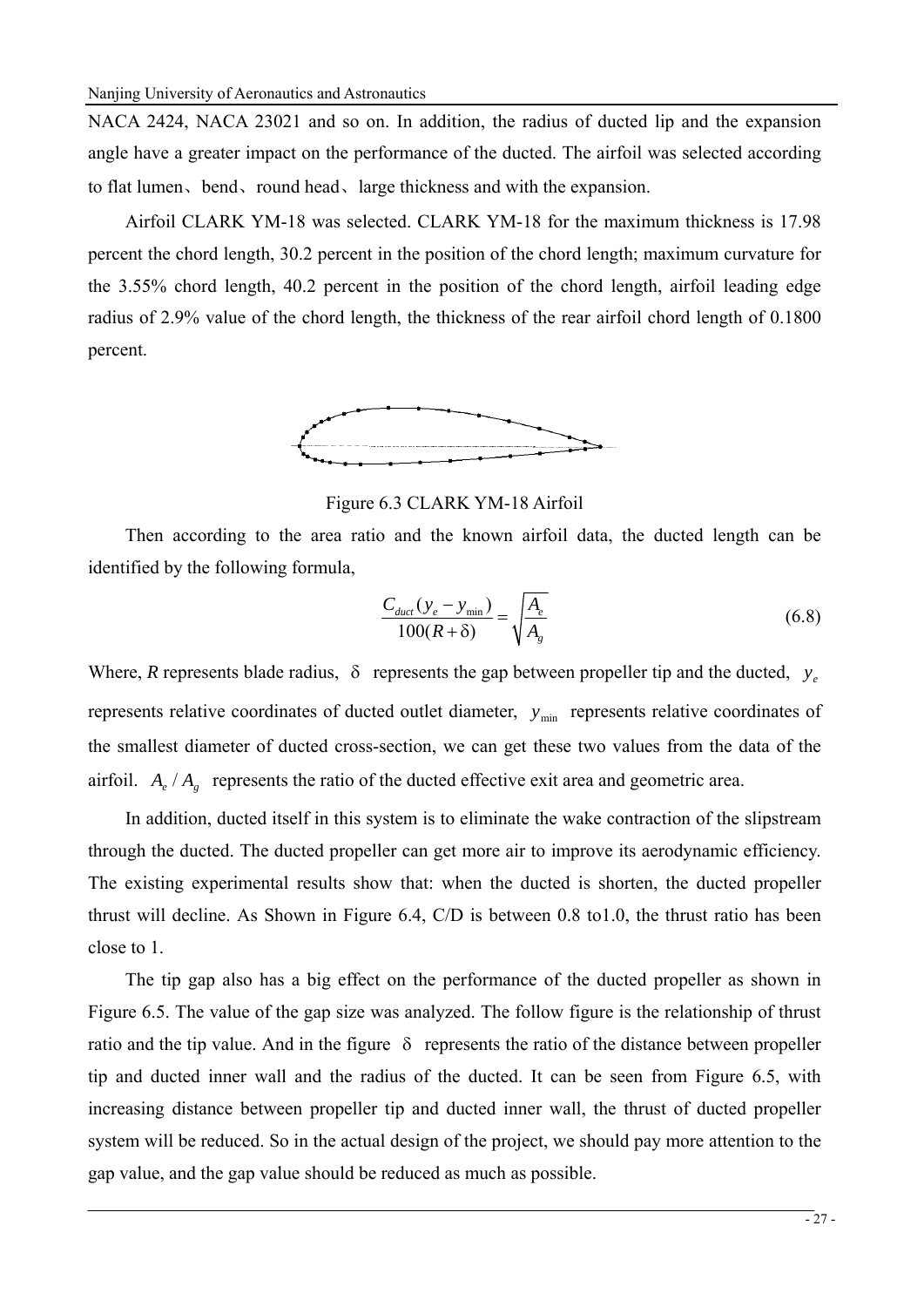Nanjing University of Aeronautics and Astronautics



Figure 6.4 Effect of Duct Length on Thrust Ratio Figure 6.5 Effect of Tip Gap on Thrust Ratio Table 6.5 Ducted Design Results

|       | Propeller Power Propeller Radius Ducted Airfoil Area Ratio |             | Tip<br>Gap | Length          | Ducted Ducted Exit Radius | Ducted<br>Thrust |
|-------|------------------------------------------------------------|-------------|------------|-----------------|---------------------------|------------------|
| 300kW | 750mm                                                      | CLARK YM-18 |            | $10mm$ 740 $mm$ | 821.6 mm                  | $601.0$ kg       |

(c) Horizontal rudder and vertical rudder design

According to engineering requirements, the yaw and pitch of helicopter need to control by horizontal and vertical rudder. Table 6.6 lists the parameters.

| Part Name              | Parameters | <b>Size</b>      |
|------------------------|------------|------------------|
|                        | Chord      | 20 <sub>mm</sub> |
| Horizontal Rudder      | Number     |                  |
|                        | Airfoil    | <b>NACA 0012</b> |
|                        | Chord      | $28 \text{ mm}$  |
| <b>Vertical Rudder</b> | Number     |                  |
|                        | Airfoil    | <b>NACA 0012</b> |

Table 6.6 Main Parameters of Horizontal and Vertical Rudders

Finally, the 3D view of the vectored thrust ducted propeller is shown in Figure 6.6.



Figure 6.6 Vectored Thrust Ducted Propeller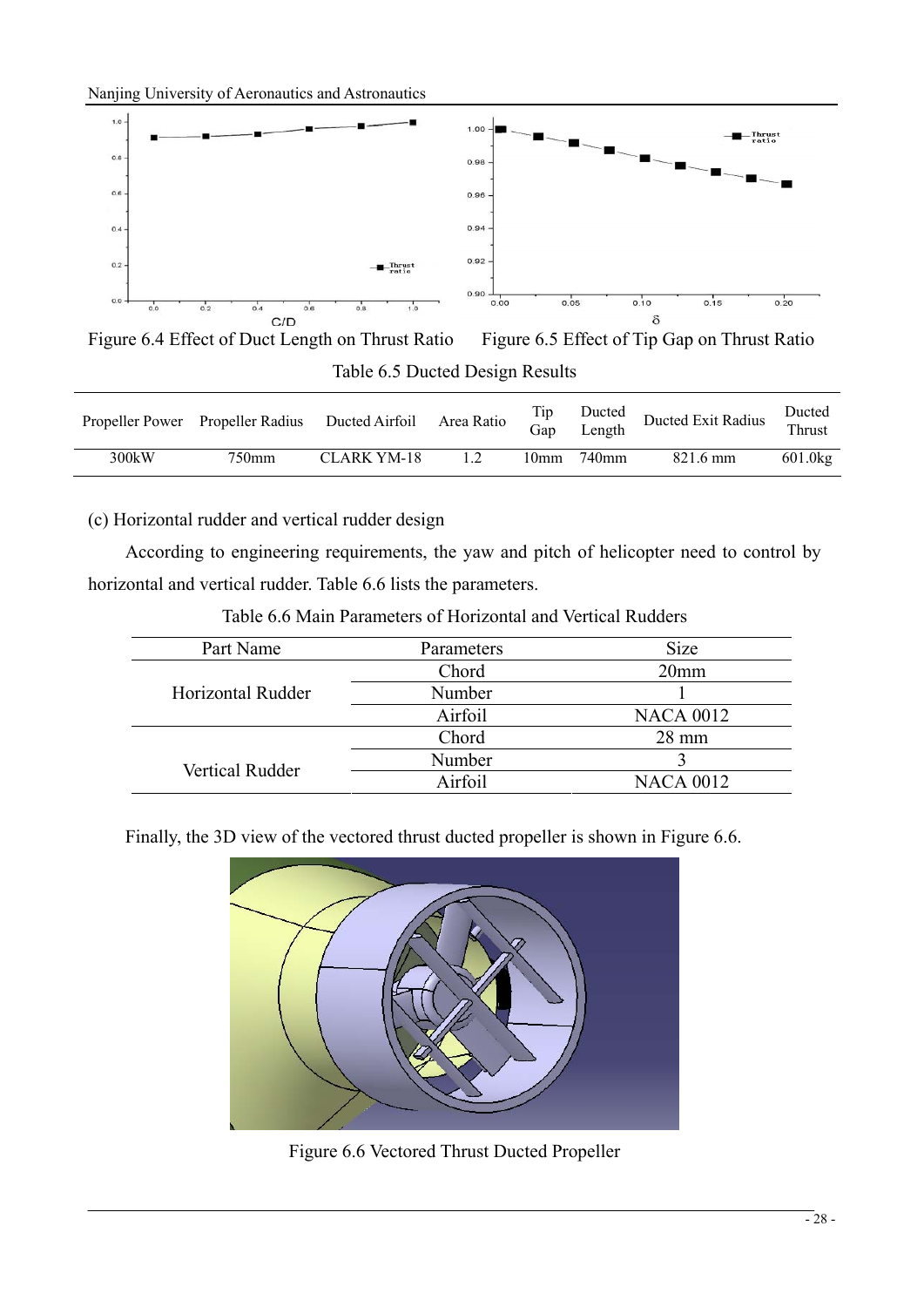# **Chapter 7 Fuselage Structural Design**

### **7.1 Airframe Structure**

As a medium-sized helicopter with a total weight of only 4000kg, considering the reduction of flight drag and weight efficiency, its airframe structure was finally designed as thin-walled structure because of pithiness of thin-walled structure、high weight efficiency and simple maintenance. The outline of the helicopter is shown in Figure 7.1.The structure may be made by using light composite materials to reduce the weight and meet the requirements of strength.



### Figure 7.1 Outline of Helicopter

The downwash force acts on the skin. The form of pressure passed on to the truss which connected with the skin. Then transferred to the points 4、5、6、7、14、15、16、17 and the points which are on the vertical symmetry plane of the helicopter. At last the pressure delivered to the body. The front flow acts on the windscreen and the skin, the pressure passed on to the truss which connected with the skin. Then delivered to the points 2, 4 and the points which are on the vertical symmetry plane of the helicopter. The drag acted on the rotor through the rotor shaft spread to the points  $8, 9, 10, 11, 12, 13$ , then transferred to the body. Landed on the ground, ground supportiveness from the undercarriage acts on the points 1、17,then it's transmitted upwards to the fortified box. The weight of tank and astronautic electric insulations according to the points 15、17 which are connected with the tank,and truss is transmitted upwards, onwards to the airframe. The weight of cabinet planking and passenger is transmitted to the points 7、15 then delivered to the body.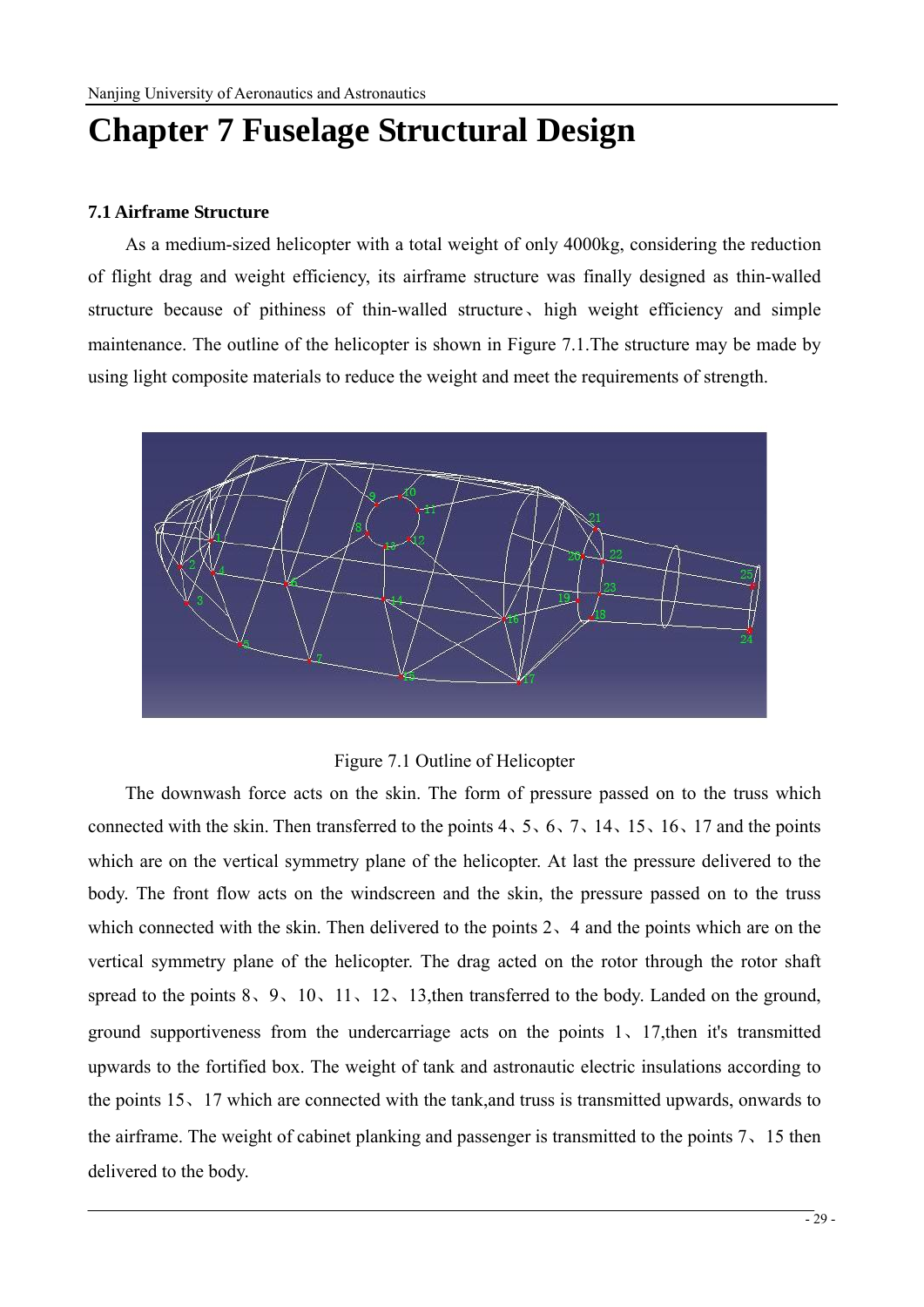#### **7.2 Overload Landing Analysis**

In order to check the helicopter landing in a variety of different circumstances if it is safe to the strength of the landing gear in all cases can meet the strength requirements of stiffness, there is a need for analysis of the landing load.

### (1) Overload coefficient

Table 7.1 lists the biggest load of the form factor. According to the data in the form the largest load factor  $n = 3$  was taken.

| Country      | name of norms     | year | biggest overload |
|--------------|-------------------|------|------------------|
| <b>USA</b>   | MIL-8689          | 1954 | $2.3 \sim 3.5$   |
| <b>USA</b>   | $CAM-7$           | 1962 | $2 \sim 3.5$     |
| <b>USA</b>   | <b>FAR 29</b>     | 1971 | $2 \sim 3.5$     |
| <b>USA</b>   | Strength of norms | 1955 | $3\sim4$         |
| Soviet Union | Strength of norms | 1962 | $2.5^{\sim}3$    |
| <b>UK</b>    | BCAR, G part      | 1966 | $2\sim$ 3        |

Table 7.1 Largest Coefficient Used by Different Countries

(2) Parked load calculation

The helicopter was designed to use wheel landing gear. The maximum take-off weight of helicopter is 4000 kg. The overload coefficient is 3. The size of the landing gear is shown in Figure 7.2. The front landing wheel parked load is  $P_{tia} = GL_2 / L = 1380 kg$ . The main landing wheel parked load is  $P_{t} = GL_1 / 2L = 1310 kg$ .



Figure 7.2 Size of Landing Gear

(3) Landing a variety of terms and data

Overload landing generally choose some more serious situations to calculate. The following are some serious situations we should pay attention to. Through searching information, we find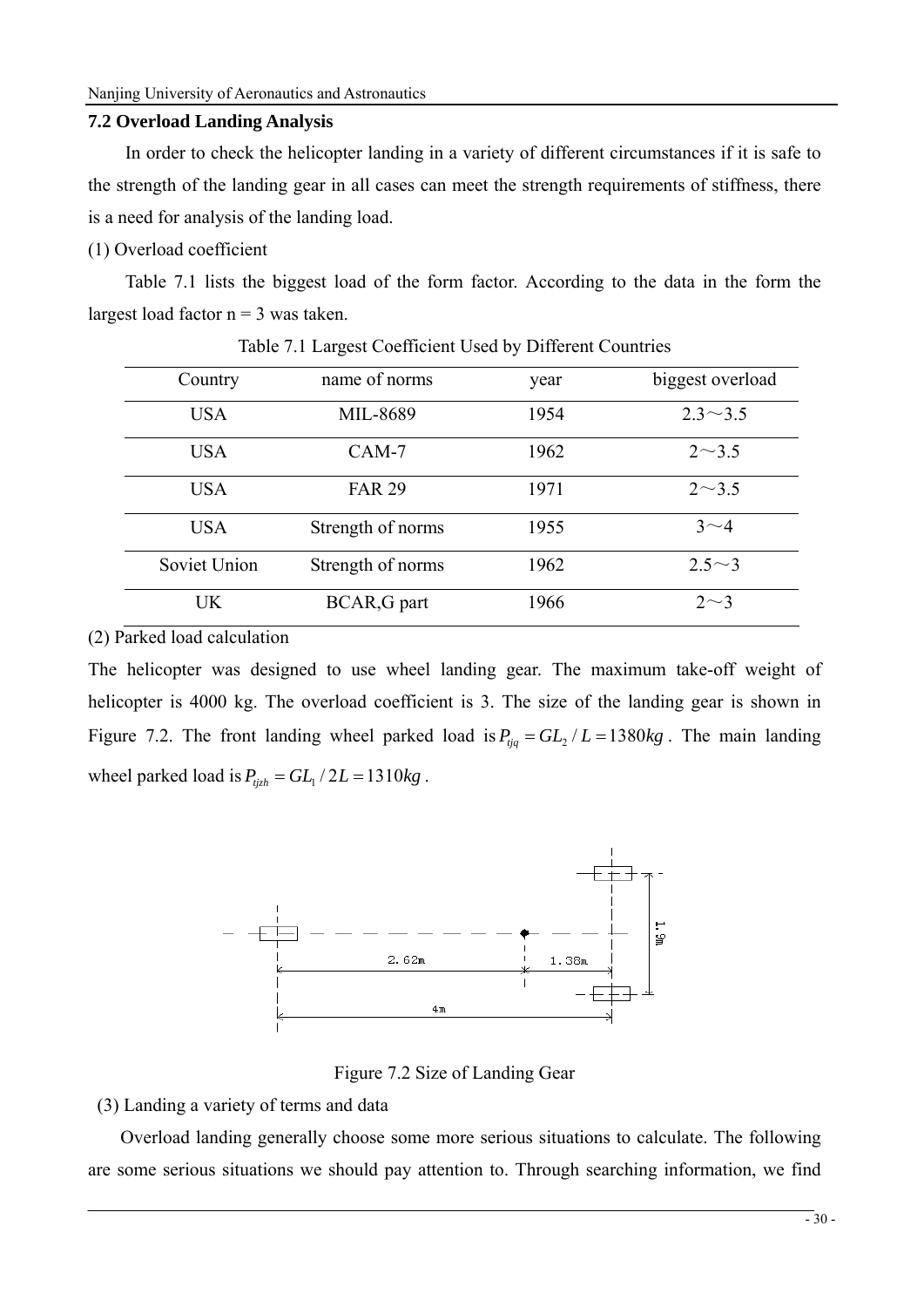the average coefficient of sliding friction  $\mu$  is 0.4, and when the wheel sliding to the side, the friction coefficient is between 0.5 and 1.0.The friction coefficient of wheel which close to the sliding side is 0.8, the other wheel's friction coefficient is 0.6. Now the following cases were taken to calculate the load. (1) The helicopter landed with its head bowing, i.e. only front wheel landed. (2) The helicopter landed on the one of its main wheel. (3) The helicopter landed horizontally with its main wheels, but they slid lift or right. (4) The helicopter landed with all wheels but they all slid left or right. (5) The helicopter landed only on its main wheels .Table 7.2 lists the data of every case.

| Loading location |         | Front wheel |          |          | Left Main Wheel |          |          | Right Main Wheel |          |
|------------------|---------|-------------|----------|----------|-----------------|----------|----------|------------------|----------|
| Loading cases    | $P_{x}$ | $P_{v}$     | $P_z$    | $P_{x}$  | $P_{v}$         | $P_z$    | $P_{x}$  | $P_{v}$          | $P_z$    |
|                  | 1656    | 4140        | $\theta$ | $\theta$ | $\theta$        | $\theta$ | $\theta$ | $\theta$         | $\theta$ |
| $\overline{2}$   |         | $\theta$    | $\theta$ | $\theta$ | 3930            | $\theta$ | $\theta$ | $\theta$         | $\theta$ |
| 3                |         | $\Omega$    | $\theta$ | $\theta$ | 1965            | 1179     | $\Omega$ | 1965             | 1572     |
| 4                |         | 2070        | 1656     | $\theta$ | 1965            | 1179     | $\Omega$ | 1965             | 1572     |
|                  | 0       | $\theta$    | 0        | 1572     | 3930            | $\theta$ | 1572     | 3930             | $\theta$ |

Table 7.2 Landing Load (kg)

### **7.3 Landing Gear Design**

Helicopter landing gear's main role is to absorb energy when it is landing with a vertical speed ,reduce the landing impact caused by overload. In addition, the helicopter landing gear was also used to have a slide on the ground and the ability to roll, and reduce the collision and bumps in the sliding cause by the uneven ground.

### (1) The type of landing gear

There are two types of landing gear, one is the fixed landing gear, the other is retractable landing gear. The fixed landing gear is often used to low speed helicopter, and we often choose the retractable landing gear on high speed aircraft. Modern aviation aircraft are often taking -off and landing on land, so we often use landing gear with wheels.

(2) The layout and the structure of landing gear

The landing gear not only can guarantee the stability and manage ability, but also can decide the load of it if the layout of landing gear is suitable .There are several types of layout of landing gear ,For example ,before the three-point, after the three-point, bicycle-style, and the fulcrum-style. At present, the most widely used is before the three-point. That is to say the main landing gear is behind the center of gravity, the front landing gear is installed under the nose of helicopter. The before three-point can keep stability when it's rolling, when helicopter landed at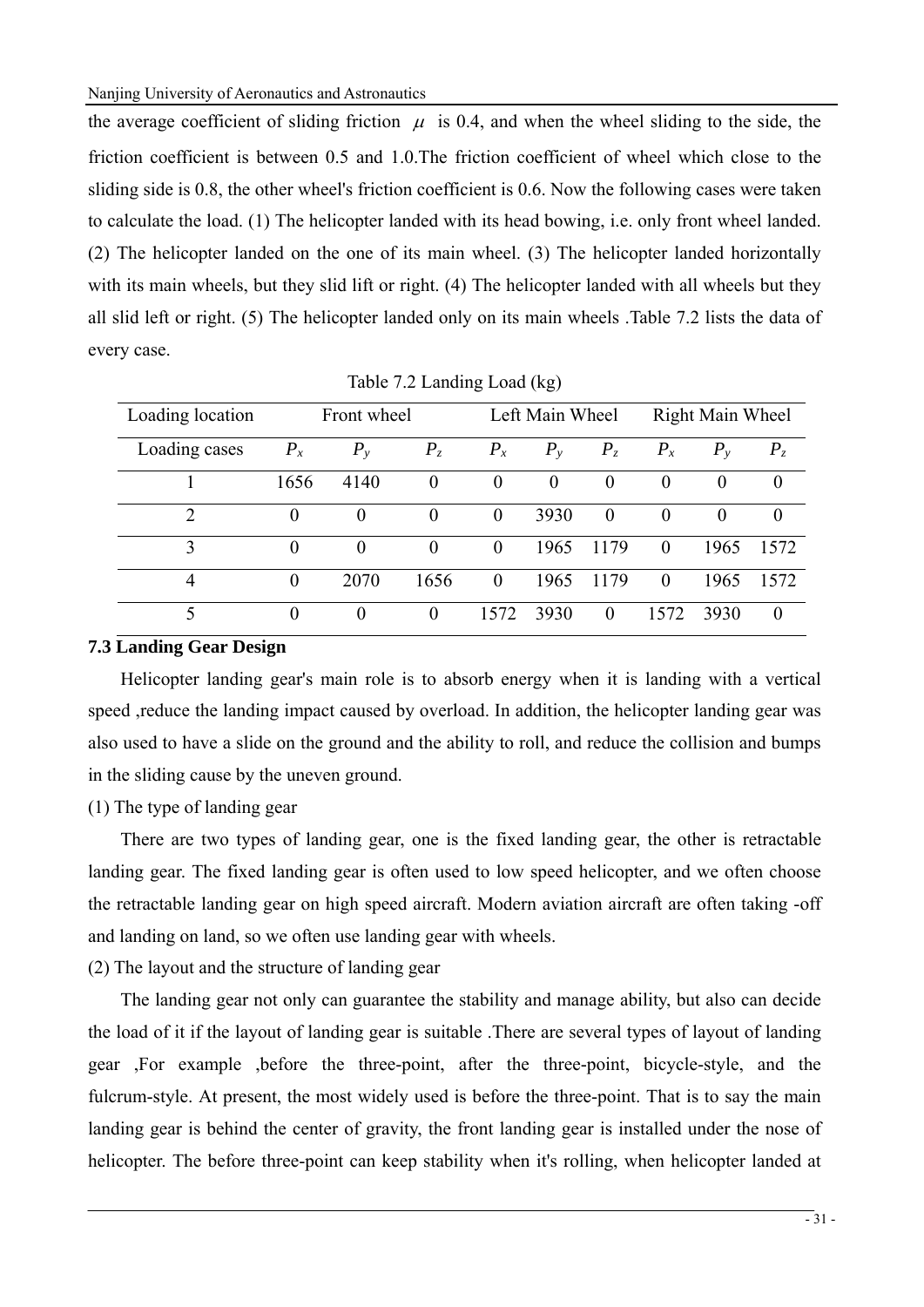high speed and small angle of attack, The front three-point of can keep the helicopter sliding and avoid "Jump" phenomenon. According to the load bearing and transmission, the landing gear can be divided into Truss-type landing gear, Beam Rack landing gear and the Compound.

(3) Strength checking of landing gear

pillar.

The 30CrMnSiNi2A was taken as the material of landing gear, its allowable stress  $\sigma_b = 1700 Mpa$ , choosing the most serious loading to analysis the strength of landing gear. It's obvious that landed only on main wheels will be the most serious situation. Figure 7.3 shows the size of landing gear and force analysis of it.



Figure 7.3 Size of Landing Gear and Force Analysis

The ground reaction forces to landing gear are  $P_y = 38514N$  and  $P_z = 15405.6N$ . The balance of force in all directions is  $\sum F = 0 \Rightarrow \begin{cases} 1+y^{-1/2} \end{cases}$ 1  $0 \Rightarrow \begin{cases} \begin{array}{c} \textbf{1}_{y} & \textbf{1}_{z} - \textbf{1}_{y} \\ \end{array} \end{cases}$ *z z*  $F_{1v} + F_2 = P$ *F*  $F_{1z} = P_{0z}$  $\sum F = 0 \Longrightarrow \begin{cases} F_{1y} + F_2 = P_y \\ F_{1z} = P_z \end{cases}$ . Then  $F_1 = 21786.8N$ ,  $F_{1y} = F_{1z} = 15405.6N$ ,  $F_2 = 23108.4N$ . Through simple calculation we can get bending moment diagram and torque diagram of the pillar. Figure 7.4 shows the bending moment and torque of



Figure 7.4 Bending Moment and Torque of Pillar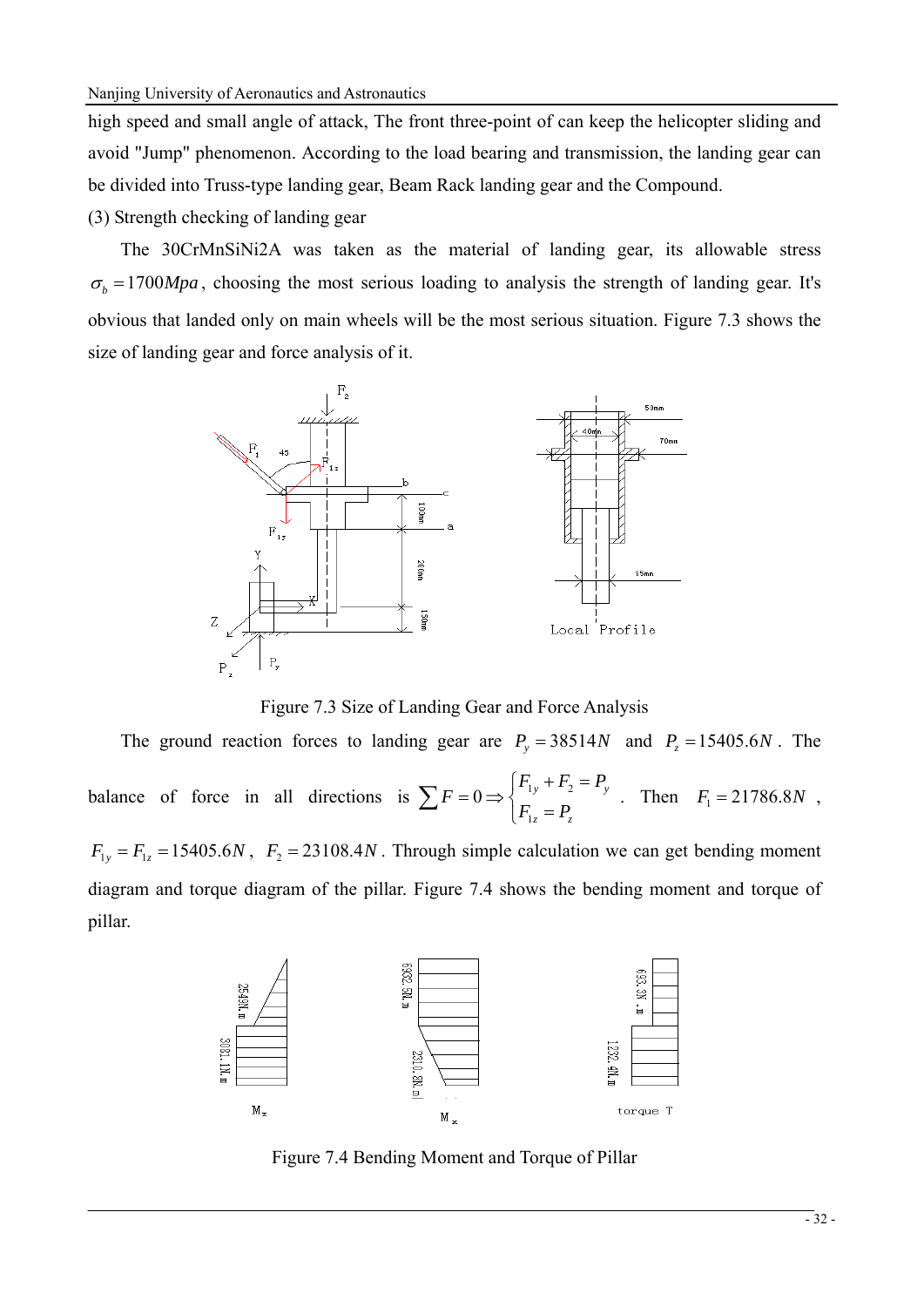(a) The strength checking for "a" section of the active bar

The active bar has a complicated deformation such as compression, bending and reverse deformation. The third strength theory was used to check the strength. The following equation can

be got by the third strength theory 
$$
\sigma = \sqrt{\left(\frac{P_y}{A_1} + \frac{M_1}{W_1}\right)^2 + 4\left(\frac{T_1}{W_{1t}}\right)^2}
$$
 in which  $A_1 = 1.256 \times 10^{-3} m^2$ ,

 $M_1 = \sqrt{M_x^2 + M_y^2} = 6209.8 N.m$ ,  $W_1 = 6.26 \times 10^{-6} m^3$ ,  $W_{1t} = 1.256 \times 10^{-5} m^3$ . Hence, the active bar meets the strength requirement due to  $\sigma = 1019.5 Mpa < 1700 Mpa$ .

(b) The strength checking for section "b" of cylindrical body.

The section b of cylindrical body has a compound deformation. The stress is  
\n
$$
\sigma = \sqrt{\left(\frac{F_2}{A_2} + \frac{M_2}{W_2}\right)^2 + 4\left(\frac{T_2}{W_{2t}}\right)^2}, \ M_2 = 7383.8N.m, \ A_2 = 7.065 \times 10^{-4} m^2, \ W_2 = 7.24 \times 10^{-6} m^3,
$$

 $W_{2t} = 1.45 \times 10^{-5} m^3$ . The section b of cylindrical body meets the strength requirements due to  $σ = 1056.9 Mpa < 1700 Mpa$ .

(c) The strength checking for "c" section of cylindrical body.

The section c of cylindrical body has compression, bending and reverse deformation. The

stress is  $\sigma = \sqrt{(\frac{T_y}{T} + \frac{M_3}{T})^2 + 4(\frac{T_1}{T})^2}$  $\left(\frac{P_y}{A_3} + \frac{M_3}{W_3}\right)^2 + 4\left(\frac{T_1}{W_3}\right)$ *t*  $P_{v}$  *M*  $\sigma = \sqrt{\left(\frac{I_y}{A_3} + \frac{M_3}{W_3}\right)^2 + 4\left(\frac{I_1}{W_3}\right)^2}$ ,  $M_3 = 7586.4 N.m$ ,  $A_3 = 2.6 \times 10^{-3} m^2$ ,  $W_3 = 3 \times 10^{-5} m^3$ ,  $W_{3t} = 6 \times 10^{-5} m^3$ . The section c of cylindrical body meets the strength requirements due to  $σ = 270.8 Mpa < 1700 Mpa$ 

(d) The strength checking for oblique pole

Oblique pole is bearing the axial force to be checked by  $\sigma = \frac{F_1}{A} = 277.5 Mpa < 1700 Mpa$  which meets the requirement.

#### **7.4 Bulkhead Design of Helicopter**

Bulkhead is the main components of thin-walled structure ,not only can it keep the shape ,but also it supports and enhance the shin and stringers .In addition ,bulkhead can join the other parts together ,and it also can fix a variety of devices.

#### (1) The shape design of bulkhead

The common bulkhead can bear little load ,so use aluminum to make bulkhead round ,the sections of bulkhead are usually "Π" or "Z", where concentrated load or special forces exist we can use enhanced bulkhead to meet the strength requirement. For example, we should use enhanced bulkhead where landing gear is fixed .where engine is placed, the enhanced bulkhead is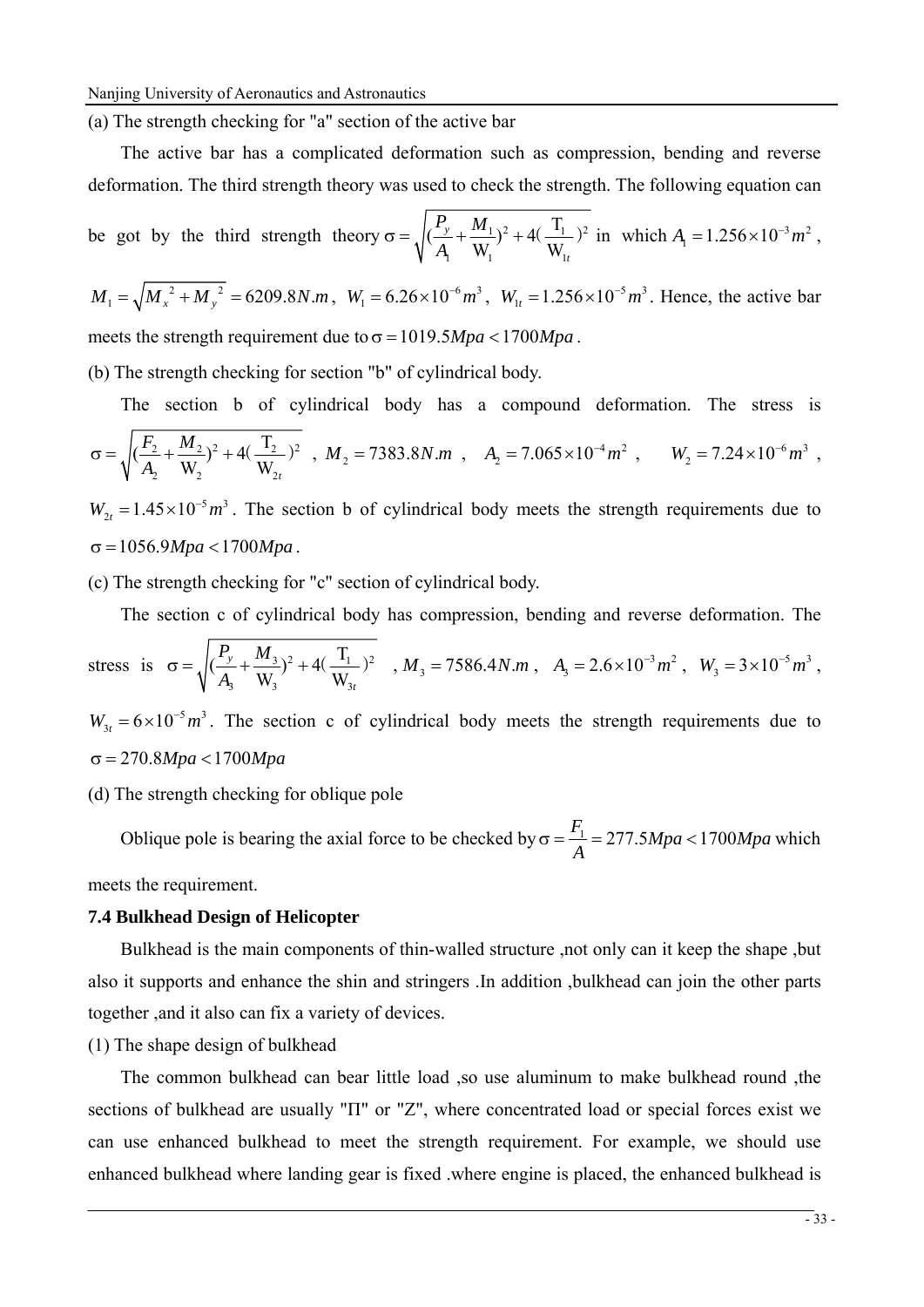also needed .The most difference between common bulkhead and enhanced bulkhead is the capacity to bear load .That is to say the enhanced bulkhead can bear a bigger force ,because it has a greater thickness ,besides there are some additional component in the bulkhead .The Figure 7.5 shows the strengthen bulkhead where landing gear is fixed .



Figure 7.5 Strengthen Bulkhead

# (2) The strength checking for bulkhead

Now we simplify the enhanced bulkhead to a circular model, its section is a I-beam ,there are two concentrated forces by cause of landing gear .Figure 7.6 shows the model of enhanced bulkhead .



Figure 7.6 Model of Strengthen Bulkhead

The radius of the enhanced bulkhead is about 1.2 meter ,the force caused by landing gear is F, and the material is LY12, its density is  $2.8g/cm^3$ , its allowable stress is 410Mpa. this is a second statically indeterminate structure , Power Law was used to solve this problem.



Figure 7.7 Force Analysis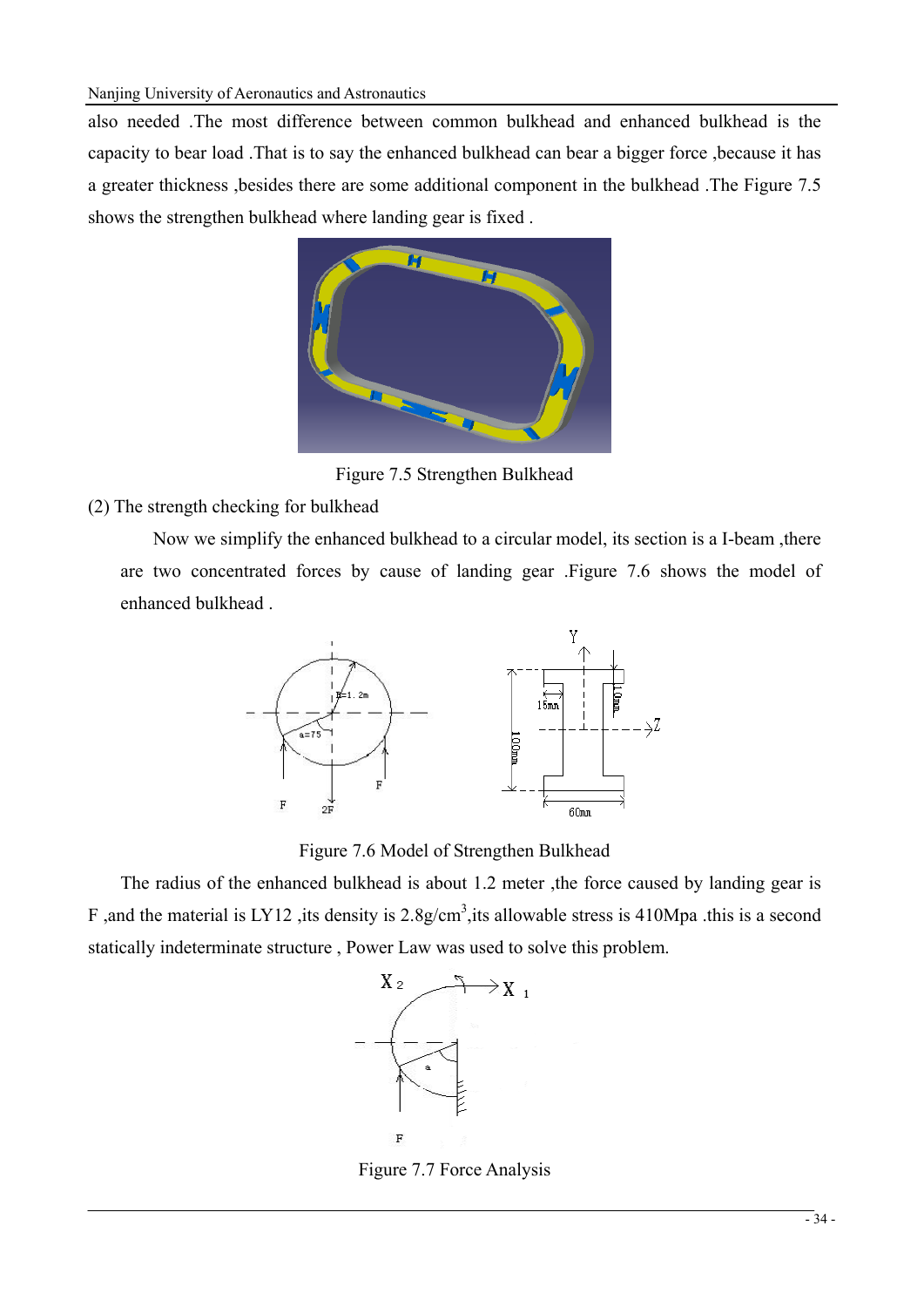Nanjing University of Aeronautics and Astronautics

The bending moment is  $M_p = FR \left( \sin \alpha - \sin \varphi \right)$   $(0 \le \varphi \le \alpha)$ ,  $M_p = 0$   $(\alpha \le \varphi \le \pi)$ . Now we use unit power law to calculate relative displacement, in the equation below,  $M_1$  is a supposed unit force,  $M<sub>2</sub>$  is a supposed unit torque.

$$
\delta_{11} = \frac{1}{EI} R \int_0^{\pi} M_1^2 d\varphi = \frac{9}{2} \pi \frac{R^3}{EI}, \quad \delta_{12} = \delta_{21} = \frac{1}{EI} R \int_0^{\pi} M_1 M_2 d\varphi = -2 \pi \frac{R^2}{EI}, \quad \delta_{22} = \frac{1}{EI} R \int_0^{\pi} M_2^2 d\varphi = \frac{\pi R}{EI}
$$
  

$$
\Delta_{1p} = \frac{1}{EI} R \int_0^{\alpha} M_1 M_p d\varphi = \frac{FR^3}{EI} (2 \alpha \sin \alpha + 2 \cos \alpha - \frac{1}{2} \sin^2 \alpha - 2)
$$
  

$$
\Delta_{2p} = \frac{1}{EI} R \int_0^{\alpha} M_2 M_p d\varphi = -\frac{FR^2}{EI} (\alpha \sin \alpha + \cos \alpha - 1)
$$
  
By 
$$
\begin{cases} \delta_{11} X_1 + \delta_{12} X_2 + \Delta_{1p} = 0 \\ \delta_{2p} = \frac{1}{EI} \cos \alpha + \frac{\pi}{2} \cos \alpha + \frac{\pi}{2} \cos \alpha - \frac{\pi}{2} \cos \alpha \cos \alpha - \frac{\pi}{2} \cos \alpha - \frac{\pi}{2} \cos \alpha \cos \alpha - \frac{\pi}{2} \cos \alpha \cos \alpha - \frac{\pi}{2} \cos \alpha \cos \alpha - \frac{\pi}{2} \cos \alpha \cos \alpha - \frac{\pi}{2} \cos \alpha \cos \alpha - \frac{\pi}{2} \cos \alpha \cos \alpha - \frac{\pi}{2} \cos \alpha \cos \alpha - \frac{\pi}{2} \cos \alpha \cos \alpha - \frac{\pi}{2} \cos \alpha \cos \alpha - \frac{\pi}{2} \cos \alpha \cos \alpha - \frac{\pi}{2} \cos \alpha \cos \alpha - \frac{\pi}{2} \cos \alpha \cos \alpha - \frac{\pi}{2} \cos \alpha \cos \alpha - \frac{\pi}{2} \cos \alpha \cos \alpha - \frac{\pi}{2} \cos \alpha \cos \alpha - \frac{\pi}{2} \cos \alpha \cos \alpha - \frac{\pi}{2} \cos \alpha \cos \alpha - \frac{\pi}{2} \cos \alpha \cos \alpha - \frac{\pi}{2} \cos \alpha \cos \alpha - \frac{\pi}{2} \cos \alpha \cos \alpha - \frac{\pi}{2} \cos \alpha \cos \alpha - \frac{\pi}{2} \cos
$$

 $\Delta_{21}X_1 + \delta_{22}X_2 + \Delta_{2P} = 0$  $\begin{cases} \delta_{21}X_1 + \delta_{22}X_2 + \Delta_{2P} = 0 \end{cases}$  to get  $X_1 = F \frac{\sin^2 \alpha}{\pi}$ ,  $X_2 = \frac{FR}{\pi} (\alpha \sin \alpha + \cos \alpha + 2 \sin^2 \alpha - 1)$ π  $\mathfrak{n}$  $M = M_{p} + M_{1}X_{1} + M_{2}X_{2}$ .

The torque is  $M = FR(1 + \pi \sin \alpha - \alpha \sin \alpha - \cos \alpha - \pi \sin \varphi - \sin^2 \alpha \cos \varphi)/\pi$  ( $0 \le \varphi \le \alpha$ ), then  $M_{\text{max}} = -0.765FR / \pi$ ;  $M = FR(1 - \alpha \sin \alpha - \cos \alpha - \sin^2 \alpha \cos \varphi) / \pi$  ( $\alpha \le \varphi \le \pi$ ), then  $M_{\text{max}} = 0.32FR / \pi$ .

Through simple comparison, the biggest torque is  $M_{\text{max}} = -0.765FR / \pi$ , the negative symbol represent the direction of torque. The biggest stress of enhanced bulkhead is  $\sigma_{\text{max}} = M_{\text{max}} y / I_z$ . The biggest force F is 3930kg, so we can get the biggest torque is  $M_{\text{max}} = 11259.8N$ . The inertia moment of section is 0.04 0.05  $\left[0.02 \times 2 \right]$   $\left[0.02 \times 2 \right]$   $\left[0.06 \times 2 \right]$   $\left[0.272 \times 10^{-6}$   $m^4$ 0 0.04  $I_z = \int y^2 dA = 2 \int \int^{0.04} 0.03 \times y^2 dy + \int^{0.05} 0.06 \times y^2 dy = 3.72 \times 10^{-6} m$  $=\int y^2 dA = 2 \left( \int_0^1 0.03 \times y^2 dy + \int_{0.04}^1 0.06 \times y^2 dy \right) = 3.72 \times 10^{-6} m^4$ ,  $y = 0.05 m$ ,

then  $\sigma_{\text{max}} = 156.4 Mpa < [\sigma] = 410 Mpa$  which meets the strength requirement.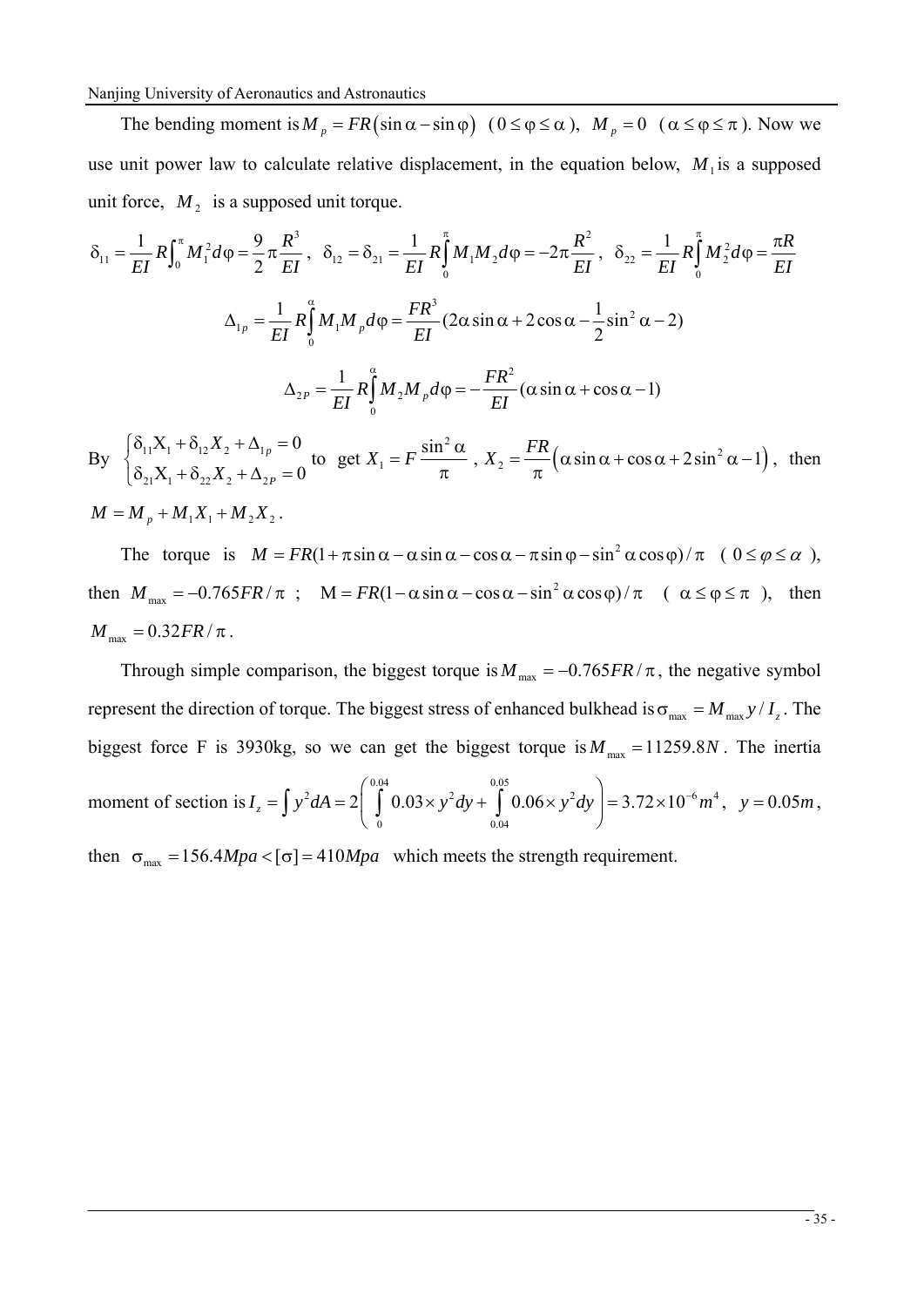# **Chapter 8 Flight Performance**

Calculation of flight performance are as follows: (1) vertical flight performance calculations including hover ceiling, ground effect hover ceiling, vertical rise rate, rise time, hover efficiency; (2) forward flight performance including power required in forward flight, maximum flight speed, transition speed, tilt climb rate, voyage, cruise duration; (3) the rotation flight performance including minimum rate of glide, minimum angle of glide.

#### **8.1 Vertical Flight Performance**

- (1) The Process of Calculation
- (a) Power required in hover

Compute pull coefficient :  $C_T = K_\perp C_G / \left[ \frac{1}{2} \rho (\Omega R)^2 \pi R^2 \right]$ ; Compute lift coefficient of the blade profile:  $C_{y7}$ ; Compute profile coefficient  $C_{x7}$  according to  $C_{y7}$ ; Compute profile power coefficient  $m_{kx} = \frac{1}{4} \sigma k_{p0} C_{x7}$ ; Compute non-dimensional induced velocity in hover:  $v_{10} = \frac{1}{2} \sqrt{\frac{C_7}{\kappa}}$ 2  $v_{10} = \frac{1}{2} \sqrt{\frac{C_T}{\mu}}$ ; Compute induced power coefficient:  $m_{ki} = J_0 v_{10} C_T$ ; Compute power required coefficient in hover:  $m_k = m_{kx} + m_{ki}$ ; Compute rotor power required in hover:  $N_{xy} = m_k \frac{1}{2} \rho (\Omega R)^3 \pi R^2$ .

### (b) Vertical climb speed

Select the flight altitude,  $H=0$  ~3000 $m$ , Every other 10 meters for a calculation point; According to the given weight of the helicopter, compute the  $N_{xy}$ , total power required of the helicopter in hover at every altitude point. Compute the remaining power:  $\Delta N = N_{ky} - N_{xy}$ ; Compute vertical climb speed of the first approximation:  $(V_1)_1 = \kappa \Delta N / G$ ; Take into account the induced power of vertical climb is less than the induced power in hover ,the more accurate vertical climb speed should be lager than the first approximation, the second approximation value is :  $(V_{\perp})_2 = 1.8(V_{\perp})_1$ ; Make the curve of  $H - V_{\perp}$  at every altitude point ,we can get any vertical climb speed  $V_{\perp}$  at any altitude point.

#### (c) Hover ceiling without ground effect

According to the  $H - V_{\perp}$  curve, to find the altitude point of the corresponding  $V_{\perp} = 0.5$ m/s, the altitude is the hover out of ground effect ceiling. Figure 8.1 shows the hover ceiling without ground effect.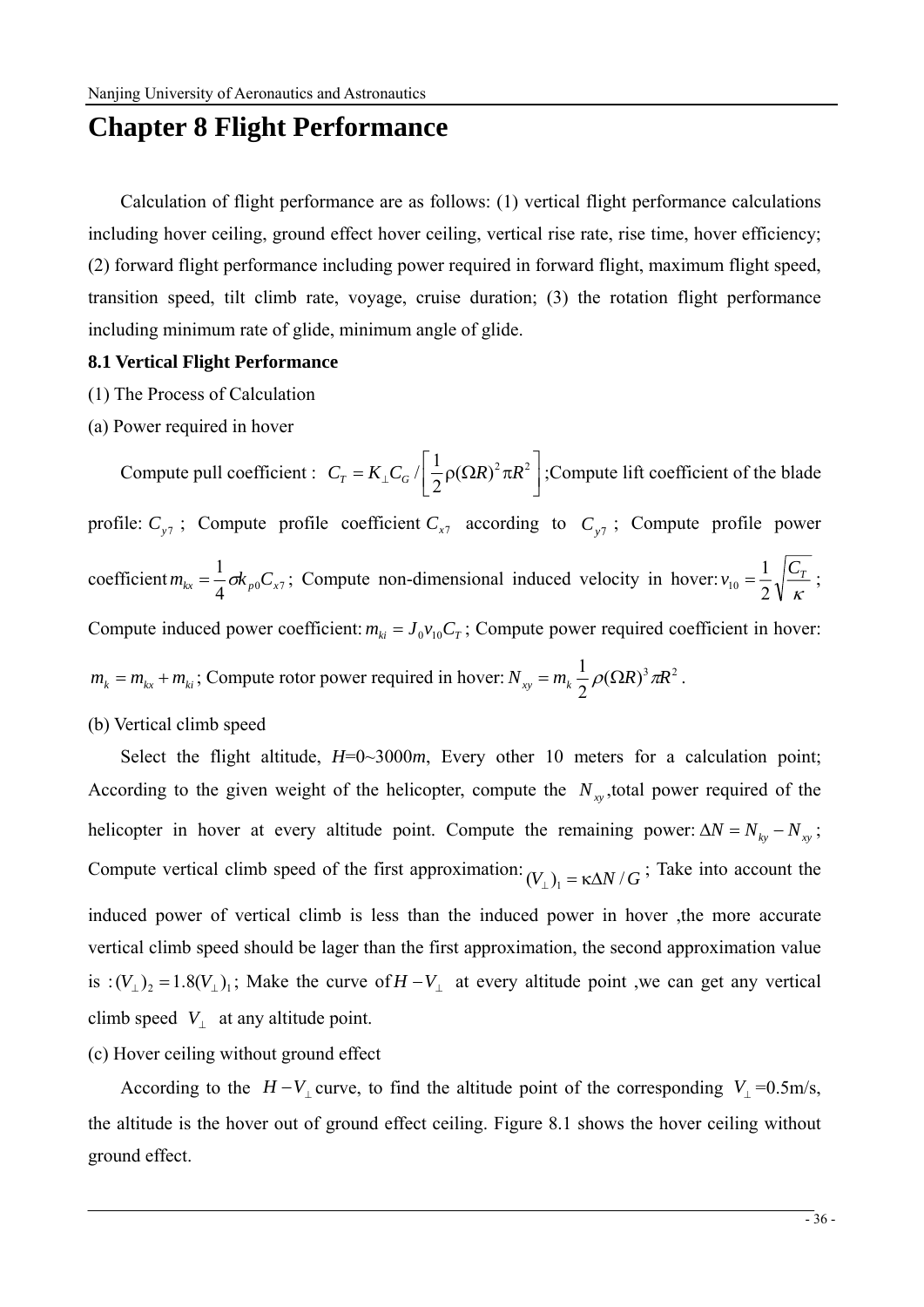

Figure 8.1 Hover Ceiling without Ground Effect

(d) Hover ceiling with ground effect

Repeat the calculation process of calculation of hover out of ground effect ceiling ,rotor power required switch to  $N_{xy} = N_{kx} + K_h N_{ki}$ , at last make the curve of  $H - V_{\perp}$  in ground effect, and find the altitude point of the corresponding  $V_1 = 0.5$ m/s, the altitude is the hover in ground effect ceiling. The empirical formula of  $K_h$  is  $1/ \left[ 1 + 0.038 \left( \frac{2R}{h} \right)^2 \right]$ , and the so-called hover in ground effect ceiling is the max height to the ground when helicopter wheels from the ground 3 meters high. Figure 8.2 shows the hover ceiling with ground effect.



Figure 8.2 Hover Ceiling with Ground Effect

(e) Rise time

Select the altitude, the corresponding value of 0 to  $V_{\perp} \approx 0$ , Change every other 10 meters; The corresponding value of *V*<sub>⊥</sub> found in  $H - V_$  curve figure as the average of the area; Compute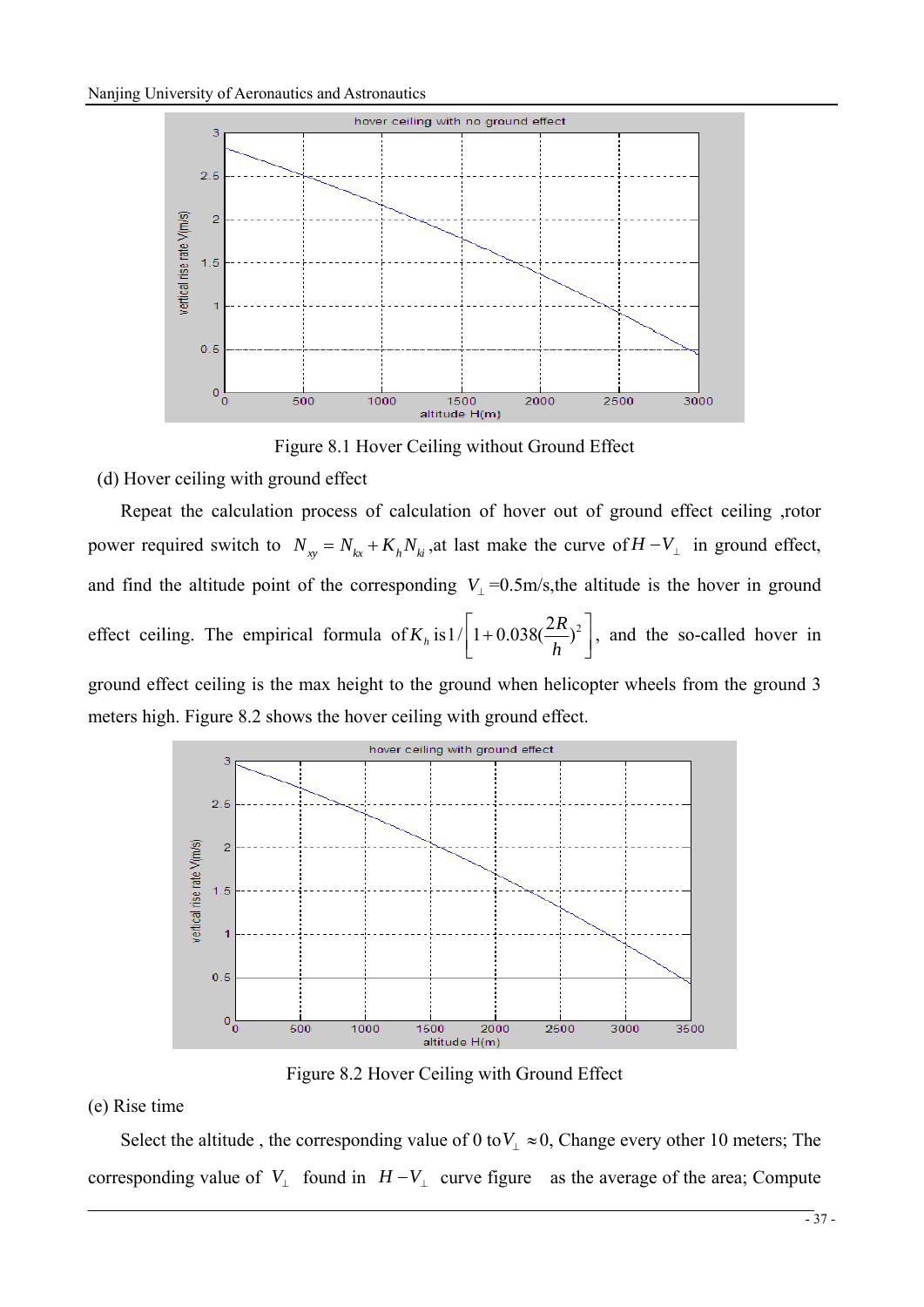the rise time of every height  $(\Delta t) = \frac{\Delta H}{V_{\perp}}$ ; Compute the sum of every  $\Delta t$  at the front of any altitude, it is the time that the helicopter need when it climbs to this altitude. According to the time *t* and making the curve of *H* − *t* as shown in Figure 8.3, the time up to any height from the figure can be got.



Figure 8.3 Rise Time

(f) Hover efficiency

The hover efficiency is  $\eta_0 = \frac{TV_{10}}{P_{sj}}$ . Taking the coefficient form, *k T k T m C m*  $C_T v_{10}$  1  $C_T^{\frac{3}{2}}$  $b_0 = \frac{C_T v_{10}}{m_k} = \frac{1}{2}$  $\eta_0 = \frac{C_T v_{10}}{C_T} = \frac{1}{2} \frac{C_T^{\gamma_2}}{C_T}.$ 

According to  $C_T$  and  $m_k$ , the hover efficiency  $\eta_0$  can be got.



Figure 8.4 Hover Efficiency

## (2) Analysis

The vertical flight performance is listed in Table 8.1. It can be seen from Table 8.1 that the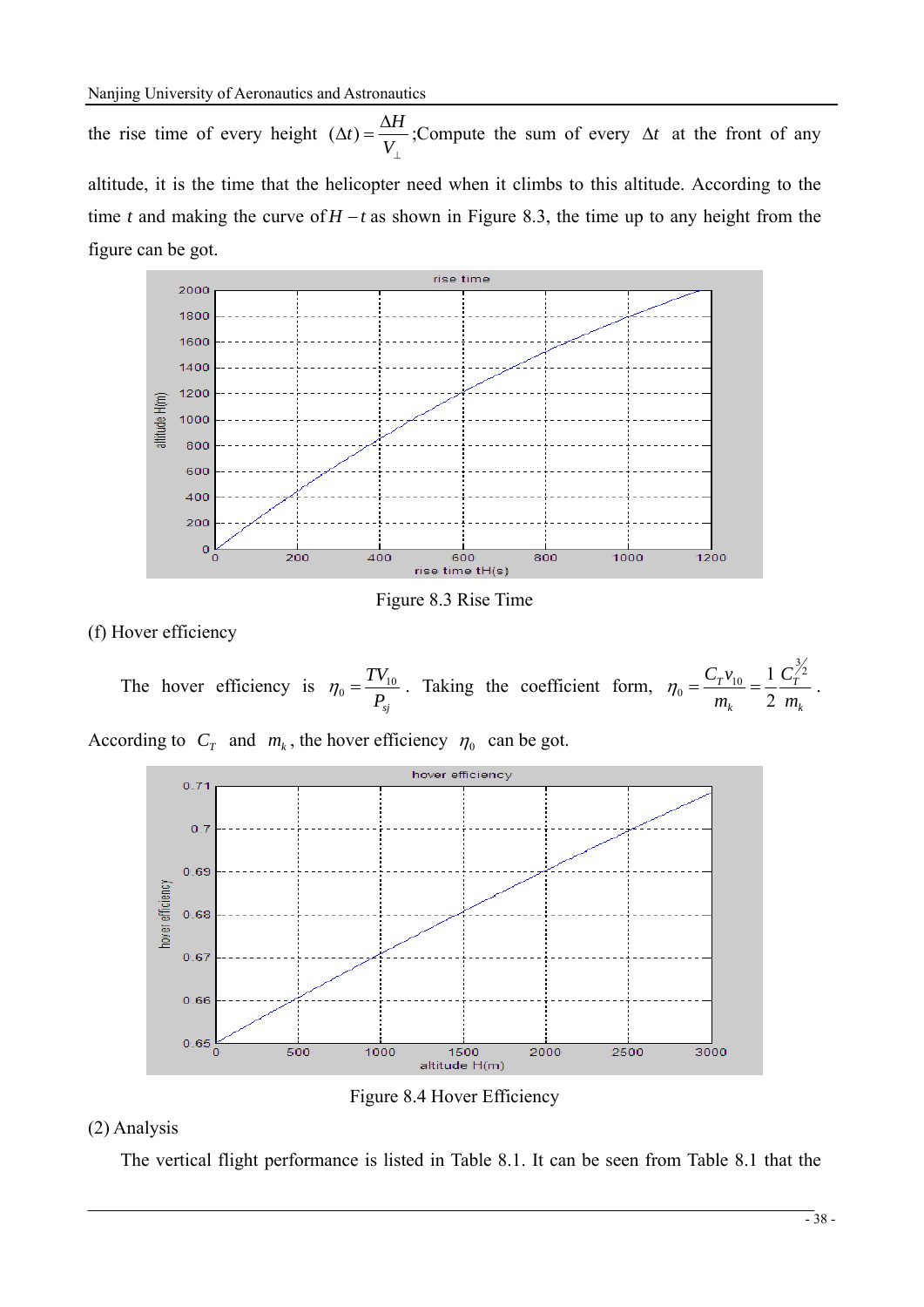Nanjing University of Aeronautics and Astronautics

vertical flight performance is better than SA365N, mainly due to the following two reasons: (1) the altitude characteristics of solid rocket jet is better, the output power of solid rocket jet does not change with height; (2) solid rocket jet was installed in the blade tip, gearbox has been omitted, tail rotor has been omitted, so that the efficiency of power transmission has been strengthened. For these two reasons, the vertical flight performance has been upgraded.

| Description                 | unit | Non-conventional | <b>SA365N</b> |
|-----------------------------|------|------------------|---------------|
| hover ceiling               | m    | 2936             | 1850          |
| ground effect hover ceiling | m    | 3429             | 2050          |
| vertical rise rate          | m/s  | 2.69             | 3.8           |
| rise time $(500m)$          | S    | 1040             |               |
| hover efficiency            |      | 0.66             |               |

|  |  |  | Table 8.1 Vertical Flight Performance |
|--|--|--|---------------------------------------|
|--|--|--|---------------------------------------|

### **8.2 Forward Flight Performance**

(1) The process of calculation

(a) Transition speed

Calculated lift generated by the small wing  $L_1 = a_{\infty 1} \alpha_1 \frac{1}{2} \rho V^2 b_1$ 1  $L_1 = a_{\infty 1} \alpha_1 \frac{1}{2} \rho V^2 b_1 l$ ; Calculate lift generated by

the rotor  $L_2 = G - L_1$ ; Calculate the angle of attack of rotor  $\alpha_2 = L_2 / \left( \frac{1}{2} \rho \left( \frac{\sqrt{2}}{2} V \right)^2 bR \right)$  $\left|1\right\rangle\sqrt{2}$  $\alpha_2 = L_2 / \left[ \frac{1}{2} \rho \left( \frac{\sqrt{2}}{2} V \right)^2 bR \right]$ ; Make a

curve about  $V \sim \alpha_2$ , find the speed corresponds to the allowed angle of attack, that is the transition speed as shown in Figure 8.5.



Figure 8.5 Transition Speed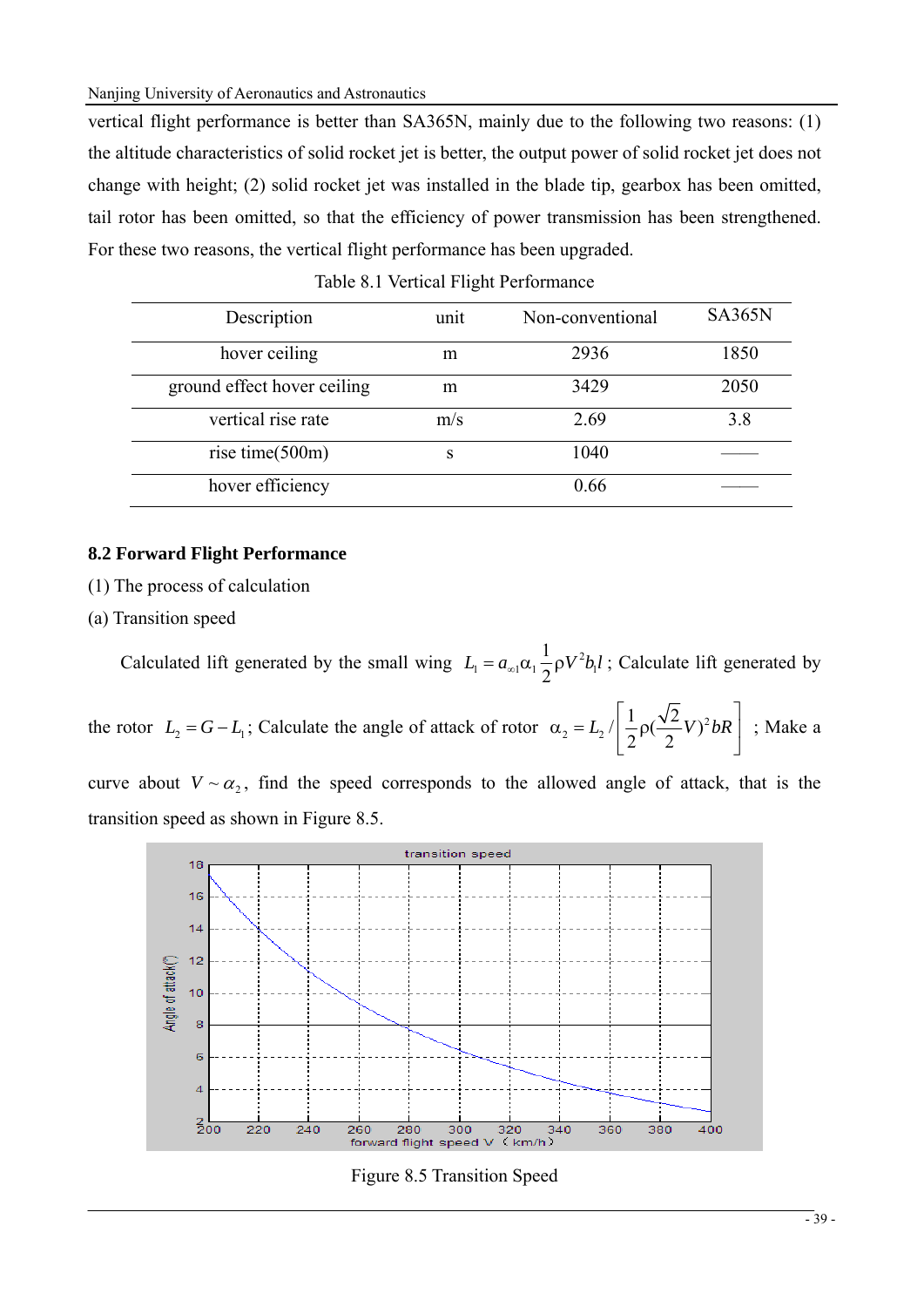#### (b) Maximum flight speed

Calculate the lift generated by the small wing  $L_1$ ; Calculate the resistance generated by the small wing  $D_1 = C_{x1} \frac{1}{2} \rho V^2 b_1$ 1  $D_1 = C_{x1} \frac{1}{2} \rho V^2 b_1 l$ ; Calculate the lift generated by the rotor  $L_2 = G - L_1$ ; Calculate the rotor airfoil angle of attack  $\alpha_2$ ; Calculate the rotor airfoil drag coefficient  $C<sub>x</sub>$ ; Calculate the resistance generated by the rotor  $D_2$ , divided into two parts: (1) the speed before the transition speed  $D_2 = 0$ ; (2) the speed after the transition speed  $D_2 = C_x \frac{1}{2} \rho \left(\frac{\sqrt{2}}{2}V\right)^2 \frac{\sqrt{2}}{2} bR$ ; Calculate body resistance; Calculated resistance of the helicopters  $D = D_1 + D_2 + D_3$ ; Calculate the power required  $N_{xy} = DV$ ; Make a curve about  $V \sim N_{xy}$  as shown in Figure 8.6, find the speed corresponds to  $N_{k_{\text{ymax}}}$ , that is  $V_{\text{max}}$ .



Figure 8.6 Required Power in Forward Flight

(c) Voyage and cruise duration

Calculating voyage  $C_e(\frac{N_{\mathrm{xy}}}{V_0})$ *G q dG L*  $\int_e^I \left( \frac{dy}{dx} \right)$ *ry*  $f = \int \frac{dG_{ry}}{q_{KM}} = \frac{\xi G_{ry}}{C \left(\frac{N_{xy}}{N}\right)}$ , the voyage vs forward speed is shown in

Figure 8.7. Calculating cruise duration *xy ry h ry CeN G q*  $t = \int \frac{dG_{ry}}{dG} = \frac{\xi G_{ry}}{CeN}$ , the cruse duration is shown in Figure

8.8.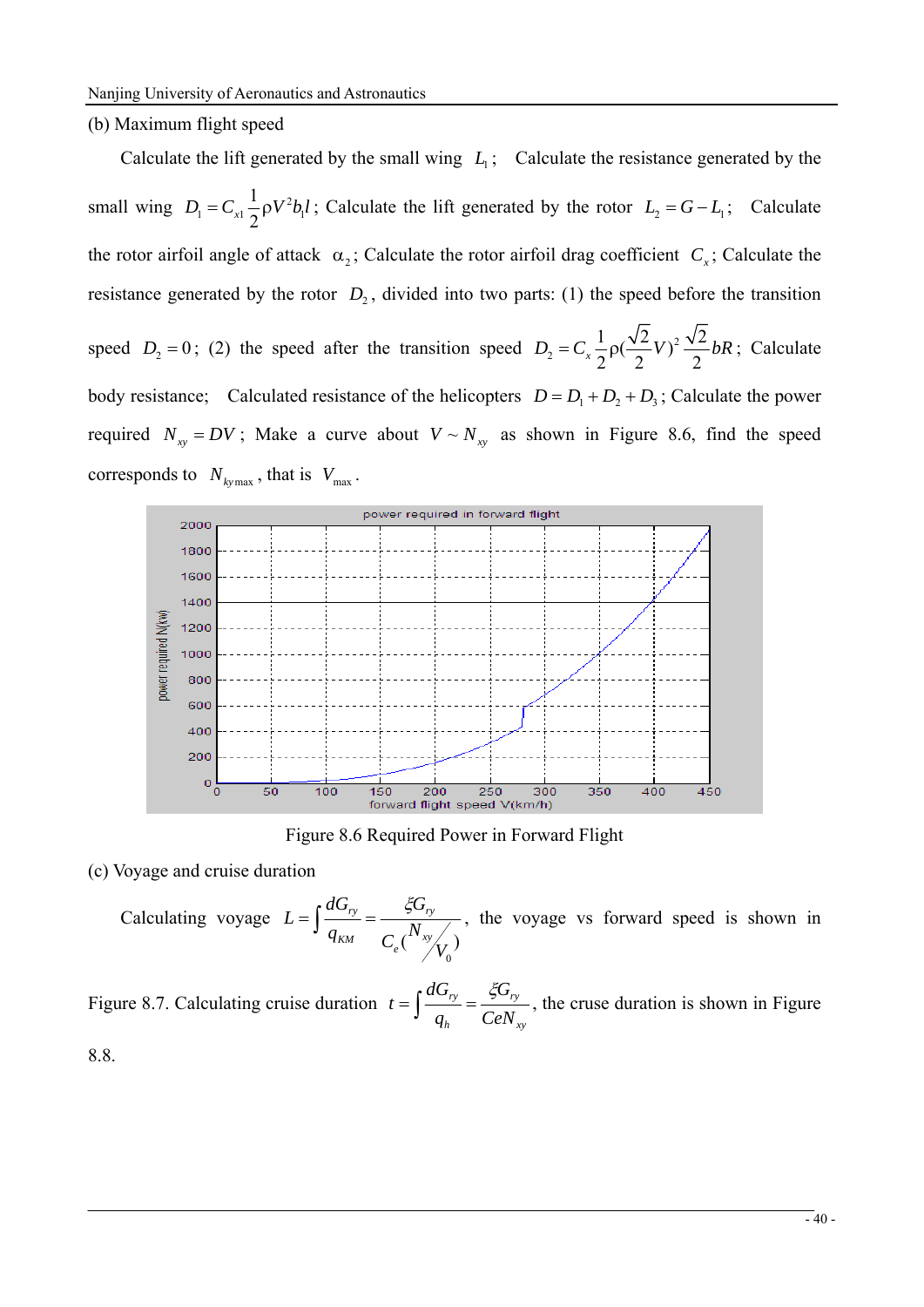

Figure 8.7 Voyage



Figure 8.8 Cruise Duration

(d) Tilt climb rate in helicopter flight mode

Calculate  $\frac{1}{2} \rho (\Omega R)^2 \pi R^2$  $C_T = \frac{K_{\perp} C_G}{\frac{1}{2} \rho (\Omega R)^2 \pi}$  $=\frac{K_{\perp}C_G}{1}$ ; Calculate the blade lift coefficient profile characteristics  $C_{y7}$ ;

Calculate the type resistance coefficient  $C_{\tau}$ ; Calculate the power-type resistance coefficient  $m_{kx} = \frac{1}{4} C_{x7} \sigma K_{p0} (1 + 5 \mu^2)$ ; Calculate the induced velocity of hover  $v_{10} = \frac{1}{2} \sqrt{\frac{C_7}{\kappa}}$ 2  $v_{10} = \frac{1}{2} \sqrt{\frac{C_T}{m}}$ ; Calculate the induced of forward flight speed  $v_{dx} = \sqrt{\frac{\mu + \sqrt{2}}{2}}$ 4 10  $\mu^2 + \sqrt{\mu^4 + \nu^2}$  $v_{dx} = \sqrt{\frac{-\mu^2 + \sqrt{\mu^4 + v_{10}^4}}{2}}$ ; Calculate induced power coefficient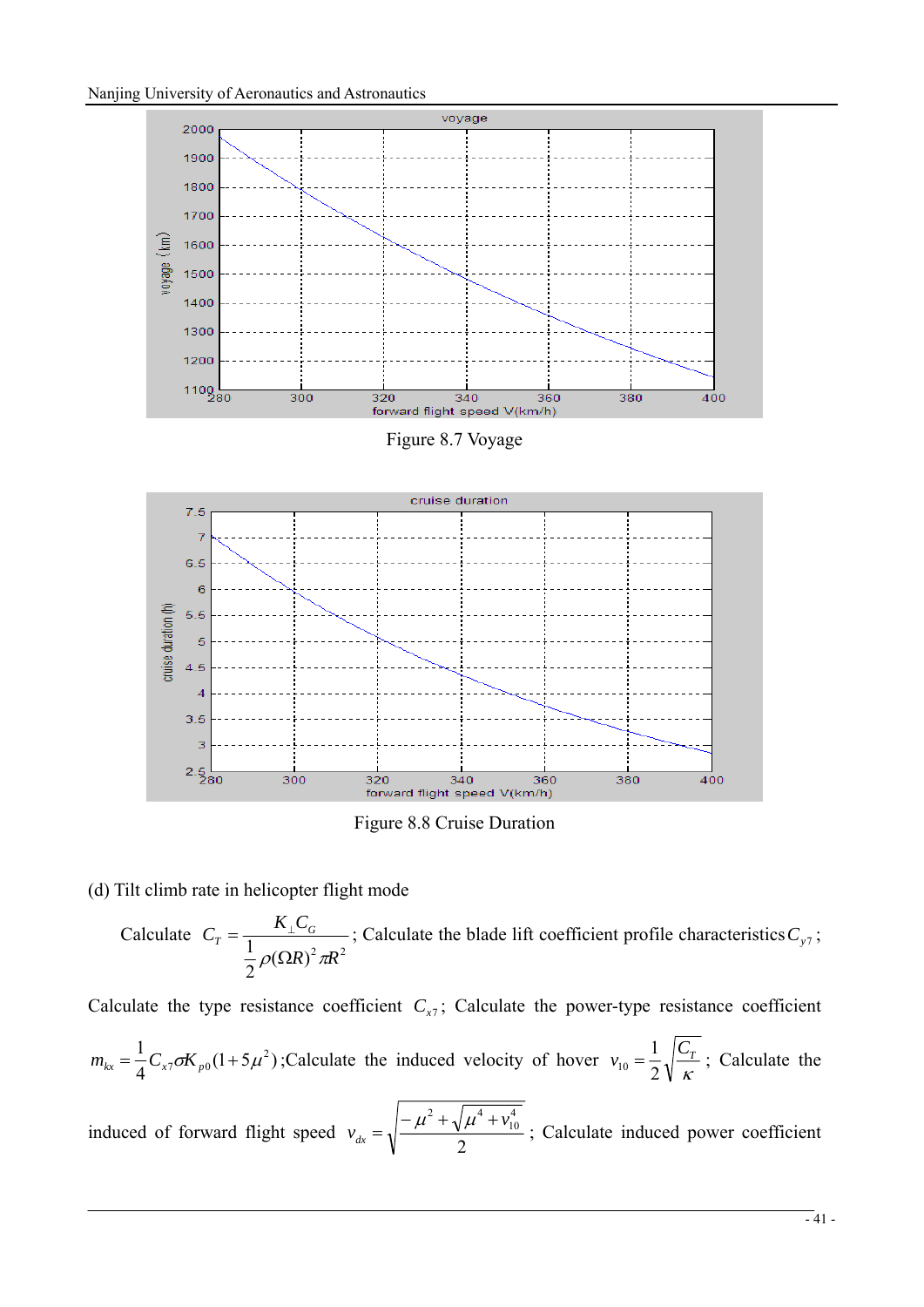$m_{ki} = C_T v_{dx} J_0 (1 + 3 \mu^2)$ ; Calculate power required coefficient in forward flight  $m_k = m_{kx} + m_{ki}$ ; Calculate power required in forward flight  $N_{xy} = m_k \frac{1}{2} \rho (\Omega R)^3 \pi R^2$ ; Calculate the tilt climb rate





Figure 8.9 Tilt Climb Rate in Helicopter Flight Mode

### (e) Tilt climb rate in airplane flight mode

Calculate the power required *N<sub>xy</sub>*; Calculate the tilt climb rate  $V_y = \frac{\Delta N}{G}$ ; Make a curve about  $V \sim V_v$  as shown in Figure 8.10.



Figure 8.10 Tilt Climb Rate in Airplane Flight Mode

## (2) Analysis

The forward flight performance is listed in Table 8.2. It can be seen from Table 8.2 that the maximum flight speed has been upgraded comparing with SA365N, mainly due to changes in the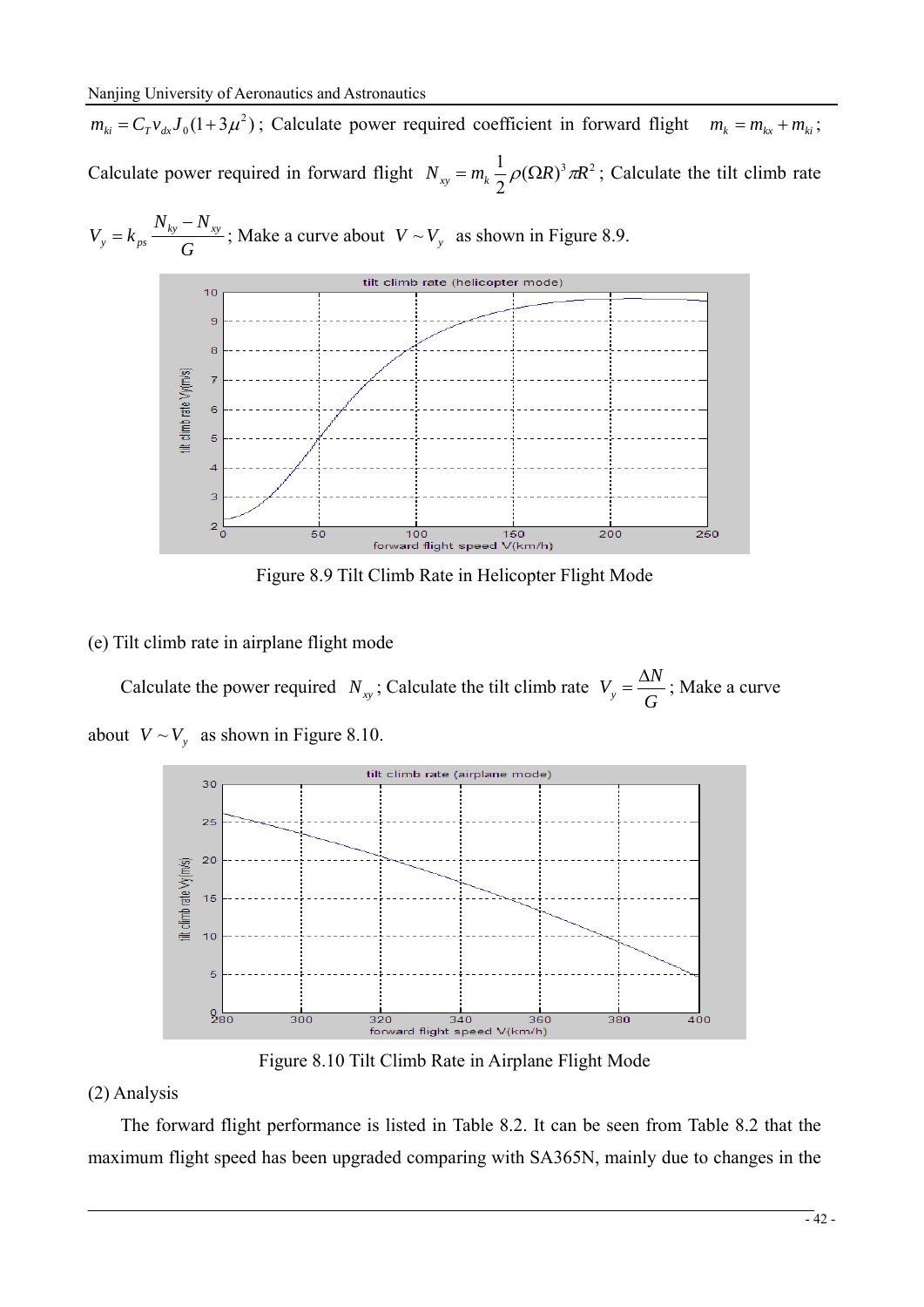Nanjing University of Aeronautics and Astronautics

overall program, the maximum flight speed of a helicopter was major restricted by shock, stall and the dumping of propeller disk. Through configuration changes, we designed the helicopter without such problems, the maximum flight speed limit by the power of engine, which makes it a great speed improvement compared to SA365N. Of course, the maximum flight speed may also be restricted by the impact of structural strength, the paper did not take.

| Description                       | Unit | New Helicopter | <b>SA365N</b> |
|-----------------------------------|------|----------------|---------------|
| Maximum Flight Speed              | km/h | 396            | 306           |
| <b>Transition Speed</b>           | km/h | 280            |               |
| Tilt Climb Rate (Helicopter Mode) | m/s  | 9.8            | 77            |
| Tilt Climb Rate (Airplane Mode)   | m/s  | 26             |               |
| Cruise Duration                   | h    | 4.05           | 4.67          |
| Voyage                            | km   | 1417.5         | 882           |

|  | Table 8.2 Forward Flight Performance |
|--|--------------------------------------|
|--|--------------------------------------|

### **8.3 Rotation Flight Performance**

Calculate rotor power required coefficient of forward flight  $m_k = m_{kx} + m_{ki} + m_{kf}$ ; Calculate rotor power required of forward flight  $N_{xy} = m_k \frac{1}{2} \rho (\Omega R)^3 \pi R^2$ ; Calculate the decline speed

*G*  $V_y = 1.05 \frac{N_{xy}}{G}$ ; Make a curve about  $V \sim V_y$  as shown in Figure 8.11. The minimum rate of glide

is 12.2 m/s and the minimum angle of glide is 14.7 degree.



Figure 8.11 Rate of Glide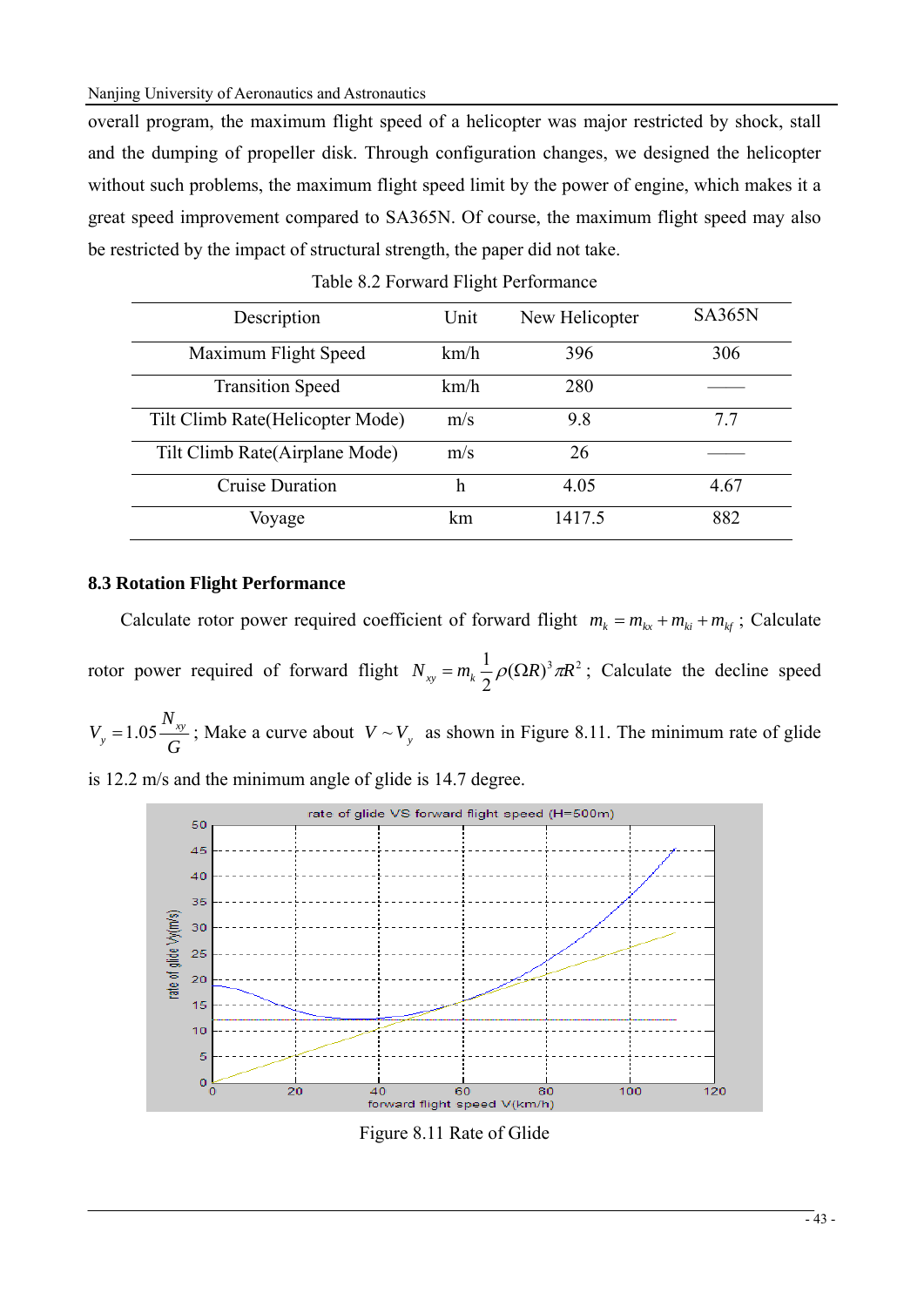# **Acknowledgments**

The valuable suggestions for the competition proposal from Prof. Chee Tung of National Aeronautics and Space Administration and Prof. Edward Smith of PennState University are gratefully acknowledged.

The support for the design work from the Lab of Rotor Aeromechanics at Nanjing University of Aeronautics and Astronautics is gratefully acknowledged.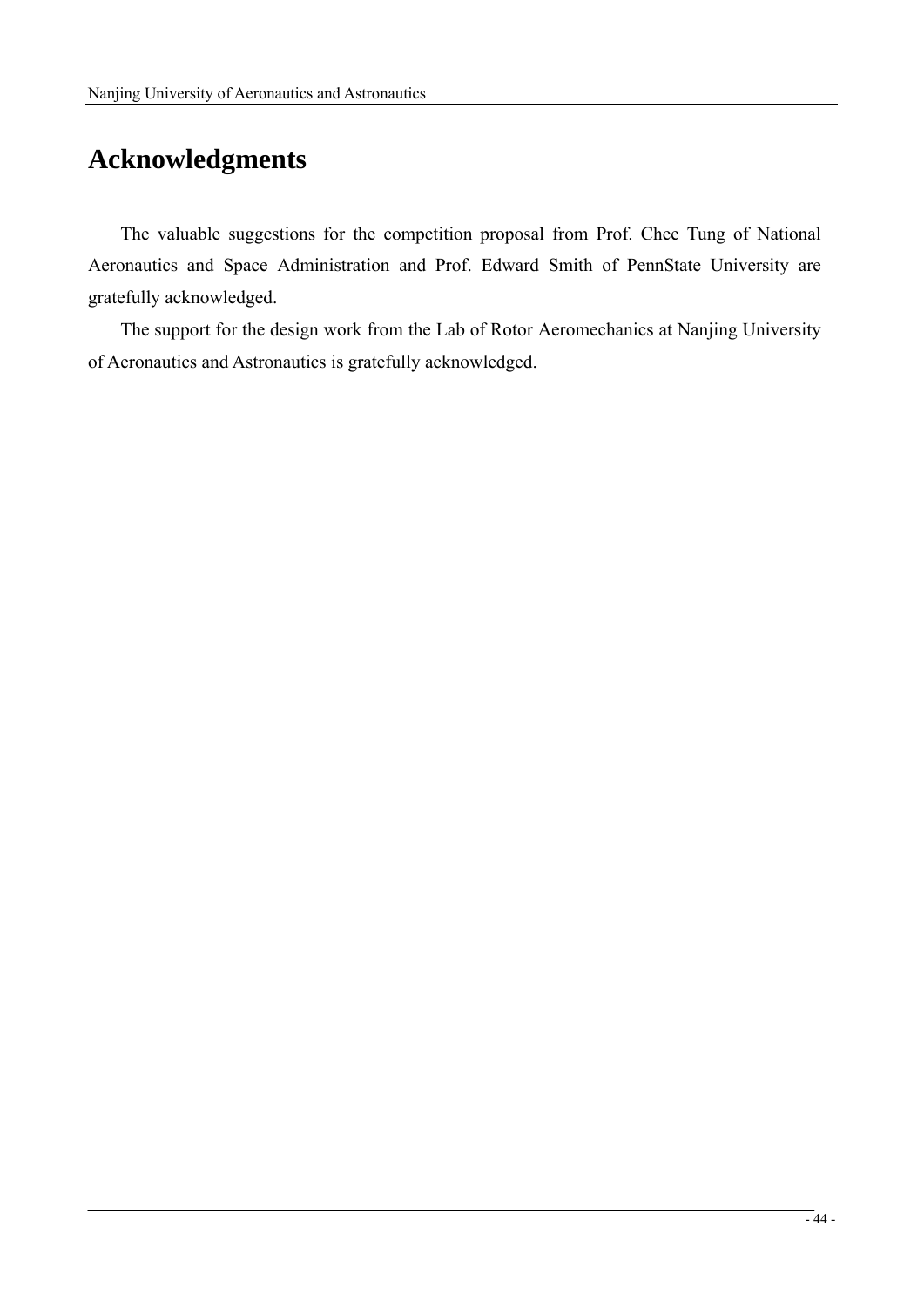# **References**

- [1] Shicun Wang. Helicopter Aerodynamics.Beijing: Nanjing University of Aeronautics and Astronautics Press, 1985.
- [2] Xianping Ni. Helicopter Manual.Beijing:Aviation Industry Press,2003.
- [3] Chenglin Zhang, Xiaogu Zhang, Shilong Guo. The Design of Helicopter Parts. Nanjing University of Aeronautics and Astronautics Press 1972.
- [4] Zhen Gao, Renliang Chen. Helicopter Flight Dynamics. Beijing: Science Press, 2003.
- [5] Zhizhao Sun, Qiuting Xiao, Guiqi Xu. Helicopter Strength. Beijing: Aviation Industry Press, 1990.
- [6] Huizu Dan. Mechanics of Materials. Beijing: Higher Education Press, 1999.
- [7] Pingjian Chen. Several Issues of Helicopter Rotor Aerodynamic Design. Helicopter Technology, 2006,  $(3): 60~64.$
- [8] Dajing Liu.The Analysis of Several Issues in The Development of Composite Rotor Blades. Helicopter Technology,  $2002$ , (3)  $25~28$ .
- [9] Xihong Ding. Structural Mechanics. Nanjing: Nanjing University of Aeronautics and Astronautics Press, 2008.1
- [10] Ouwen Liu.Mechanics of Materials.Fourth Edition,BeiJing: Higher Education Press,2004.1
- [11] Aircraft Design Manual.First Edition,BeiJing: Aviation Industry Press,1997.10
- [12] Naibing Yang,Yinin Zhang. aircraft structural design of composite materials. First Edition,BeiJing: Aviation Industry Press,2004.9
- [13] Meizen Tao.Integrated design of modern aircraft structures. First Edition, XiAn: Northwestern Polytechnical University, 2001.3
- [14] Zhengneng Li,Yuzhu Zhang,Weiguo Fang. Aircraft structure.
- First Edition,BeiJIng: Beijing University of Aeronautics and Astronautics Press,2005.1
- [15] Theodorsen. Theory of Propeller, McGraw-Hill Book Company, 1948
- [16] Henry.V.B. Summary of Propeller Design Procedures and Data .Volume, AD-774381
- [17] Robert T. Taylor,Experimental Investigation of the Effects of Some Shroud Design Varlables on The Static Thrust Characteristics of A Small-Scale Shrouded Propeller Submerged in A Wing, NACA TN 4128, January 1958
- [18] Kriebel, A. R.,Predicted and Measured Performance of Two Full-scale Ducted Propellers, NASA CR-578, 1966..
- [19] Michael R. Mendenhall and Selden B. Spangler, Theoretical study of ducted fan performance, NASA CR-1494,January 1970.
- [20] Andrew B. Connor, Robert J. Tapscott. A flying-qualities study of a small ram-jet helicopter. Washington, NASA, Aprial,1960.
- [21] Robert E.Head. Reaction Drive Roters-Lessons Learned. AIAA Aircraft Design Systems Meeting, August 24-26, 1992
- [22] Stefan Apostolescu. Turbo Jet Helicopter. United States Patent O ce, Apr. 24, 1956
- [23] Marra, John. An expert system eases rotor design. Mechanical Engineering: 1997, Vol. 119 Issue 4, p70.
- [24] Yu. S. Stepanov and E. T. Kobyakov.Analytic synthesis of a structurally nonhomogeneous rigid rotor with an inclined disc [J]. Russian Engineering Research: 2007, Volume 27, Number 8, p494-500.
- [25] S.J. Setford. Improved operation of a dextran bioreactor-separator through variation of enzyme